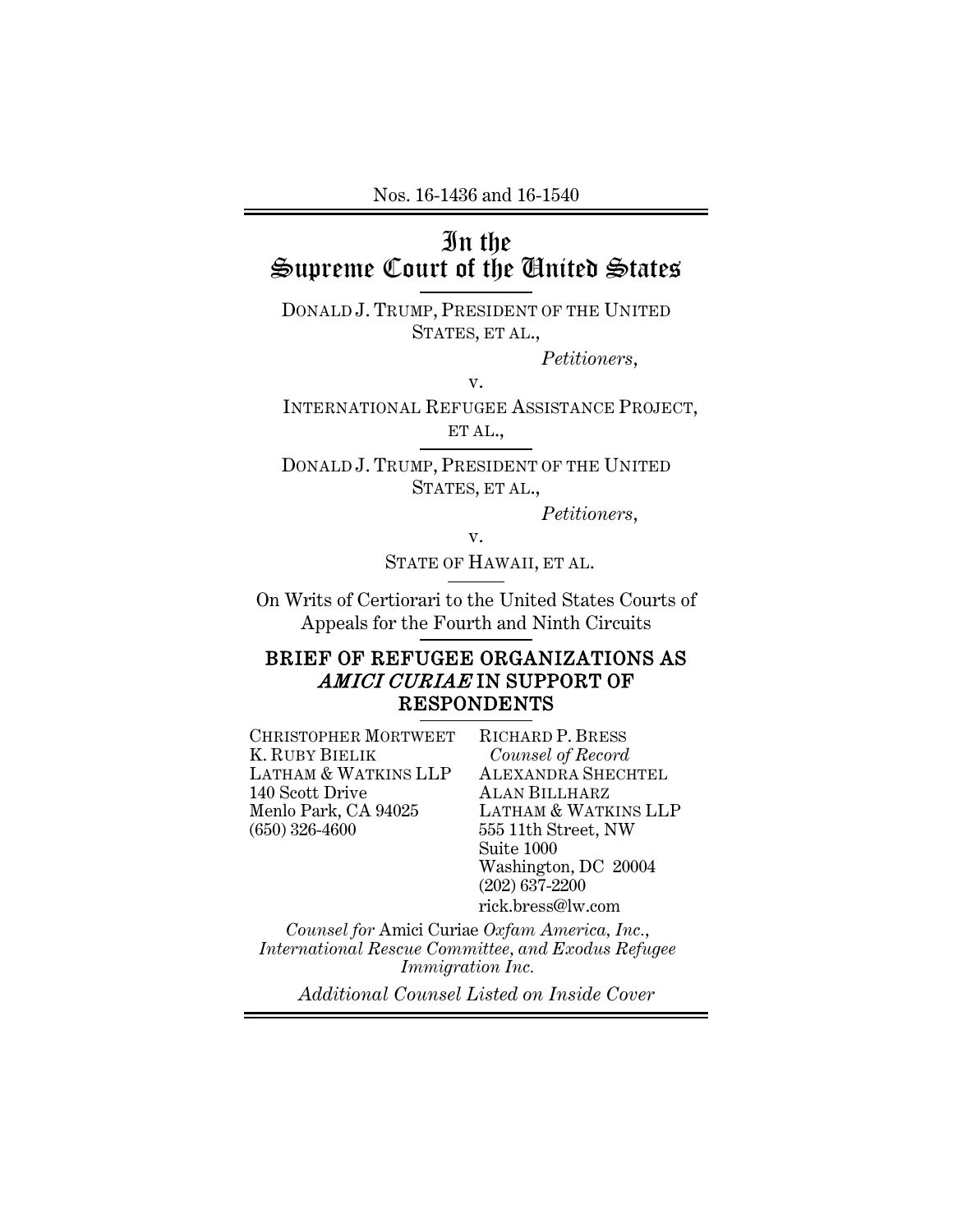JAYNE FLEMING REED SMITH LLP 599 Lexington Avenue 22nd Floor New York, NY 10022  $(212)$  549-0217

JAMES C. MARTIN DONNA M. DOBLICK DEVIN M. MISOUR REED SMITH LLP 225 Fifth Avenue Suite 1200 Pittsburgh, PA 15222  $(412) 288 - 3131$ 

*Counsel for* Amicus Curiae *U.S. Committee for Refugees and Immigrants*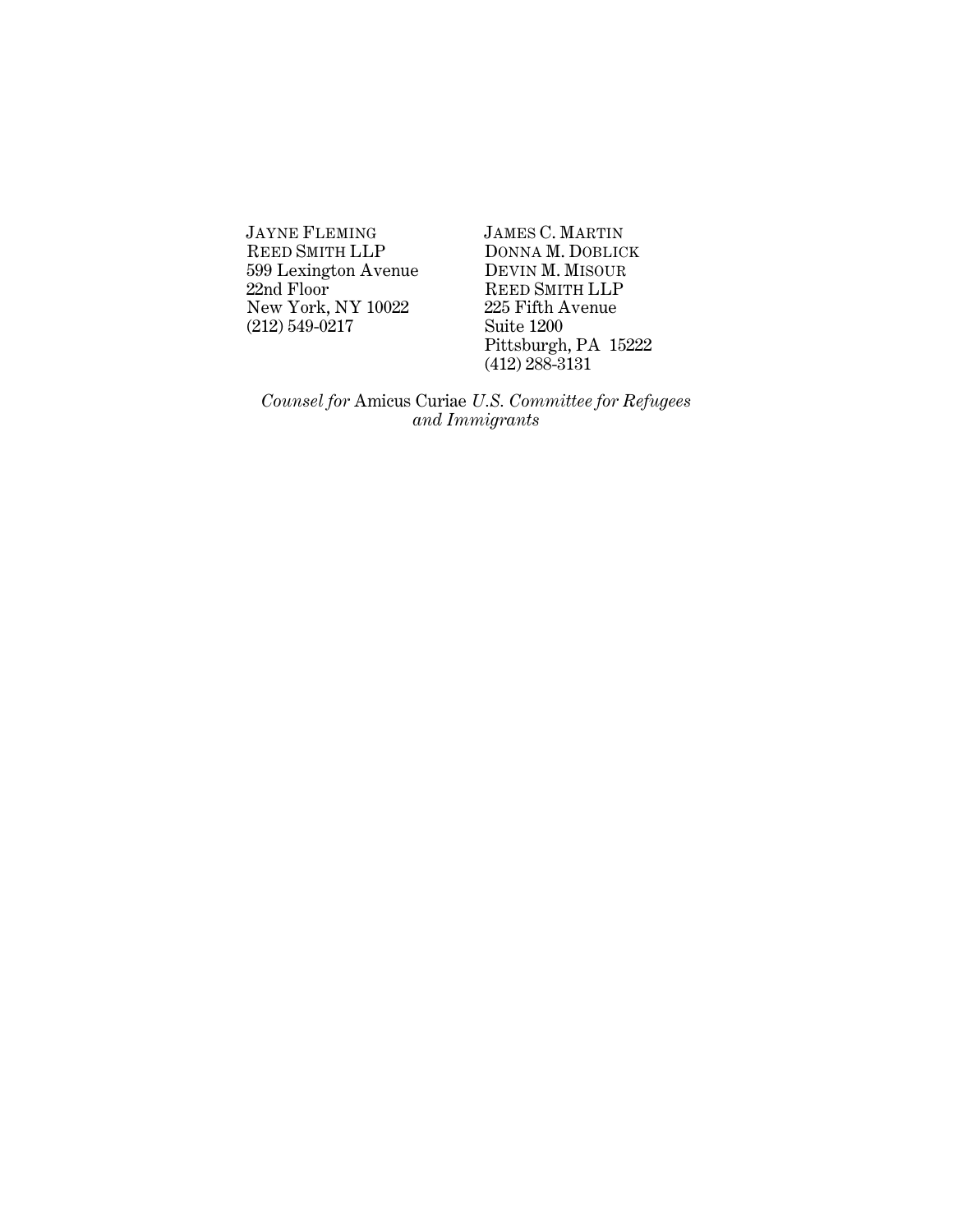### TABLE OF CONTENTS

| Page                                                                                                                                                                                                  |
|-------------------------------------------------------------------------------------------------------------------------------------------------------------------------------------------------------|
|                                                                                                                                                                                                       |
|                                                                                                                                                                                                       |
| INTRODUCTION AND SUMMARY OF                                                                                                                                                                           |
|                                                                                                                                                                                                       |
| THE PRESIDENT'S REDUCTION OF<br>Ι.<br>THE REFUGEE CAP VIOLATED THE<br>TIMING AND CONSULTATION<br>REQUIREMENTS OF 8 U.S.C. § 1157 7                                                                    |
| The President's Unilateral Reduction<br>A.<br>Of The Refugee Cap Violated The                                                                                                                         |
| The President's Ad Hoc And Post Hoc<br><b>B.</b><br><b>Action Undermined The Underlying</b>                                                                                                           |
| II.<br>THE PRESIDENT'S REDUCTION OF<br>THE REFUGEE CAP AND TEMPORARY<br>BAN ON ALL REFUGEE ADMISSIONS<br>EXCEED THE AUTHORITY CONGRESS<br>DELEGATED TO THE PRESIDENT                                  |
| EO2, INCLUDING THE ANTI-REFUGEE<br>III.<br>PROVISIONS OF SECTION 6, IS A<br>THINLY VEILED ATTEMPT TO<br><b>EXCLUDE MUSLIMS ON RELIGIOUS</b><br>GROUNDS IN VIOLATION OF THE<br>ESTABLISHMENT CLAUSE 26 |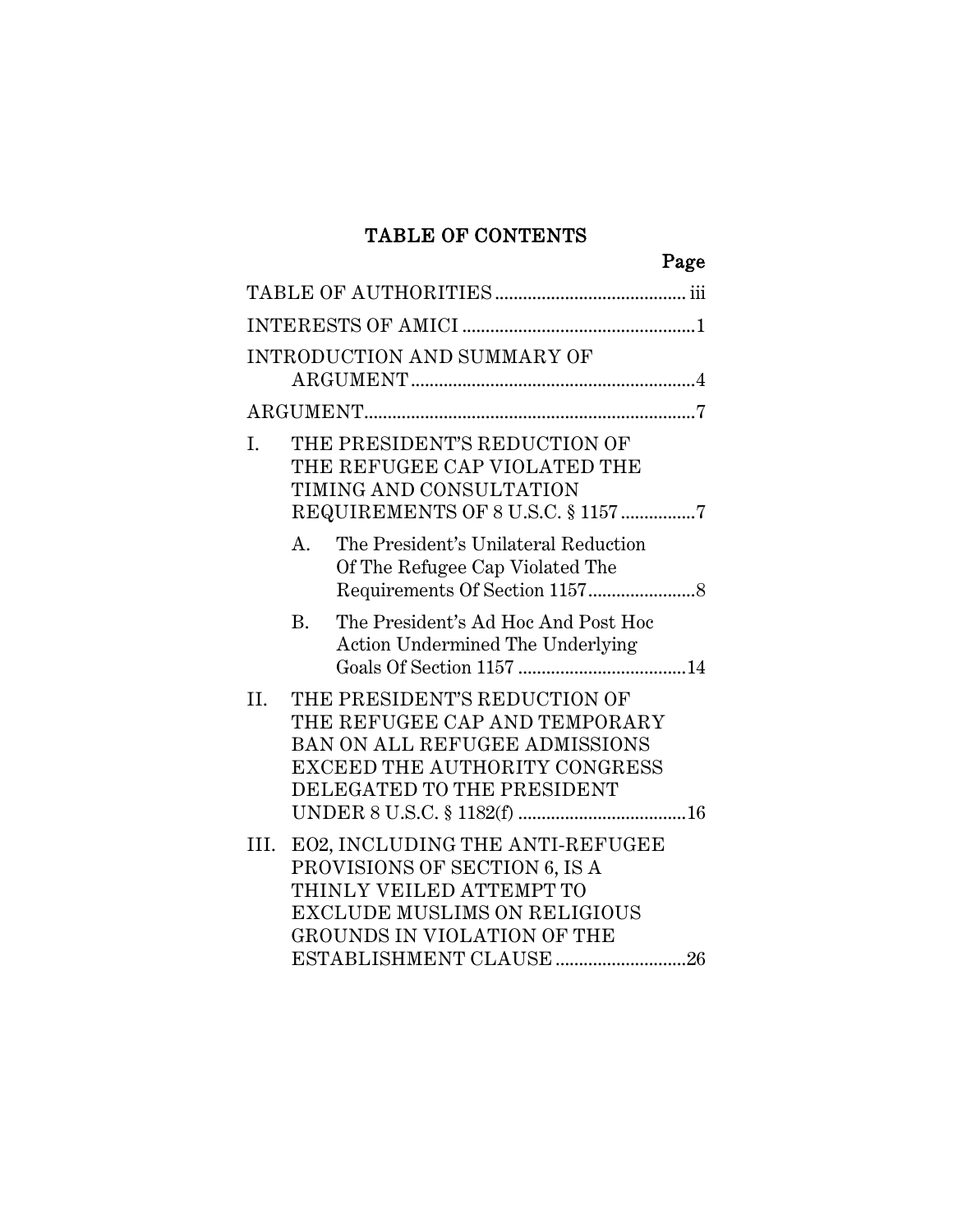# TABLE OF CONTENTS—Continued Page A. [President Trump's Statements](#page-41-0) Evince

| B. The Bias Animating EO2 Extends To |  |
|--------------------------------------|--|
|                                      |  |
|                                      |  |

ii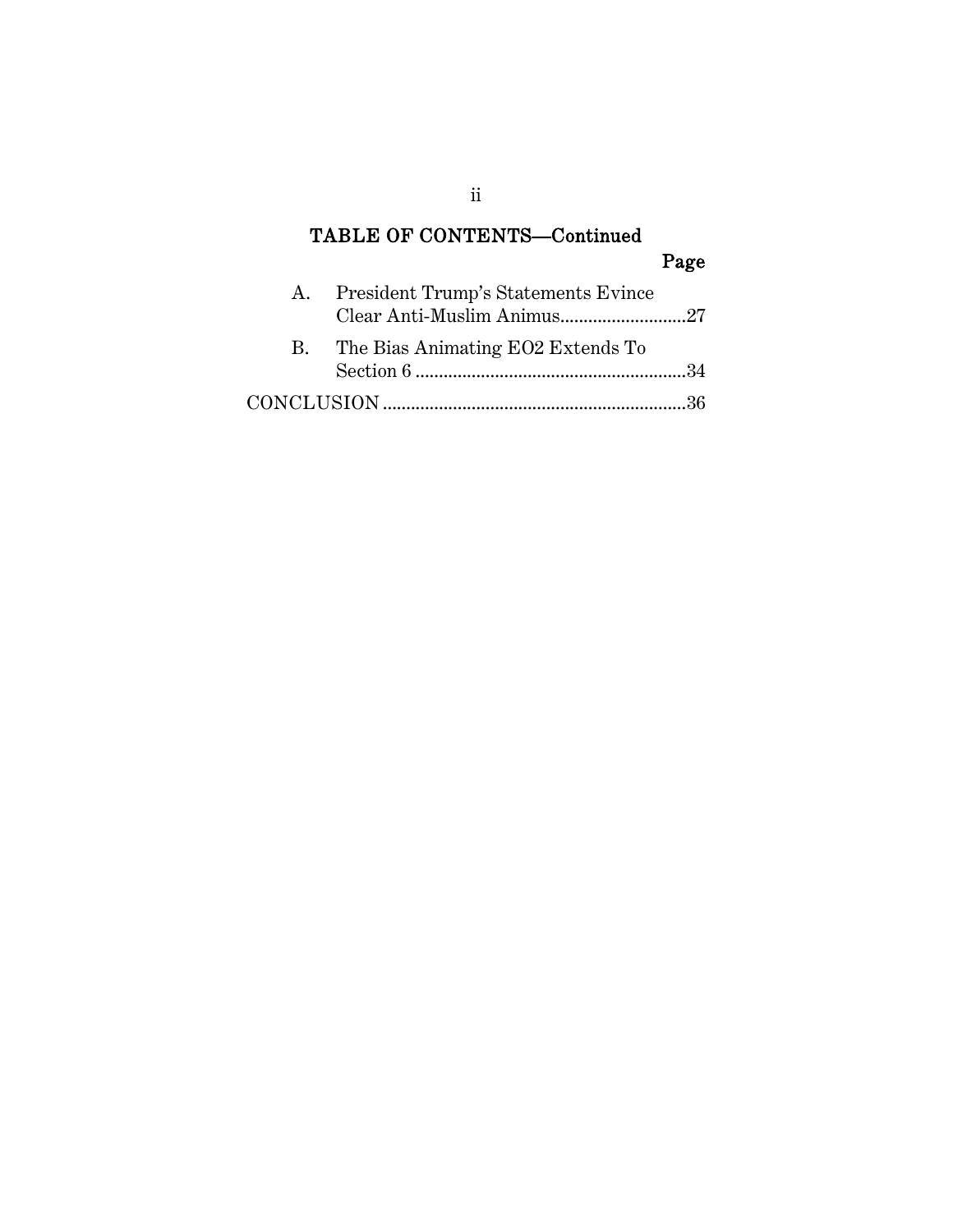### <span id="page-4-0"></span>TABLE OF AUTHORITIES

Page(s)

### CASES

| Beech Aircraft Corp. v. Rainey,                                            |
|----------------------------------------------------------------------------|
| Duncan v. Walker,                                                          |
| Edwards v. Aguillard,                                                      |
| Ethyl Corp. v. EPA,                                                        |
| First National Bank of Atlanta v. Bartow<br>County Board of Tax Assessors, |
| Kerry v. Din,                                                              |
| Kleindienst v. Mandel,                                                     |
| Louisiana Public Service Commission v.<br>FCC                              |
| McCreary County v. American Civil<br>Liberties Union of Kentucky,          |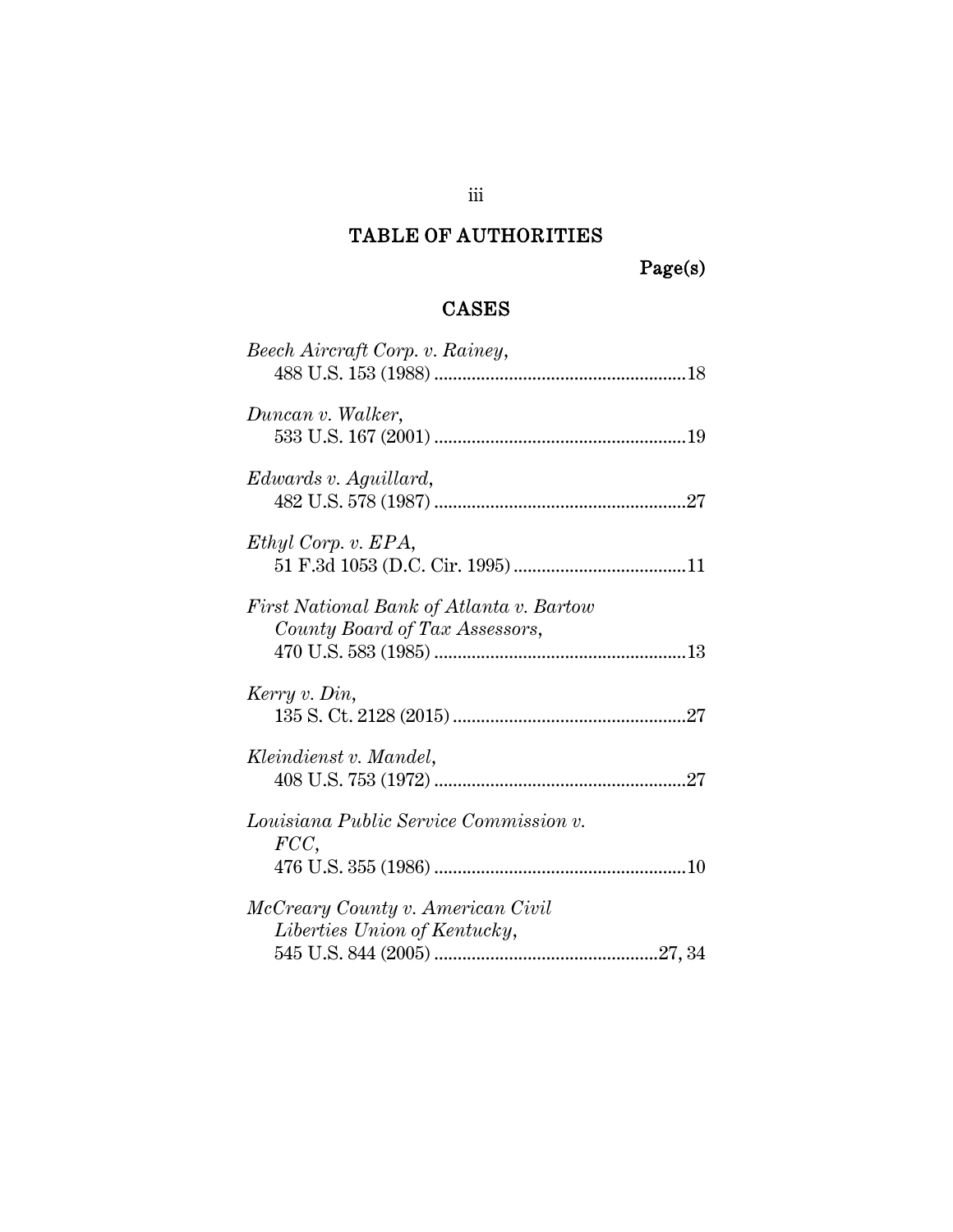| Reno v. Bossier Parish School Board, |  |
|--------------------------------------|--|
|                                      |  |
|                                      |  |
| Town of Greece v. Galloway,          |  |
|                                      |  |

| United States v. Menasche, |  |
|----------------------------|--|
|                            |  |

### STATUTES AND REGULATIONS

 $iv$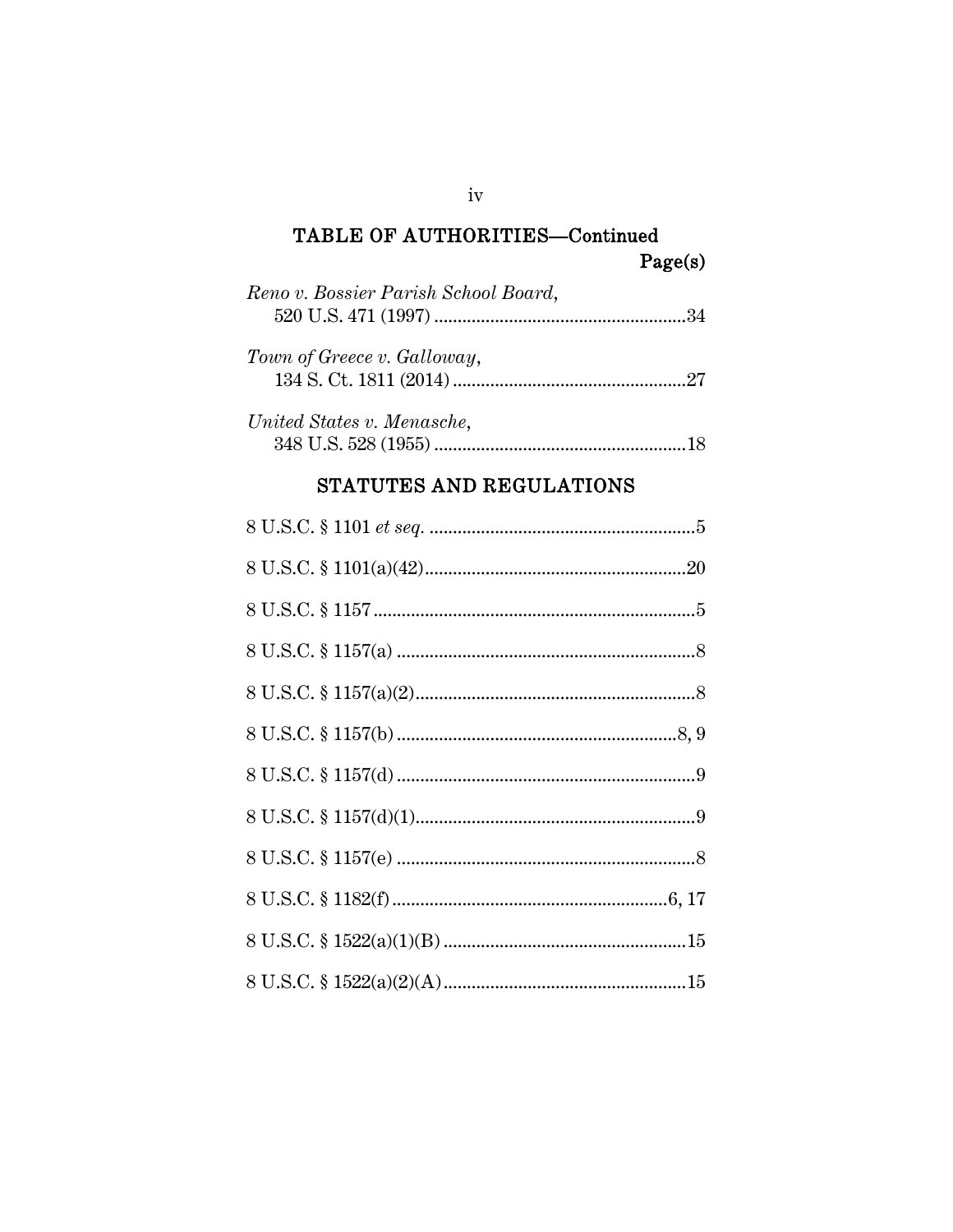| Executive Order No. 13,768, 82 Fed. Reg. |  |
|------------------------------------------|--|
|                                          |  |

| Executive Order No. 13,780, 82 Fed. Reg. |  |
|------------------------------------------|--|
|                                          |  |

#### LEGISLATIVE MATERIALS

|--|--|--|--|--|--|

| Admission of Refugees into the United    |  |
|------------------------------------------|--|
| States: Hearings on H.R. 3056 Before the |  |
| Subcomm. on Immigration, Citizenship     |  |
| and Int'l Law of the H. Comm. on the     |  |
|                                          |  |
|                                          |  |

H.R. Rep. No. 96-608 (1979).............................................12

*Refugee Act of 1979: Hearings on H.R. 2816 Before the Subcomm. on Immigration, Refugees, and International Law of H. Comm. on the Judiciary*, 96th Cong. (1979).......................................................9, 10, 13, 15, 16

#### OTHER AUTHORITIES

Deborah E. Anker & Michael H. Posner, *The Forty Year Crisis: A Legislative History of the Refugee Act of 1980*, 19 San Diego L. Rev. 9 (1981).......................................................8, 12, 14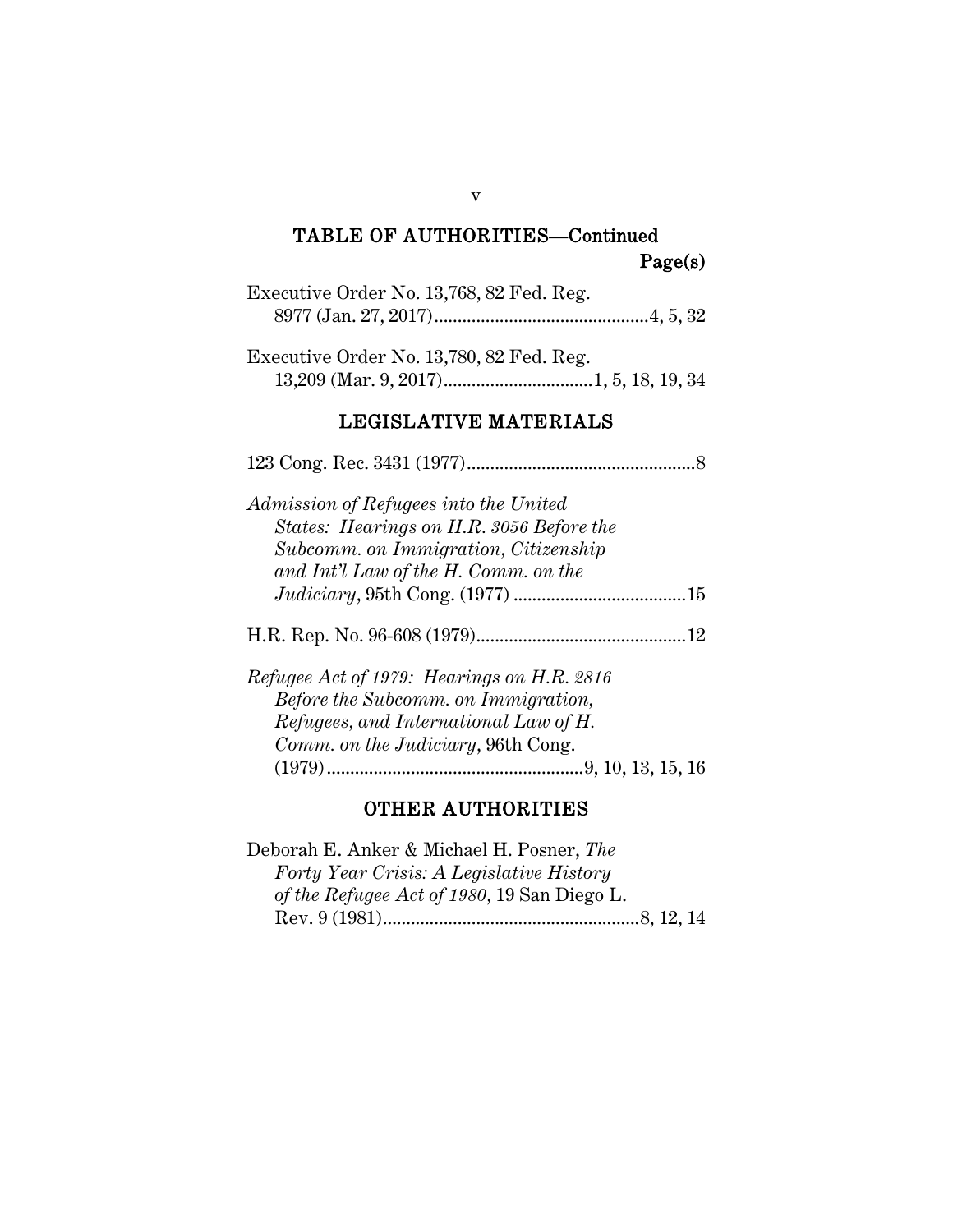| Fred Barbash, Muslim ban language                 |
|---------------------------------------------------|
| suddenly disappears from Trump                    |
| campaign website after Spicer questioned,         |
|                                                   |
| David Bier, CATO Institute, <i>Deconstructing</i> |
| Trump's Security Defense of His                   |
| <i>Immigration Ban</i> (Mar. 9, 2017),            |
|                                                   |
|                                                   |
| Dan Bowens, Trump tweets fake Gen.                |
| Pershing story after Spain attack, FOX 5          |
| (Aug. 17, 2017), http://bit.ly/2jjr8wH 31         |
| Michael Brindley, After Trump's Executive         |
| Order, Refugees Who Were N.H. Bound               |
| Now On Hold, N.H. Pub. Radio (Jan. 31,            |
| 24                                                |
| David Brody, <i>Brody File Exclusive</i> :        |
| President Trump Says Persecuted                   |
| Christians Will Be Given Priority As              |
| <i>Refugees, CBN News (Jan. 27, 2017),</i>        |
| .32                                               |
| Philip Connor, Pew Research Center, U.S.          |
| <b>Admits Record Number of Muslim</b>             |
| <i>Refugees in 2016</i> (Oct. 5, 2016),           |
| 35                                                |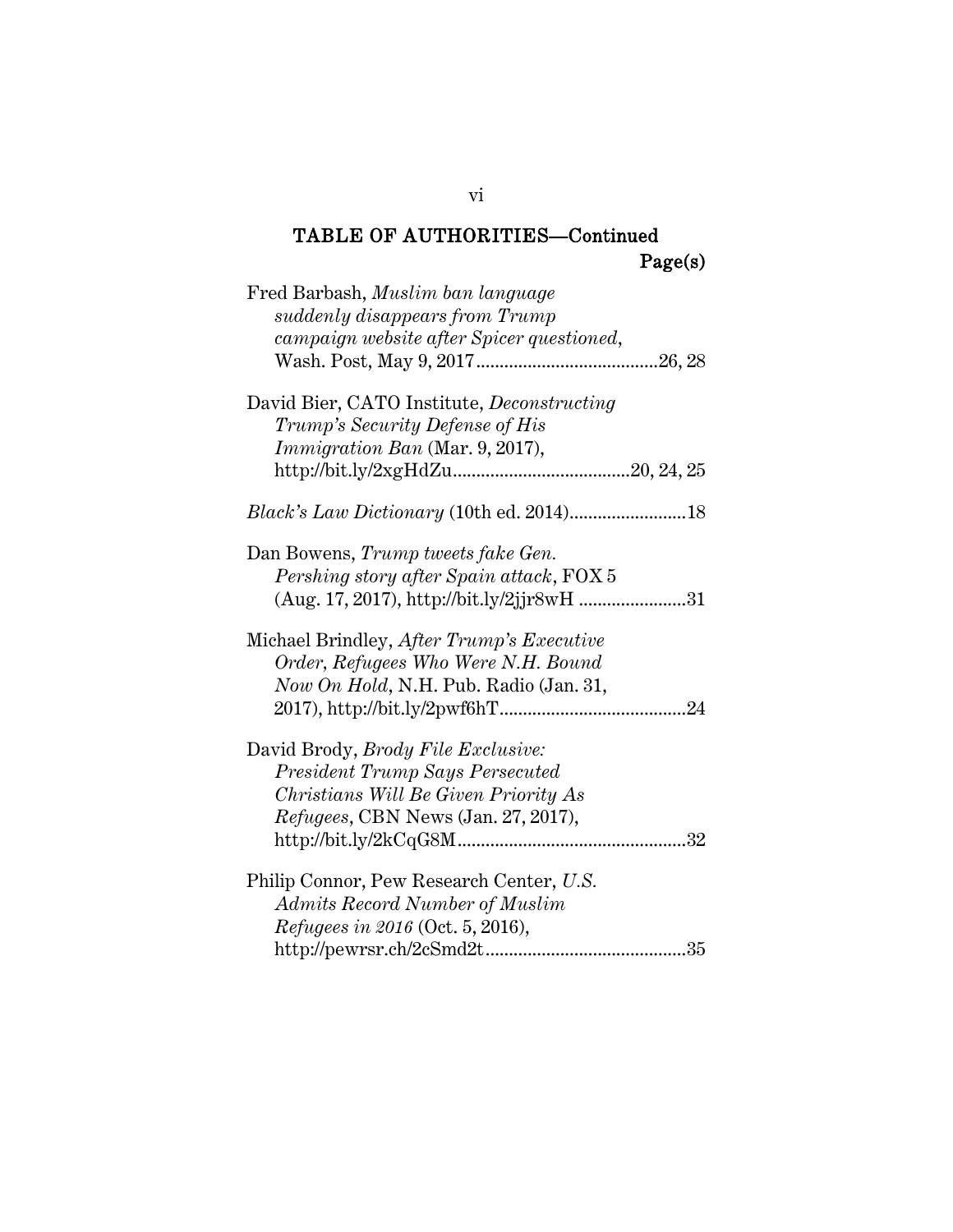| Madeline Conway, Trump stokes fears he'll<br>pursue Muslim ban, Politico (Dec. 22,<br>2016 8:09 AM), http://politi.co/2hgmkXM 30              |
|-----------------------------------------------------------------------------------------------------------------------------------------------|
| Delegation of Power by Congress, 48 Harv. L.                                                                                                  |
| Jeremy Diamond, <i>Donald Trump: Ban all</i><br>Muslim travel to U.S., CNN (Dec. 8,<br>.28                                                    |
| Donald Trump: "You Know my Plans",<br>Daily Mail.com (Dec. 22, 2016),<br>https://www.youtube.com/watch?v=ip4vs                                |
| Elise Foley & Willa Frej, Court Ruling May<br>Force Trump To Admit The Number Of<br>Refugees Obama Wanted, Huffington<br>Post, Mar. 20, 2017, |
| Lauren Gambino, Trump and Syrian refugees<br>in the US: separating the facts from<br>fiction, The Guardian (Sept. 2, 2016),                   |
| Nick Gass, Trump not bothered by<br><i>comparisons to Hitler</i> , Politico (Dec. 8,<br>2015 7:51 AM), http://politi.co/1XYTrc8 28            |

vii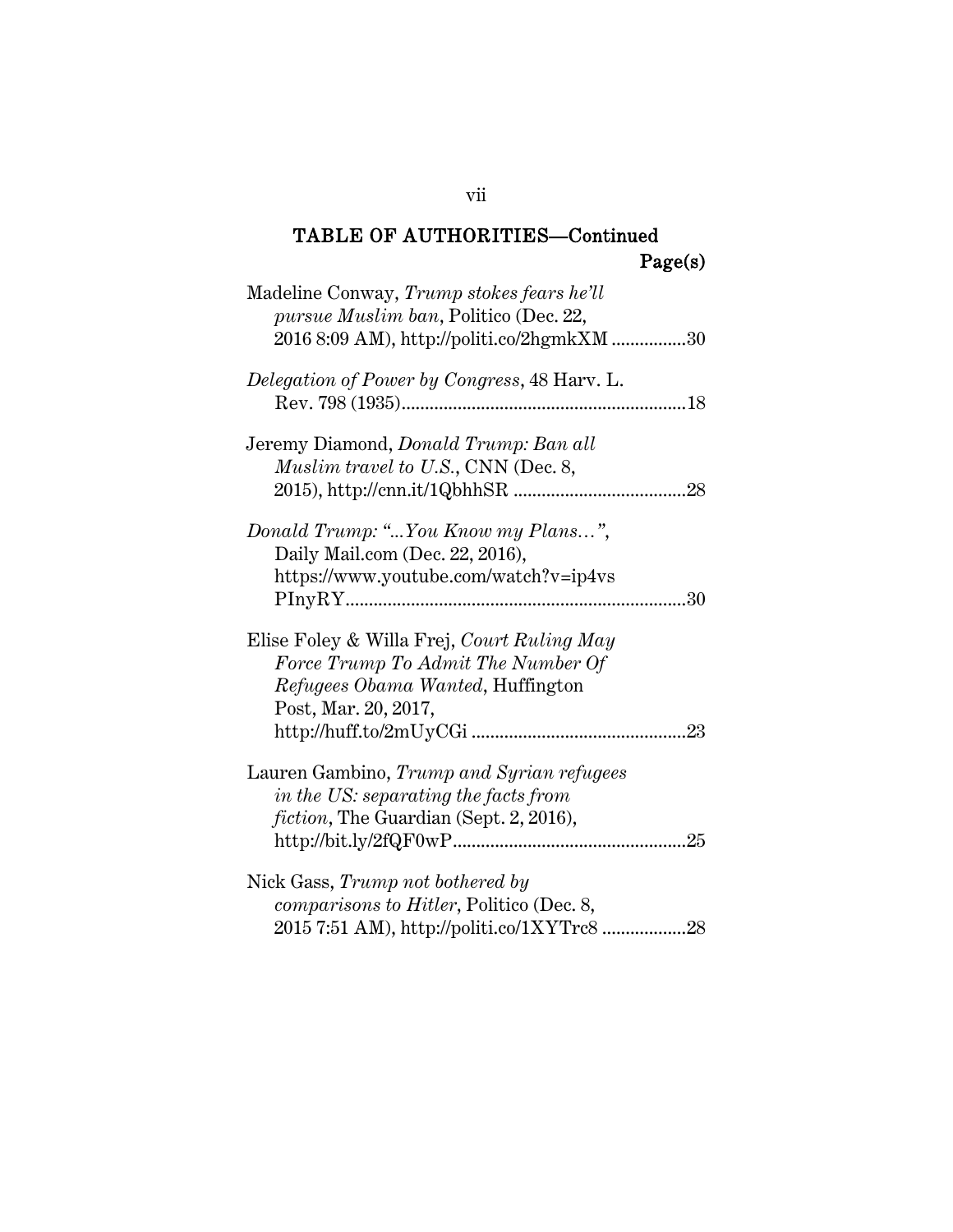| General Pershing on How to Stop Islamic<br>Terrorists, Snopes (last updated Aug. 17,<br>2017), http://www.snopes.com/rumors/                                                                                                       |
|------------------------------------------------------------------------------------------------------------------------------------------------------------------------------------------------------------------------------------|
|                                                                                                                                                                                                                                    |
| Natasha Hall, Refugees are already<br>vigorously vetted. I know because I vetted<br><i>them.</i> , Wash. Post, Feb. 1, 2017<br>.23                                                                                                 |
| Louis Jacobson, Donald Trump says if you're<br>from Syria and a Christian, you can't<br>come to the U.S. as a refugee, PolitiFact<br>(July 20, 2015), http://bit.ly/1CLkBPj 32                                                     |
| Scott Johnson, At the White House with<br>$Trump$ , Power Line (Apr. 25, 2017),<br>33                                                                                                                                              |
| Erol Kekic, Homeland Security Chief John<br>Kelly Says Waiting 120 Days Won't Hurt<br>Refugees. He's Wrong, Time (Feb. 10,                                                                                                         |
| LBJ Presidential Library, LBJ on<br>Immigration, President Lyndon B.<br>Johnson's Remarks at the Signing of the<br><i>Immigration Bill Liberty Island, New</i><br>York (Oct. 3, 1965),<br>http://www.lbjlibrary.org/lyndon-baines- |
| johnson/timeline/lbj-on-immigration17                                                                                                                                                                                              |

### viii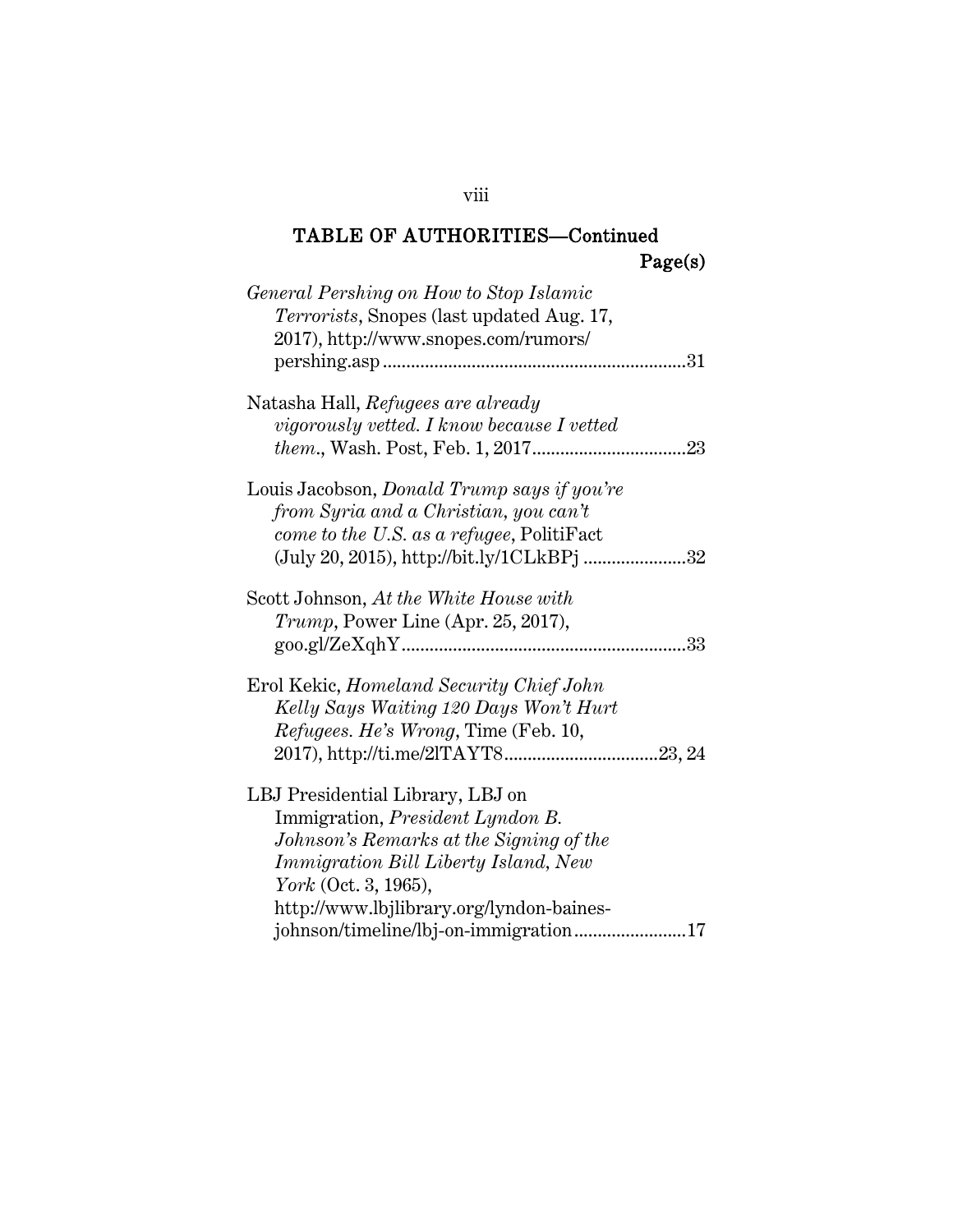| Legal Information Institute, 8 U.S. Code<br>§ 1157 - Annual admission of refugees<br>and admission of emergency situation<br>refugees, https://www.law.cornell.edu/ |
|---------------------------------------------------------------------------------------------------------------------------------------------------------------------|
| Kevin Lui, Comments by Stephen Miller and                                                                                                                           |
| Rudy Giuliani Cited in Judge's Decision<br>to Block Trump's Travel Plan, Time (Mar.                                                                                 |
| <b>Medical Examination: Frequently Asked</b><br>Questions (FAQs), Ctr. for Disease                                                                                  |
| Control and Prevention (last updated Feb.                                                                                                                           |
| Tanvi Misra, Are Refugees Dangerous?,<br>Citylab (Feb. 14, 2017),                                                                                                   |
| Nearly Half of All Refugees are Children,<br>Says Unicef, The Guardian, (Sept. 14,<br>.20                                                                           |
| Alex Nowrasteh, Americans' Fear of Foreign<br>Terrorists Is Overinflated (Sept. 13, 2016),<br>.25                                                                   |
| Alex Nowrasteh, Terrorism and<br>Immigration: A Risk Analysis, Policy<br>Analysis (Sept. 13, 2016),                                                                 |
|                                                                                                                                                                     |

ix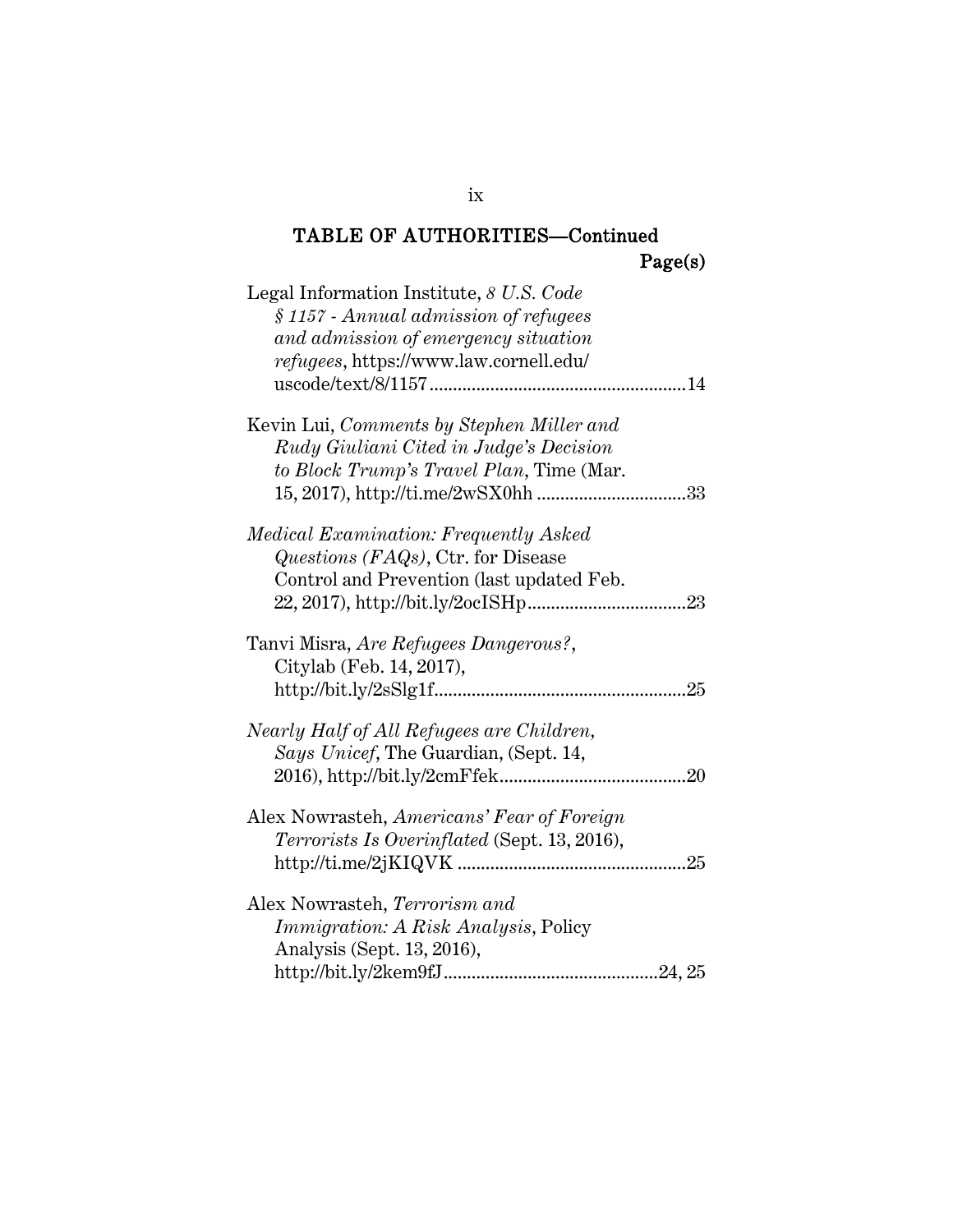| Mathew Nussbaum, Flynn's son says<br>'Muslim ban' is 'necessary', Politico (Jan.       |
|----------------------------------------------------------------------------------------|
| Haeyoun Park & Larry Buchanan, Refugees                                                |
| Entering the U.S. Already Face a                                                       |
| Rigorous Vetting Process, N.Y. Times,                                                  |
|                                                                                        |
| Pew Research Center, Religious                                                         |
| Composition by Country, 2010-2050 (Apr.                                                |
| 2, 2015), http://pewrsr.ch/2nMIS0G35                                                   |
| Amy Pope, <i>Infographic: The Screening</i>                                            |
| Process for Refugee Entry into the United                                              |
| States, Obama White House Archives                                                     |
| $(Nov. 20, 2015), http://bit.ly/2kqqbm21]$                                             |
| Jacob Pramuk, Trump may have just dealt a<br>blow to his own executive order, CNBC     |
| (updated Mar. 16, 2017),                                                               |
|                                                                                        |
| Presumptive GOP Nominee Trump Goes                                                     |
| One-on-One With Lester Holt at 2:07,                                                   |
| NBC News (May 4, 2016),                                                                |
| .29                                                                                    |
| Katie Reilly, <i>Donald Trump on Proposed</i><br>Muslim Ban: 'You Know My Plans' (Dec. |
| 21, 2016), http://ti.me/2hWs4FG30                                                      |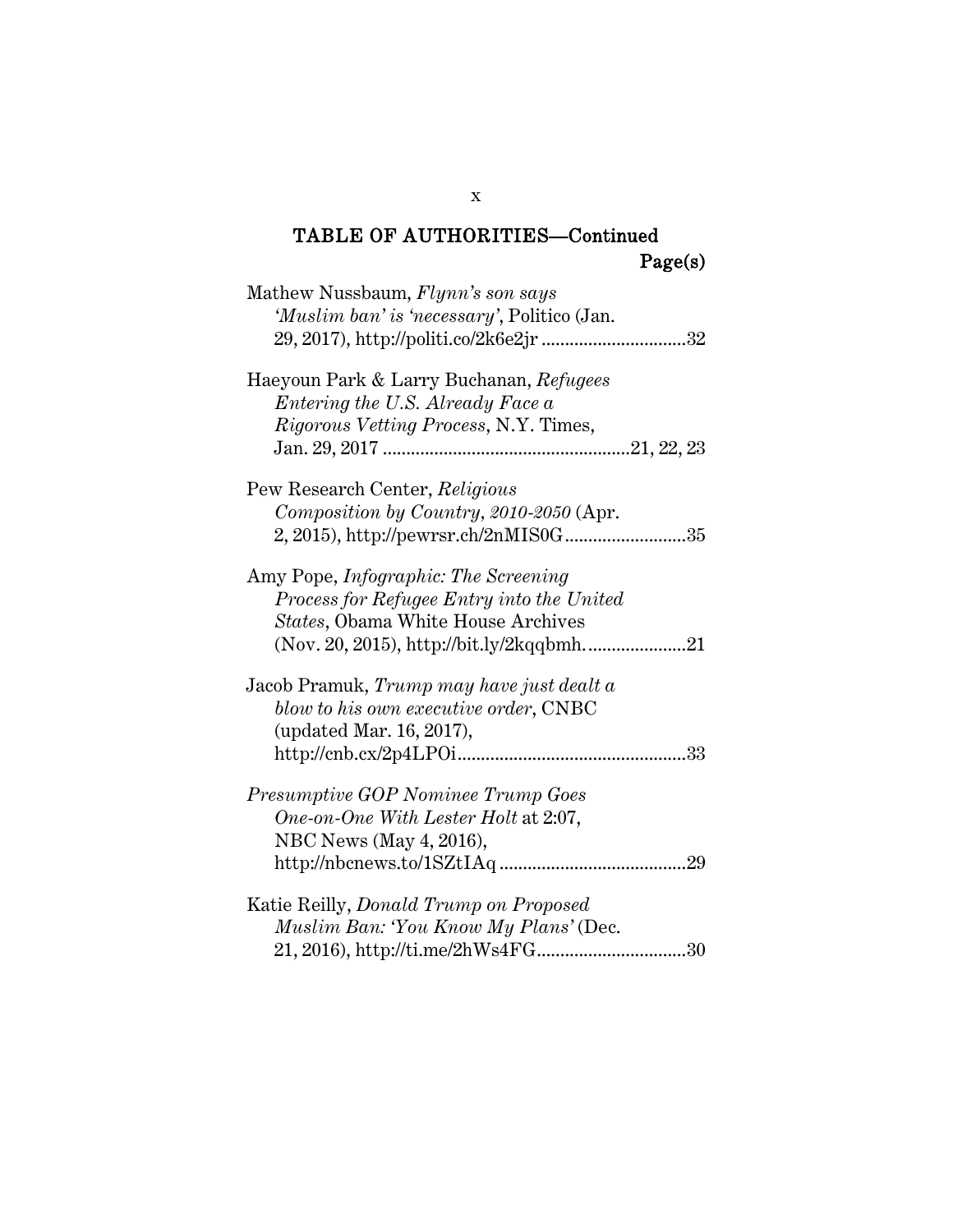| Theodore Schleifer, Donald Trump: 'I think<br>$Islam$ hates us', CNN (Mar. 10, 2016),<br>.29                                                                         |
|----------------------------------------------------------------------------------------------------------------------------------------------------------------------|
| Ann M. Simmons, We don't know exactly<br>what 'extreme vetting' will look like, but<br>screening for refugees is already pretty<br>tough, L.A. Times, Jan. 29, 2017, |
| Lesley Stahl, The Republican Ticket: Trump<br>and Pence, 60 Minutes (July 17, 2016),                                                                                 |
| Alex Swoyer, Donald Trump Quotes the<br><b>Bible at Liberty University, Tells Youth</b><br>'Never Give Up', Breitbart (Jan. 18, 2016),<br>.29                        |
| Donald J. Trump (@realDonaldTrump),<br>Twitter (Aug. 17, 2017, 11:45 AM),                                                                                            |
| Donald J. Trump (@realDonaldTrump),<br>Twitter (Mar. 22, 2016, 7:59 PM),                                                                                             |
| Donald J. Trump for President, Inc., <i>Donald</i><br>J. Trump Calls for American<br>Independence, Lays Out Need for<br>Immigration Security (Aug. 24, 2016),        |

xi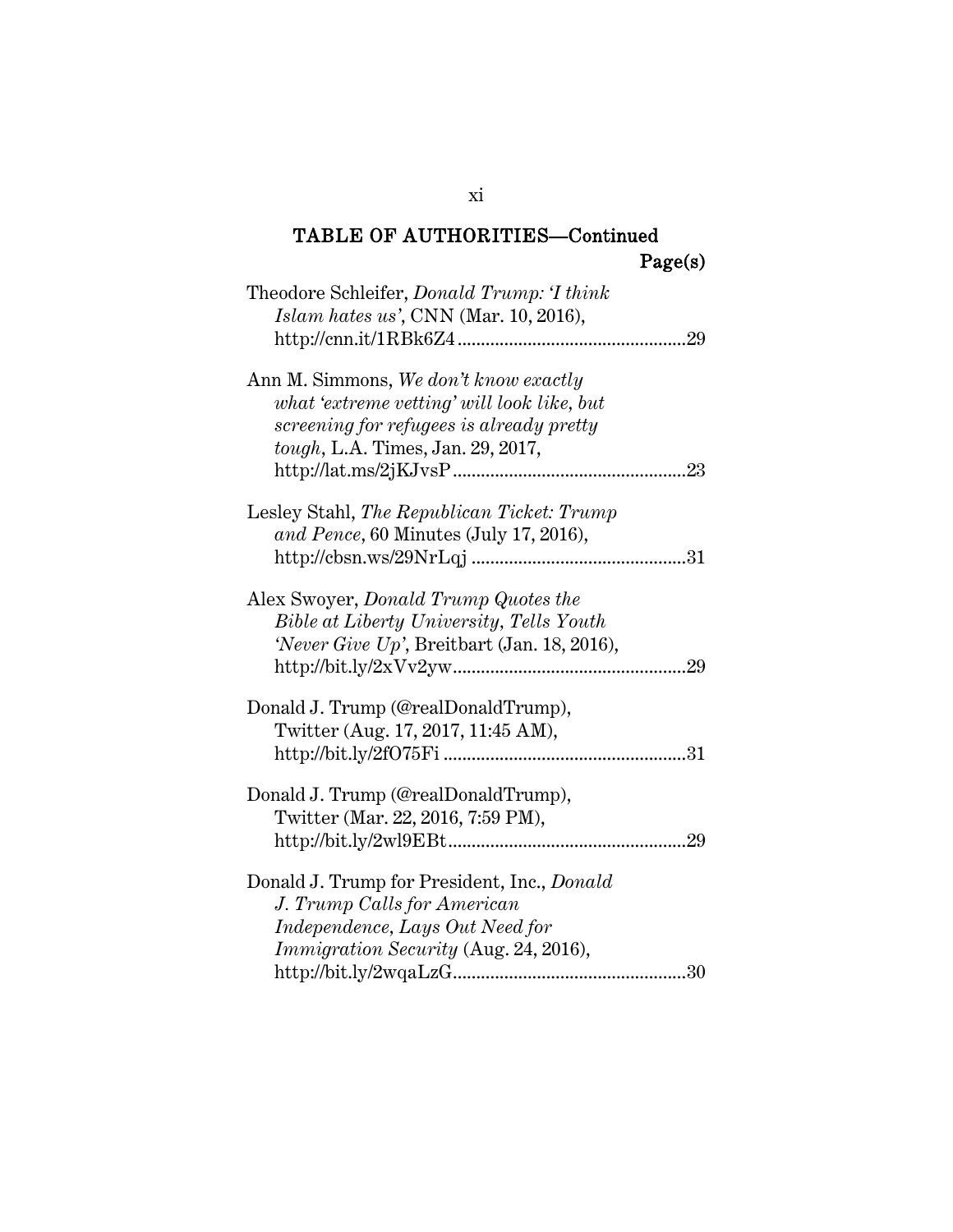| Trump Signs Executive Orders at Pentagon,<br>ABC News (Jan. 27, 2017),                                                                                                                                                                   |
|------------------------------------------------------------------------------------------------------------------------------------------------------------------------------------------------------------------------------------------|
| Trump's Deleted "Preventing Muslim<br><i>Immigration</i> " <i>Statement</i> , The Memory<br>Hole (Dec. 7, 2015), http://bit.ly/2wVdcML26, 28                                                                                             |
| U.S. Comm. for Refugees and Immigrants<br>(USCRI), Security screening of refugees<br>admitted to the United States,<br>http://refugees.org/wp-<br>content/uploads/2015/12/USCRI-Security-<br>Screening-Process-5.16.16.pdf (last visited |
| <b>UNHCR</b> , Global Trends: Forced<br>$Displacement\ in\ 2015\ (2016),$                                                                                                                                                                |
| United States Citizenship and Immigration<br>Services (USCIS), Dep't of Homeland<br>Security, Refugee Processing and<br>Security Screening (last updated Dec. 3,                                                                         |
| US Refugee Admissions Program: An<br>overview of built-in security safeguards<br>for refugee resettlement, Int'l Rescue<br>Comm., http://bit.ly/2oeddFt (last visited<br>23                                                              |

xii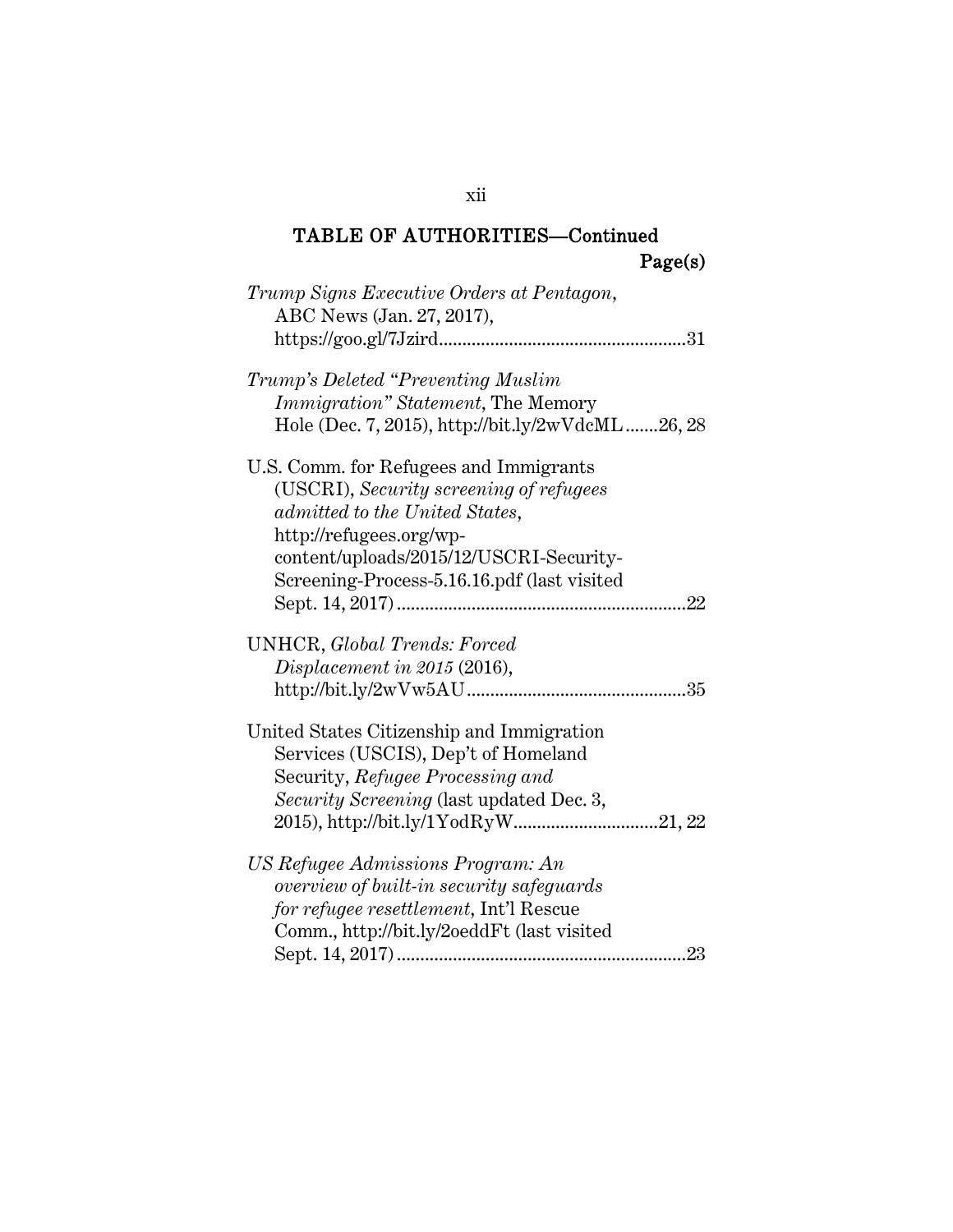| Amy B. Wang, Trump asked for a 'Muslim'            |
|----------------------------------------------------|
| ban," Giuliani says - and ordered a                |
| <i>commission to do it 'legally'</i> , Wash. Post, |
| 26                                                 |
| Sarah Wildman, 9 Questions about the global        |
| <i>refugee crisis you were too embarrassed to</i>  |
| ask, $Vox$ (updated June 20, 2017),                |
| .24                                                |
| Matthew Wisner, Donald Trump Calls for             |
| <i>End of Visa Waiver Program, Fox</i>             |
| Business (Mar. 22, 2016),                          |
|                                                    |

### xiii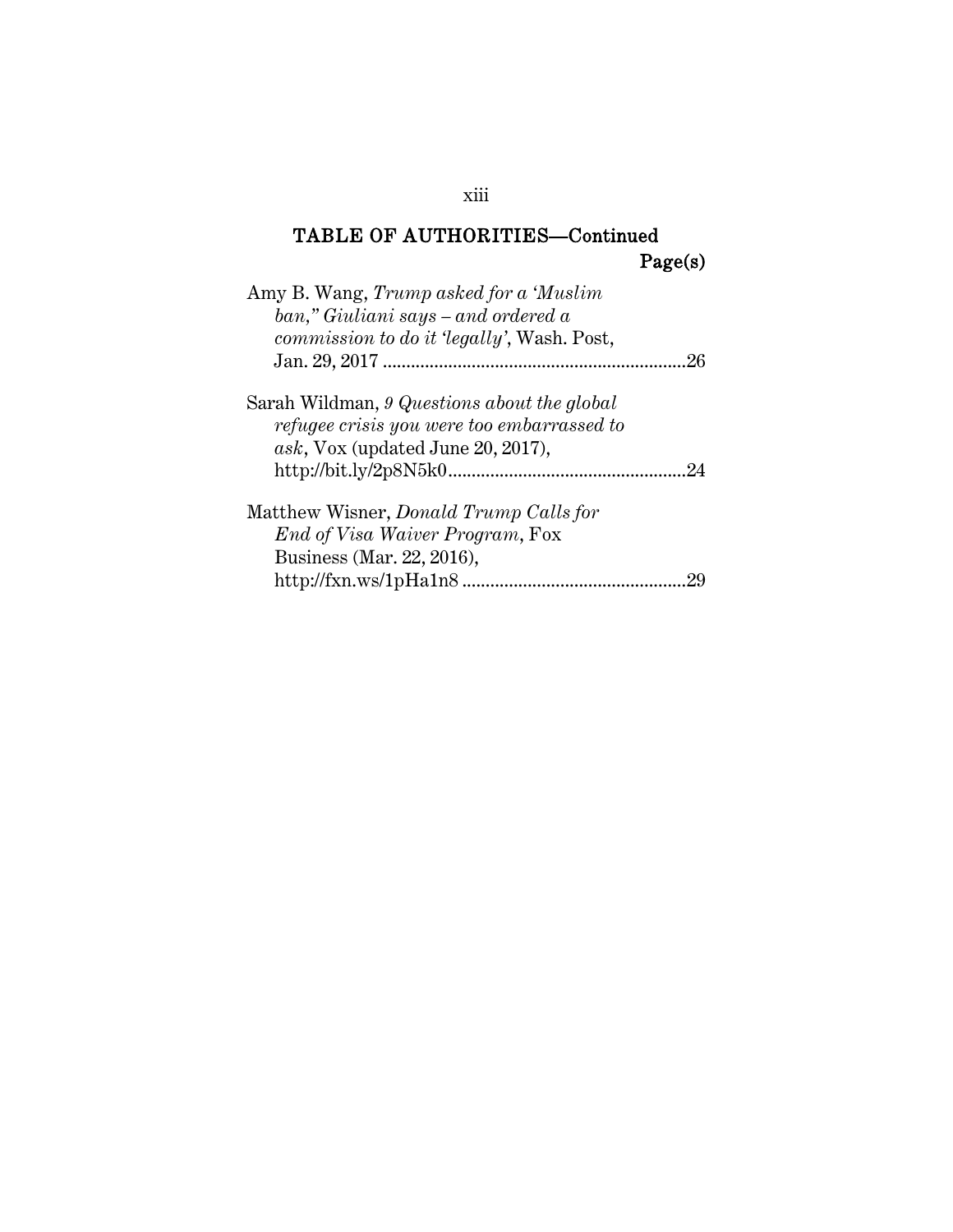#### INTERESTS OF AMICI[1](#page-15-1)

<span id="page-15-0"></span>Oxfam America, Inc. and its affiliates (Oxfam) have worked around the globe in more than 90 countries to combat poverty and injustice. Although Oxfam plays a critical role in responding to immediate crises, its ultimate goal is to address the root causes of violence and poverty by supporting civil society so that communities can address their own problems. Oxfam accordingly addresses the institutional issues that keep people poor and marginalized: inequality, discrimination, and unequal access to resources including food, water, and land.

Oxfam employs 8,500 people worldwide, works with 60,000 volunteers, and operates in four of the six countries targeted by Executive Order No. 13,780, 82 Fed. Reg. 13,209 (Mar. 9, 2017) ("Order" or "EO2") (Yemen, Syria, Somalia, and Sudan), with more than 300 employees stationed in those four countries. Oxfam provides infrastructure and direct aid to refugees, including to refugees from Somalia and Syria living in neighboring countries. In Syria, Jordan, and Lebanon, Oxfam is helping more than 2 million people with life-saving clean water, sanitation, and vital support for families who have lost everything. Oxfam is one of the few non-governmental organizations currently working in Sudan, providing desperately

<span id="page-15-1"></span><sup>1</sup> All parties have consented to the filing of this brief. Letters evidencing such consent have been provided to the Clerk of the Court. No counsel for a party authored this brief in whole or in part; and no such counsel or any party made a monetary contribution intended to fund the preparation or submission of this brief. No person or entity, other than *amici* and their counsel, made a monetary contribution intended to fund its preparation or submission.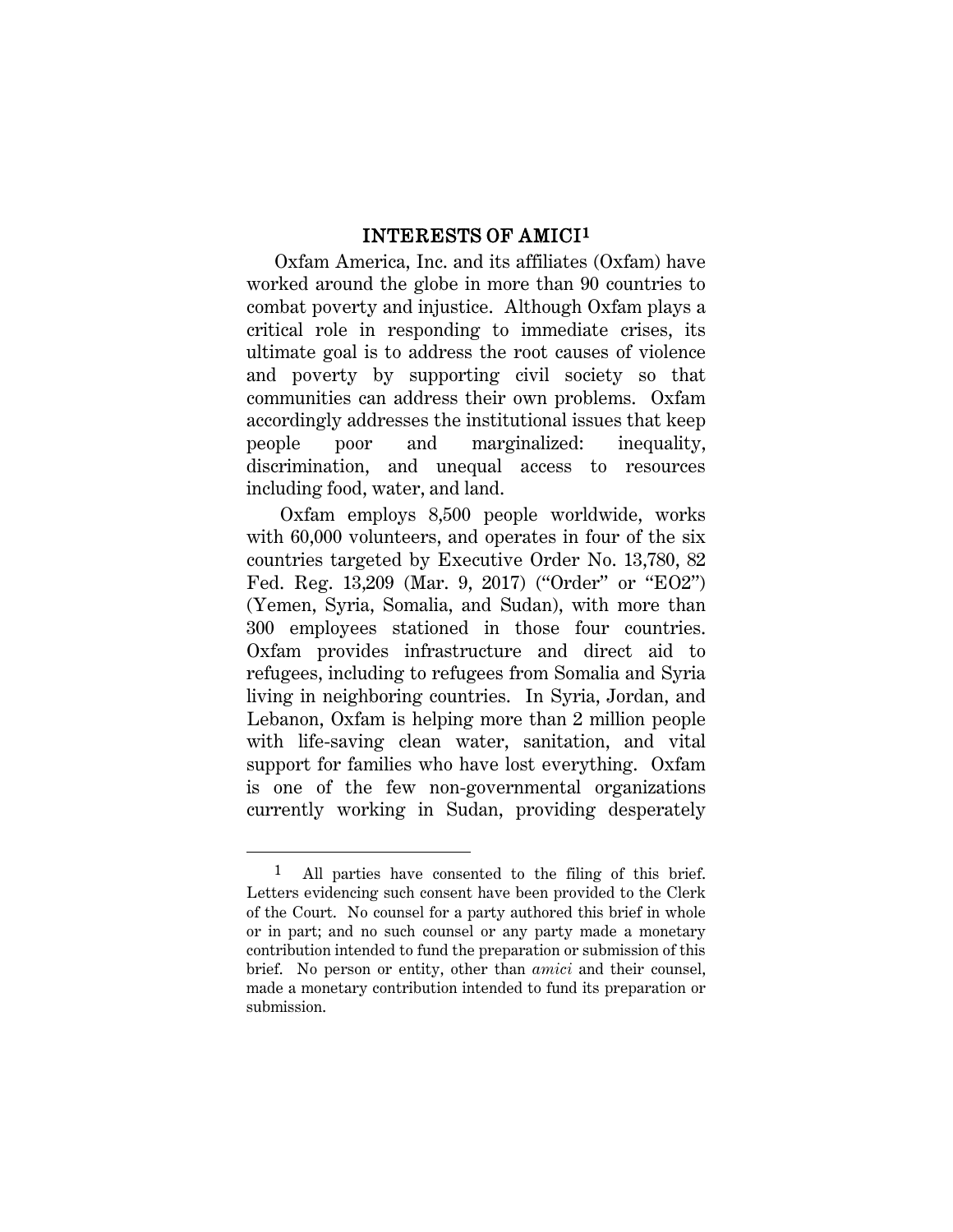needed aid, including clean water and sanitation programs, to people in the Darfur region and beyond. The Executive Order harms Oxfam and the organizations with which it works, and undermines its mission to help people escape violence and build better lives. Oxfam, therefore, has a direct interest in the outcome of this case.

The International Rescue Committee (IRC) is a non-profit, non-sectarian global organization that was founded in 1933 and operates in over 40 countries around the world. IRC is one of nine refugee resettlement organizations in the United States that contracts with the U.S. Department of State to resettle pre-screened refugees. The IRC's core mission is to serve people forced to flee from war, conflict, and disaster, and help them survive, recover, and gain control of their lives. A substantial part of the IRC's work is providing aid to refugees, which it does recognizing that refugees are the victims of terror, not the perpetrators of it. Over the past 40 years, the IRC has resettled roughly 370,000 global refugees in cities throughout the United States.

The IRC currently operates in 28 cities to oversee domestic refugee resettlement. Starting from the moment a new refugee arrives at the airport, the IRC provides essential services to maximize successful resettlement through its 28 U.S. offices. These offices serve as a free, one-stop center for refugees' needs during their pivotal first months in the United States, providing immediate aid, including food, housing, and medical attention. The Executive Order suspending the United States Refugee Program has interfered with the IRC's ability to carry out its mission and directly harms those the IRC serves: refugees awaiting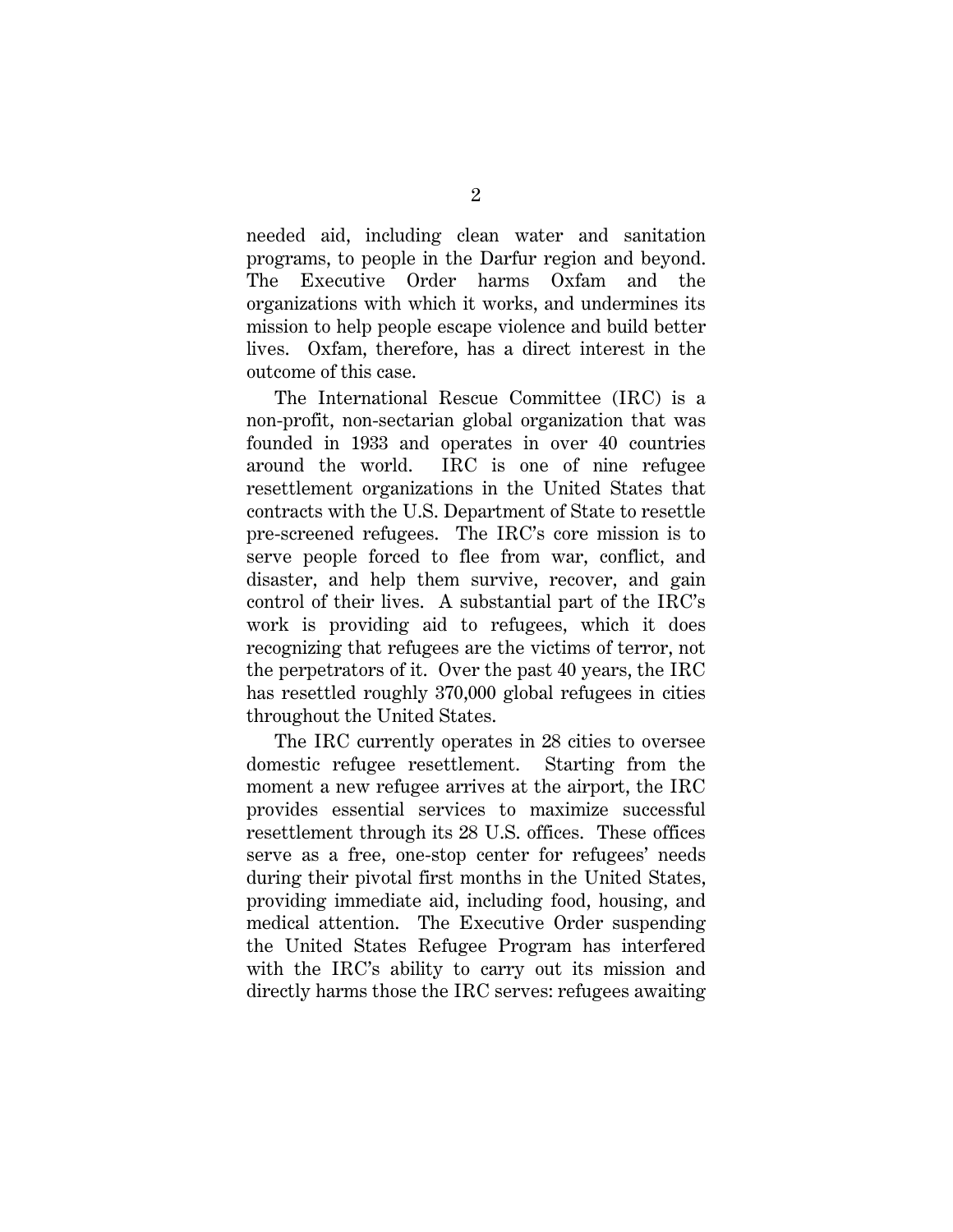resettlement to the U.S. and those already residing here waiting to be reunited with them.

The U.S. Committee for Refugees and Immigrants is a not-for-profit organization founded in 1911. USCRI is one of nine refugee resettlement organizations in the United States that contracts with the U.S. Department of State to resettle pre-screened refugees in the United States. To carry out its protective mission, USCRI has created an extensive nationwide network of organizations and individuals. Since fiscal year 2011, USCRI has resettled 50,553 people through its network, including 11,127 in the fiscal year ending September 30, 2016. Many of the refugees who were resettled in 2016 were victims of the ongoing violence in Syria and Iraq.

The Executive Order suspending the United States Refugee Program significantly interferes with USCRI's mission and operations. The Executive Order directly harms not only USCRI, but also the individuals and entities in the USCRI network who stand ready to assist these heavily-screened displaced individuals—many of whom are women and children, and all of whom are the victims of horrific situations in their home countries—integrate into, and become selfsufficient members of, American society. USCRI appeared as an *amicus curiae* before the Ninth Circuit, and also filed a response in this Court in opposition to the government's motion to stay the Ninth Circuit order affirming the modified injunction.

Exodus Refugee Immigration Inc. (Exodus) is a non-profit, refugee resettlement affiliate agency founded in 1981 in Indianapolis, Indiana. Exodus is dedicated to the protection of human rights by serving the resettlement needs of refugees and other displaced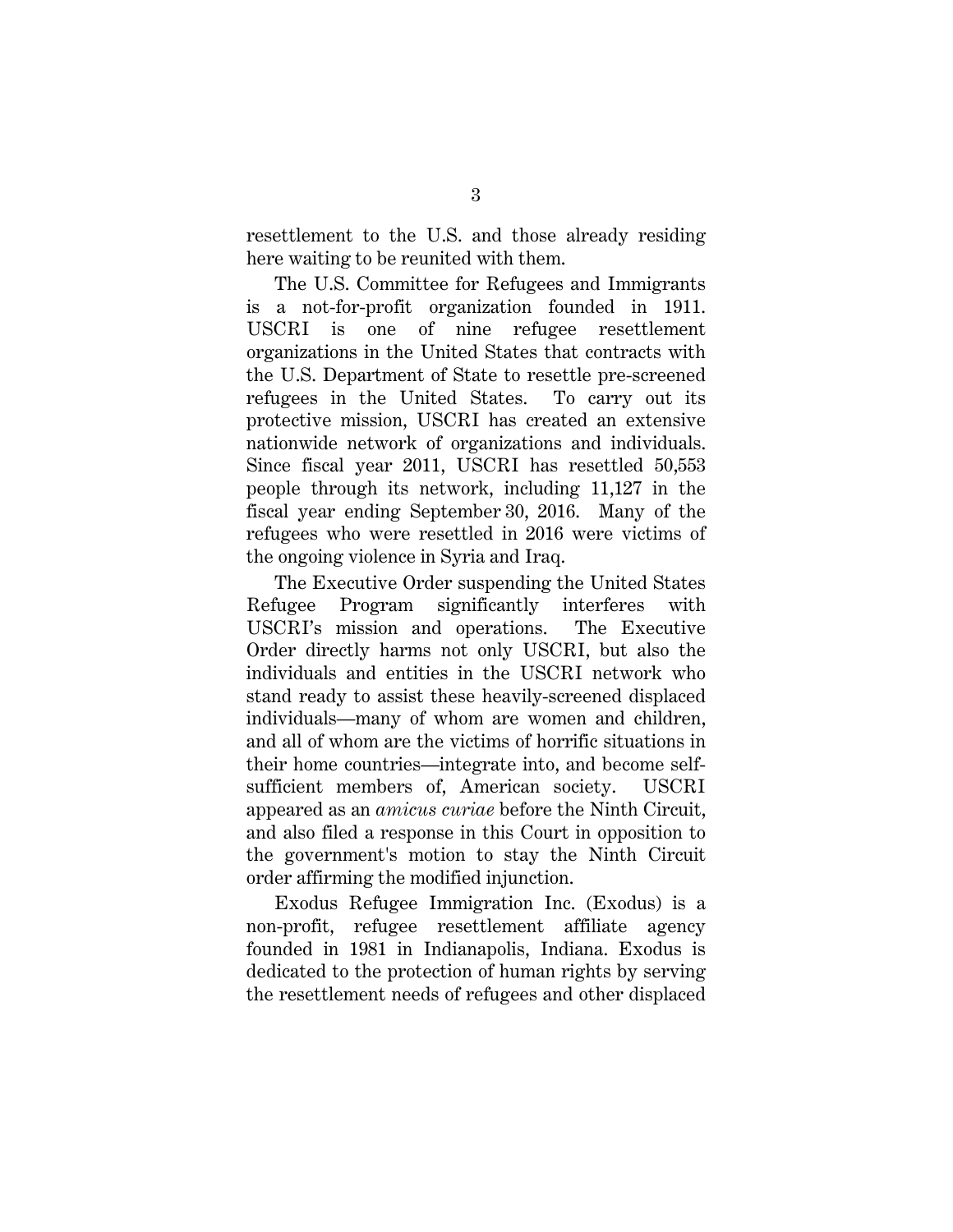people fleeing persecution, injustice, and war by welcoming them to Indiana. Exodus partners with various community organizations and employers to empower refugees in their initial months, days, and years in the United States by providing assistance with housing, medical and mental health case management, English language acquisition, employment, and immigration needs.

Exodus has a record of welcoming refugees from many nationalities, cultures, languages, faiths, and political persuasions. These individuals have come to Indiana from 33 different countries, 4 of which are included in the Executive Order's list of travel-blocked countries (Iran, Somalia, Sudan, and Syria). In fiscal year 2016, Exodus received 947 refugees through the admissions programs and expected similar arrivals in 2017 until the Executive Order curbed resettlement and significantly reduced the expected arrival number by more than 400. The Executive Order pausing refugee admissions has obstructed Exodus' mission to welcome refugees to Indiana and has hindered the process of resettlement for many refugees overseas who have already been assured to the agency by the federal government's resettlement process. Further, the Executive Order has hampered the process of reunification for many refugees served by Exodus whose family members abroad await resettlement.

#### <span id="page-18-0"></span>INTRODUCTION AND SUMMARY OF ARGUMENT

On January 27, 2017, President Trump issued Executive Order No. 13,768, 82 Fed. Reg. 8977 (Jan. 27, 2017) ("EO1") designed to fulfill his campaign promise to ban Muslims from entering the United States. Although couched as a national security measure, EO1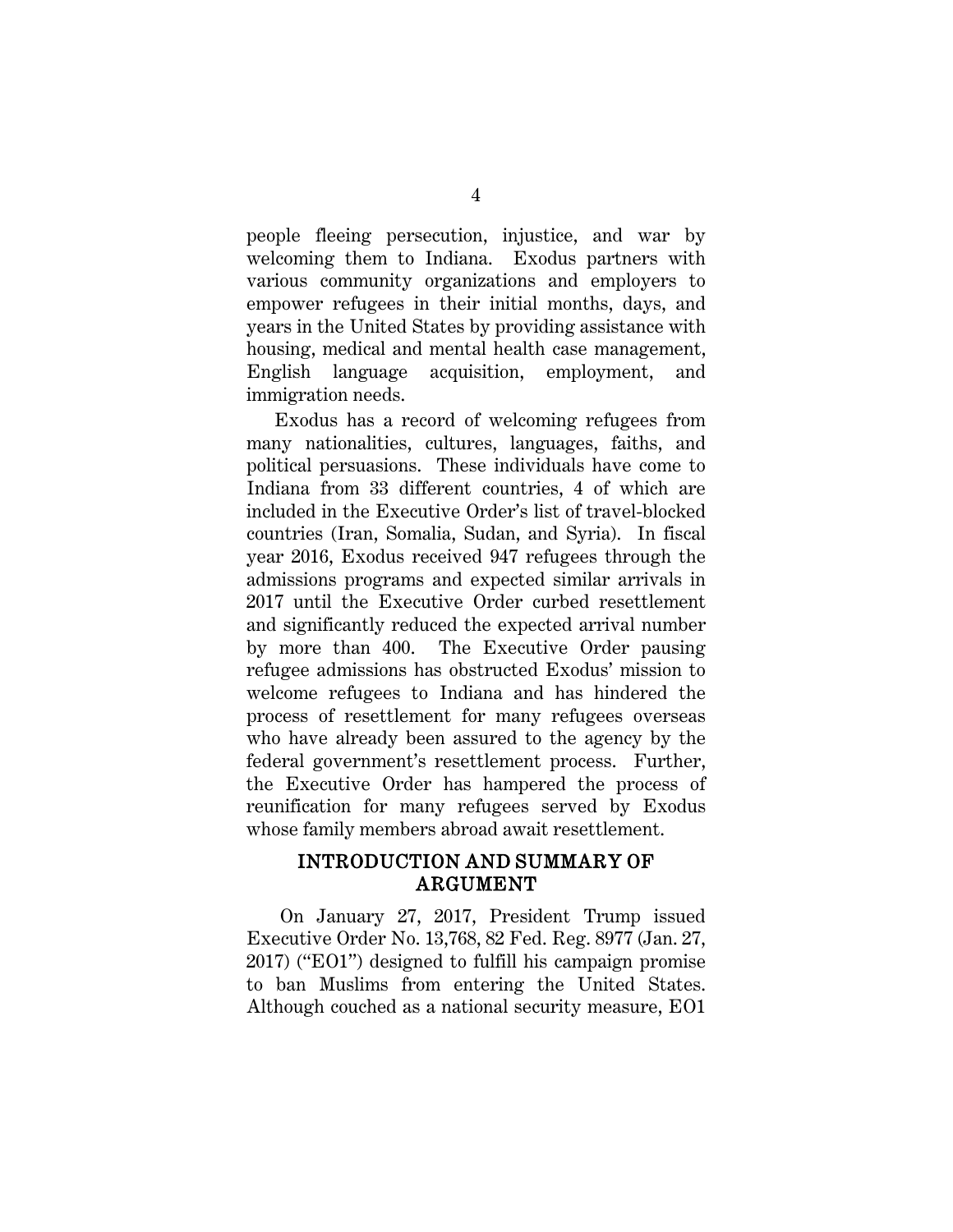was explicitly grounded in anti-Muslim stereotypes, banned all immigration from seven majority-Muslim countries for 90 days, banned all refugees for 120 days, and lowered the refugee limit (the "cap") for 2017 from 110,000 to 50,000. *Id.* at 8978-79. EO1 exempted religious minority refugees, and in statements the day he enacted it, President Trump explained the exemption was meant to protect Christian refugees.

Amidst public outcry against this "Muslim Ban" and widespread confusion in its implementation, the Ninth Circuit upheld an injunction prohibiting EO1 from taking effect. That led President Trump to issue a second, slightly revised Executive Order on March 9, 2017. EO2 maintained the same basic structure as EO1. Section 2 of EO2 bans immigration from six of the seven originally named Muslim nations, and section 6 suspends the United States Refugee Program (USRAP) for 120 days and reduces the cap on refugees for fiscal year 2017 from 110,000 to 50,000. 82 Fed. Reg. at 13,210-13, 13,216.

The hastily issued second Executive Order is no more lawful than the first one. This *amicus* brief focuses on EO2 section 6. When promulgating this moratorium on refugee admissions and cutting total admissions by almost 60%, the President exceeded his statutory authority under the Immigration and Naturalization Act ("INA"), 8 U.S.C. § 1101 *et seq.*, in two respects. First, the President impermissibly reduced the refugee cap unilaterally without prior consultation with Congress. Congress took the unusual step of explicitly requiring such consultation when the President sets the cap for each fiscal year or increases it to accommodate refugee crises in order to ensure itself a robust role and ensure an orderly, well-planned,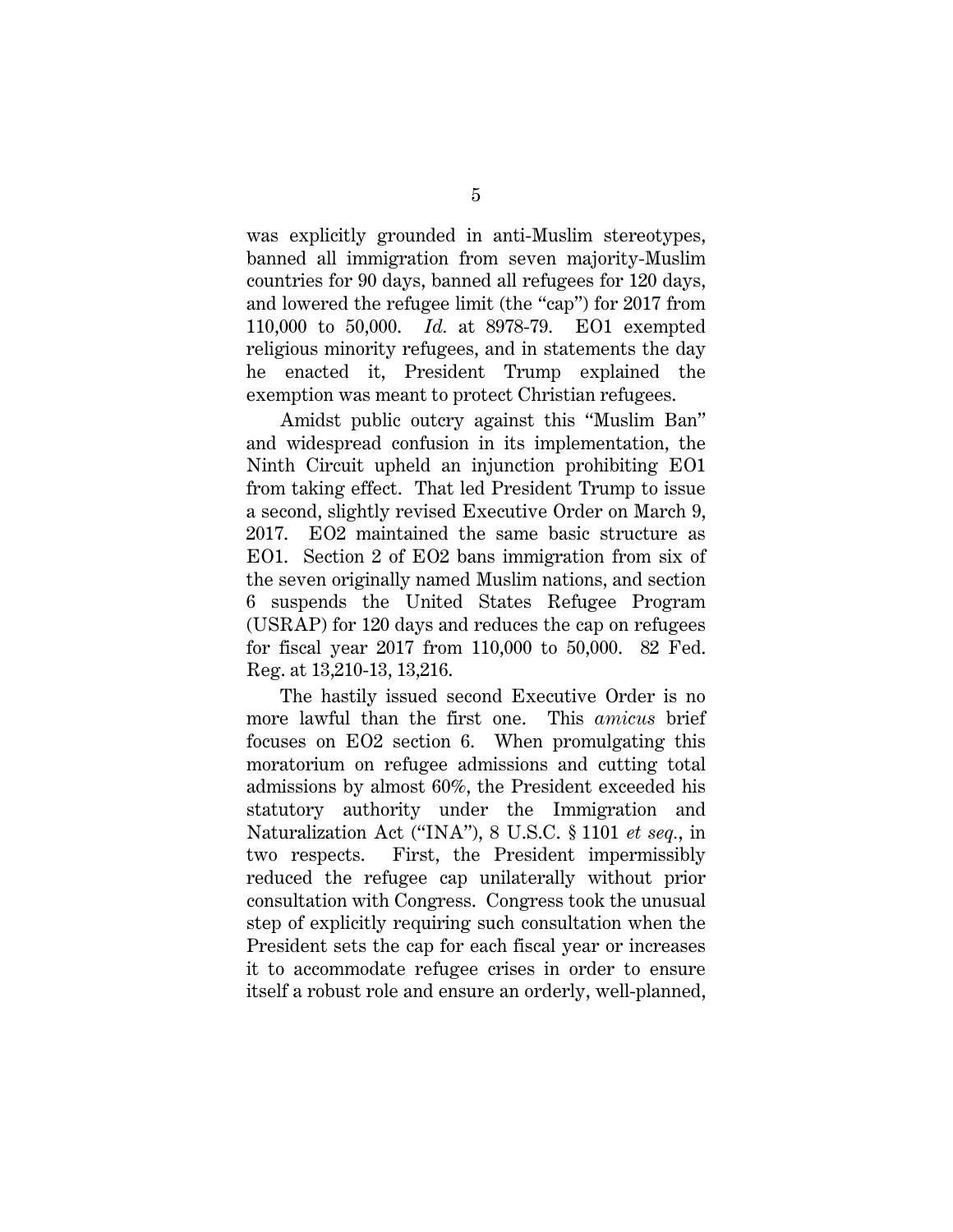and predictable refugee admission process. *See id.* § 1157. To the extent the President has authority to reduce the cap mid-year, he must engage in the same consultation process. Instead, the President bypassed Congress entirely, and his knee-jerk unilateral action threatens exactly the kind of upheaval that Congress passed the statute to avoid.

Second, to the extent that the President purported to rely on his statutory authority under section 212(f) of the INA, *id.* § 1182(f), the President failed to make the requisite "find[ing]" that the class of refugees as a whole (who were banned by the moratorium) or refugees numbered 50,001-110,000 (who were excluded by the new cap) are detrimental to the interests of the United States. Nor could the President plausibly have done so. This "class" of refugees includes tens of thousands of children and refugees from parts of the world that implicate none of the concerns that the President recited, and both long-term and recent experience establishes that refugees are far less likely than this country's own citizens to commit a terrorist attack in the United States.

In addition to violating the INA, the President's issuance of EO2, including its refugee provisions, violated the core Establishment Clause command that government may not take actions that, in the eyes of a reasonable observer, discriminate among religions by denigrating a particular religion. In general, of course, government actions are assessed on their own terms, not based on ephemeral statements by government actors leading up to or later explaining them. But every principle has its limits, and this Court has rightly refused to turn a blind eye in those rare circumstances when governmental actors have declared outright that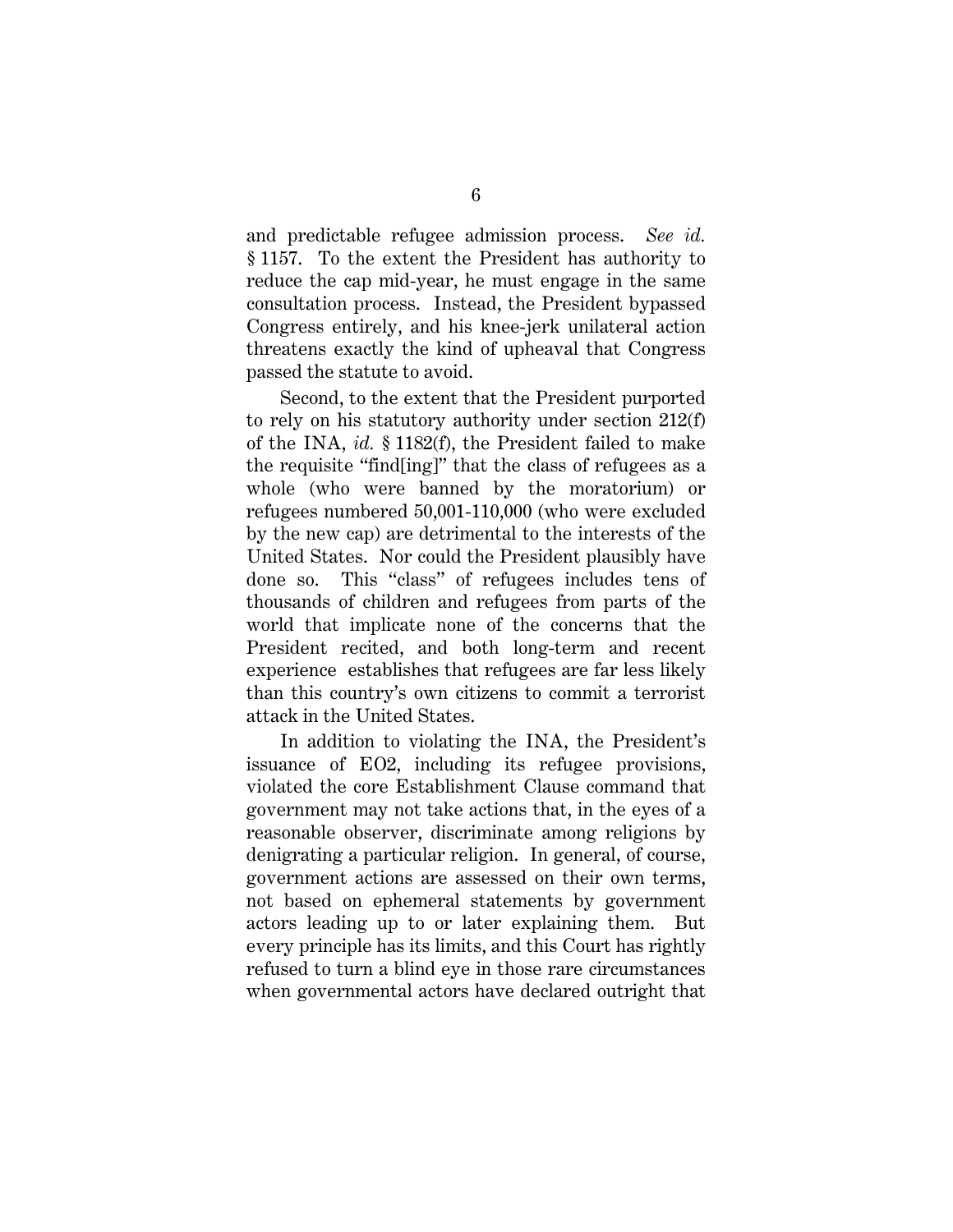they have acted with unconstitutional intent or animus. That is, sadly, the situation here. Candidate, President-elect, and President Trump's own statements confirm that he issued EO1 and EO2 to fulfill his repeated campaign promise to enact a Muslim ban, and the text of the Order and its disproportionate effect on Muslim refugees reflect that abiding animus.

The President has broad authority over the country's borders, but that authority remains subject to the limits established by Congress and the Constitution. EO2 is not a valid exercise of executive authority.

#### ARGUMENT

#### <span id="page-21-1"></span><span id="page-21-0"></span>I. THE PRESIDENT'S REDUCTION OF THE REFUGEE CAP VIOLATED THE TIMING AND CONSULTATION REQUIREMENTS OF 8 U.S.C. § 1157

The INA created an oversight scheme for refugee admissions that is codified at 8 U.S.C. § 1157. Section 1157 requires the President to set, and allows him to raise, annual refugee admissions limits provided he follows specific timing, consultation, and public disclosure requirements. The statute grants the President no authority to *lower* the refugee cap. But to the extent that it may be read to allow him to do so, it must be read to require the same consultation as when the President sets or raises the refugee cap. When the President acts unilaterally without engaging in this required consultation process, he violates the statute, undermines the role of Congress, and disrupts the efforts of the voluntary agencies on whom the government relies to implement its resettlement programs.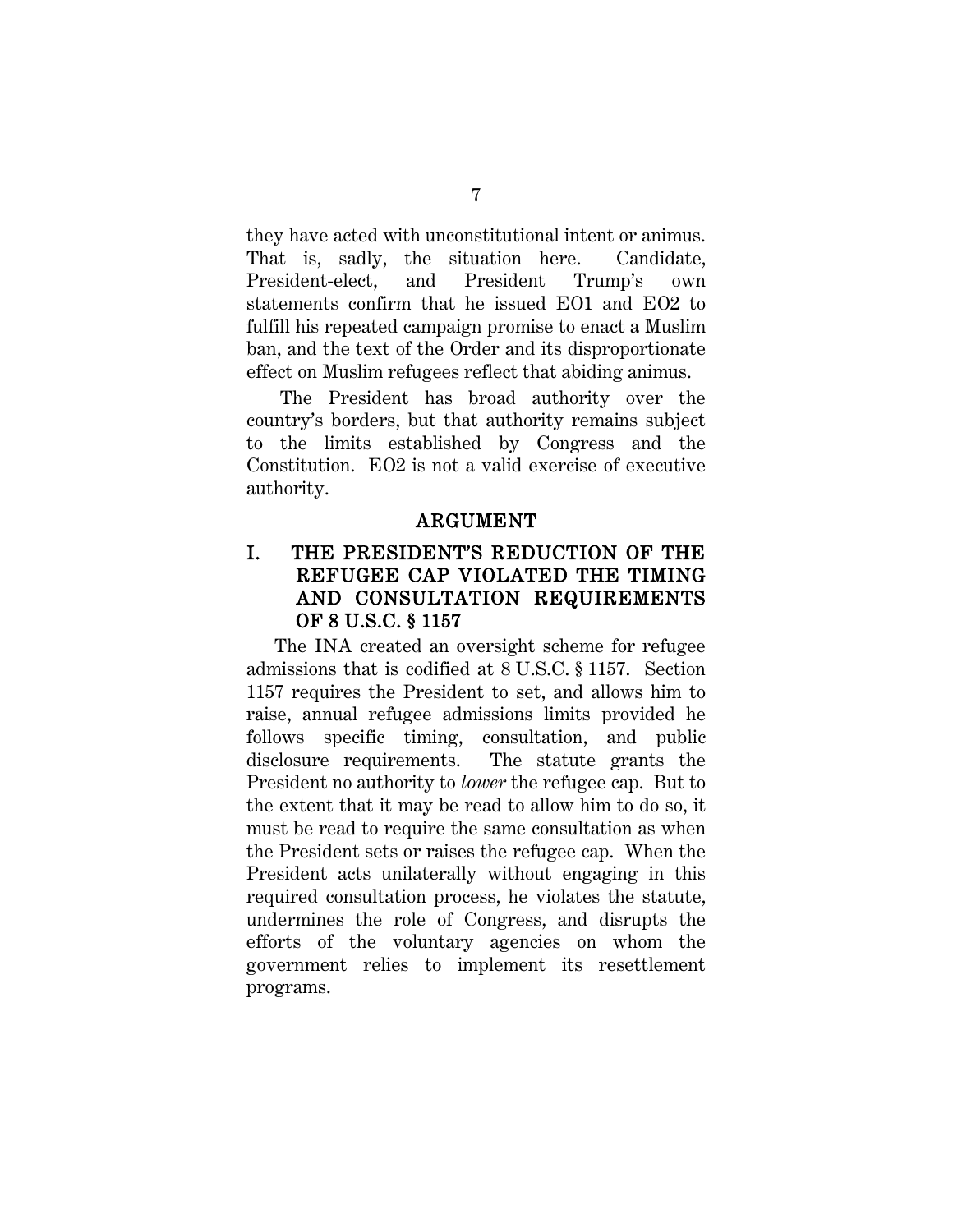When he lowered the refugee "cap" in EO2 section 6, President Trump failed even to acknowledge the consultation requirements of section 1157, much less comply with them. The Order violates the text and the purpose of section 1157.

#### <span id="page-22-0"></span>A. The President's Unilateral Reduction Of The Refugee Cap Violated The Requirements Of Section 1157

In issuing EO2 section 6, the President failed to comply with the consultation procedures of section 1157, which Congress established to ensure that it and critical stakeholders would have input in the establishment of the annual targets for refugee resettlement in the United States. Subsection (a)(2) provides that "the number of refugees who may be admitted under this section in any fiscal year after fiscal year 1982 shall be such number as the President determines, *before the beginning of the fiscal year and after appropriate consultation*, is justified by humanitarian concerns or is otherwise in the national interest." 8 U.S.C. § 1157(a)(2) (emphasis added). Subsection (e), in turn, defines "appropriate consultation" as "*discussions in person* by designated Cabinet-level representatives of the President with members of the Committees on the Judiciary of the Senate and of the House of Representatives" to review the refugee situation and the participation of the United States in resettlement of refugees in light of specific information defined by statute. *Id.* § 1157(e) (emphasis added). Subsection (e) applies to both *setting* the refugee cap under (a) and *raising* it under (b). *See id.* §§ 1157(a), (b), (e); *see also* 123 Cong. Rec. 3431 (1977); Deborah E. Anker & Michael H. Posner, *The Forty Year Crisis: A Legislative History of the*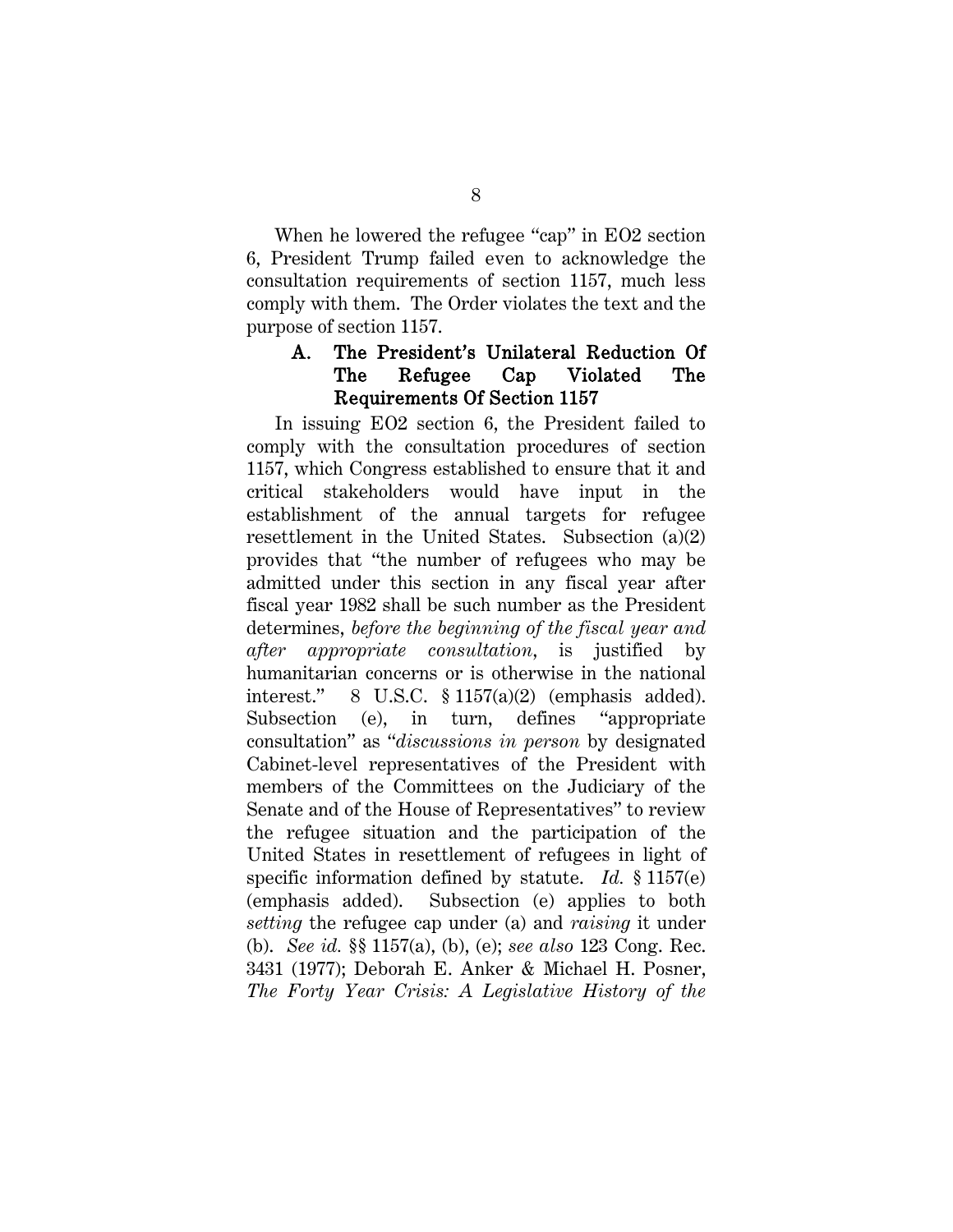*Refugee Act of 1980*, 19 San Diego L. Rev. 9, 52 (1981). Subsection (d) requires public disclosure of the consultation in the Congressional Record and via public hearings, along with periodic review with designated stakeholders.[2](#page-23-0) 8 U.S.C. § 1157(d). Thus, Congress envisioned an orderly, deliberate, and collaborative process for refugee allocation taking place before the start of the fiscal year, and only after detailed consultation with designated members of Congress and an opportunity for public engagement.

Subsection (b) of section 1157 authorizes the President to alter the cap in certain situations. It provides that, when there is "an unforeseen emergency refugee situation," the President may "fix a number of refugees to be admitted to the United States during the succeeding period (not to exceed twelve months)" after consultation with Congress. *Id.* § 1157(b). But the text and legislative history make clear that this provision only allows the President to *increase* the cap. It is reserved for the emergency admission of *additional* refugees, when "the admission to the United States of these refugees cannot be accomplished under subsection (a)." *Id.*; *see also, e.g.*, *Refugee Act of 1979: Hearings on H.R. 2816 Before the Subcomm. on Immigration, Refugees, and International Law of H. Comm. on the Judiciary*, 96th Cong. 29 (1979) (statement of Rep. Hamilton Fish,

<span id="page-23-0"></span><sup>2</sup> Notably, Subsection (d) calls for "periodic discussions" among stakeholders "for adjustments in the allocation of admissions *among* refugees," but does not envision changes to the allocated number itself. *See* 8 U.S.C. § 1157(d)(1) (emphasis added). The statute is set up so that the refugee cap is established *in advance*, so much so that even when Congress and stakeholders discuss refugees, they are not changing the refugee cap.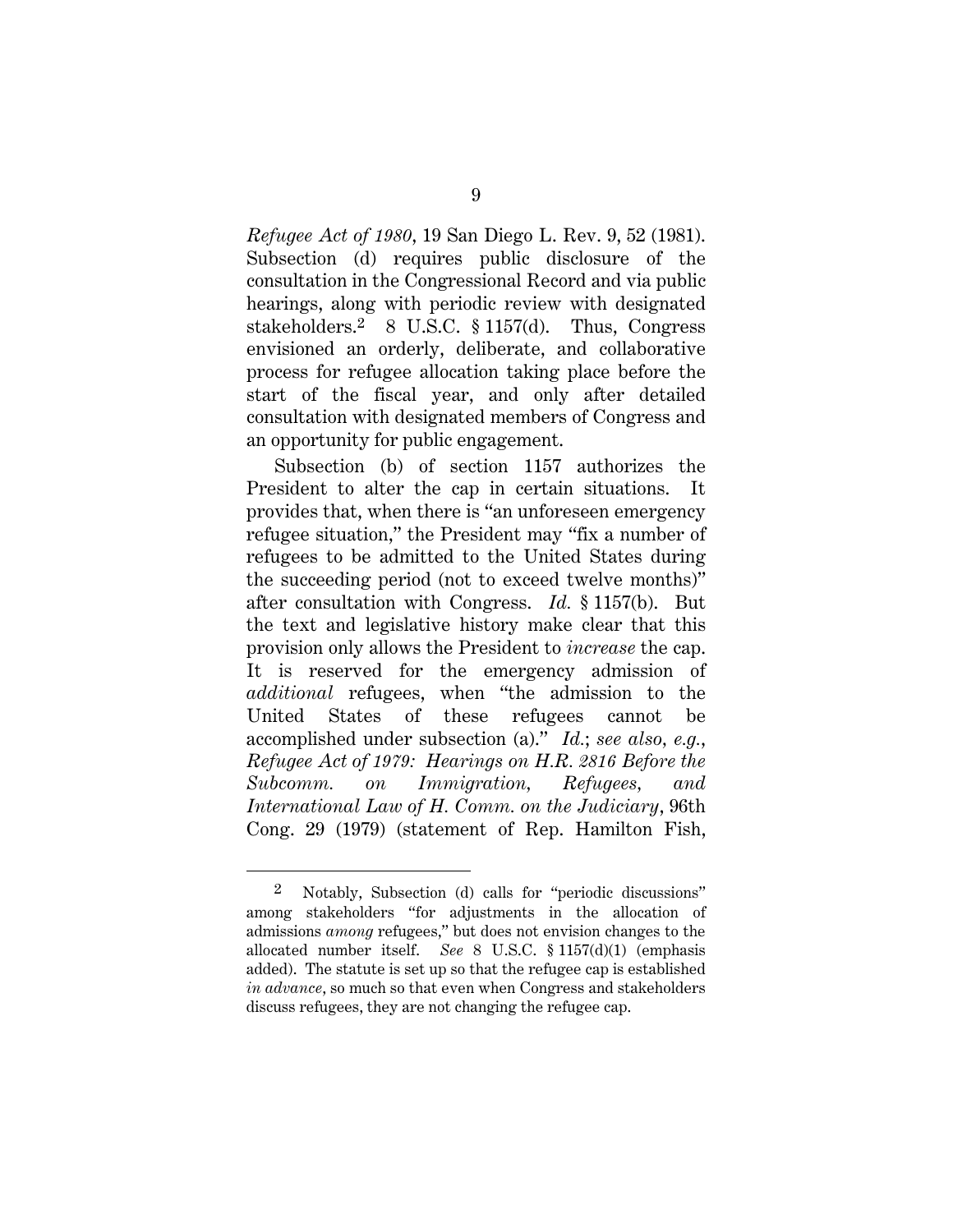testimony of Hon. Griffin B. Bell, Atty. Gen.) ("*Hearings on H.R. 2816*, 96th Cong.") ("[T]he President is authorized to admit emergency situation refugees, and these are, by definition, the unforeseen situations."); *id.* at 31 ("I would recommend you keep the figure low, because the world may become calm . . . . I'd rather keep [the cap] low, but let the President ask for extra numbers if he needs them, in consultation with the Congress.").

The statute provides no mechanism for the President to *lower* the refugee cap mid-year. In the government's view, this means the President is free to lower the cap whenever he wishes and to do so unrestricted by the consultation requirements that apply when the cap is initially set or increased. *See*  Gov't Br. 60-62*.* The government contends that allowing the President to lower the cap unilaterally makes sense, because the statutory process is concerned with setting limits on refugee admissions, not ensuring that any number actually be admitted. *See id.* at 61-62 (emphasizing that in practice the number of refugees admitted almost always falls short of the cap). According to the government, therefore, EO2's "refugee cap does not violate 8 U.S.C. 1157, which establishes a procedure for setting the maximum number of refugees who may be admitted each year, but does not set a minimum number who must be admitted." Gov't Br. 21.

The government is wrong. To begin with, where Congress has explicitly directed the President to set annual refugee admission caps, and explicitly authorized the President to increase the caps mid-year in emergency circumstances, the most likely inference from the statute's utter silence on mid-year lowering of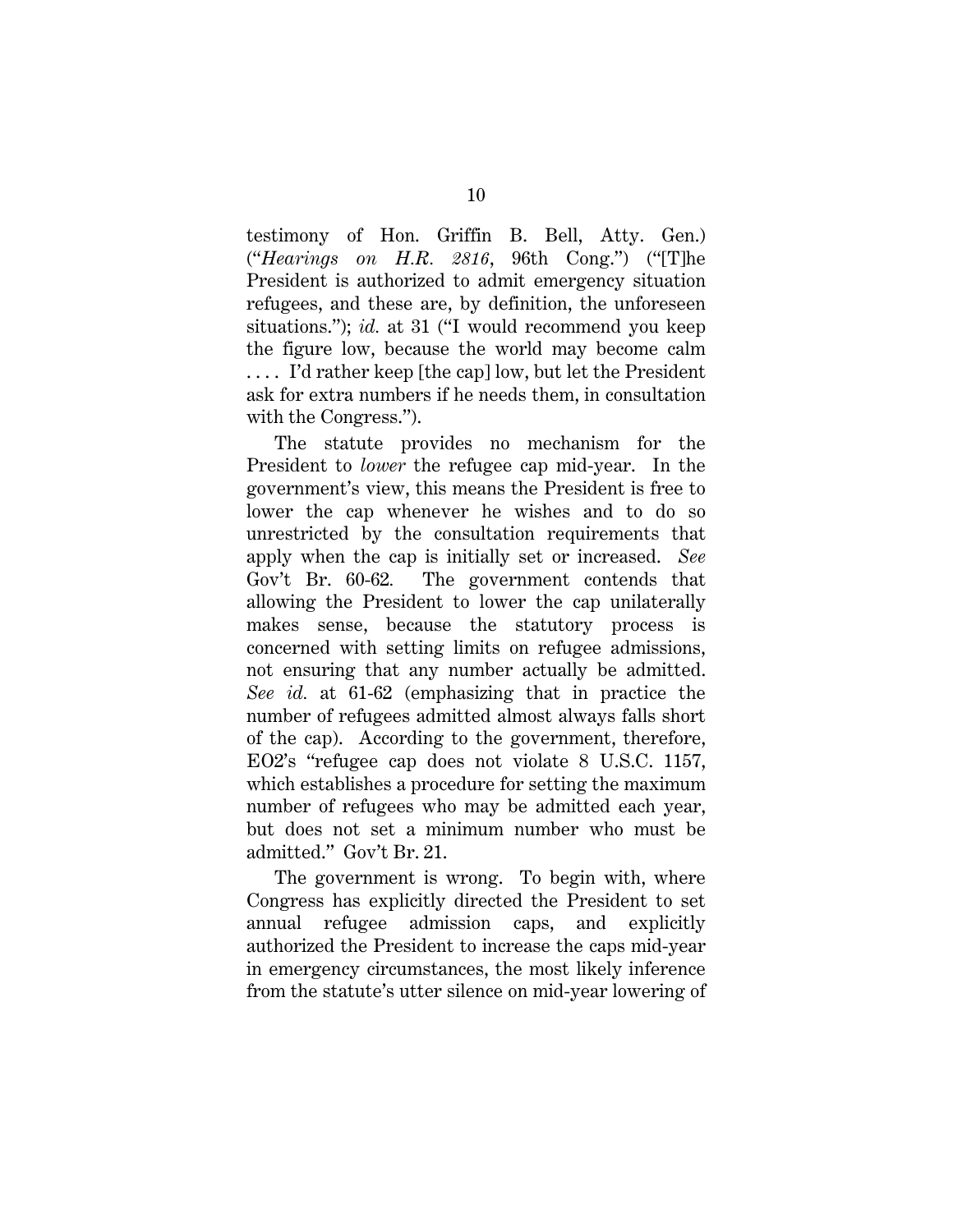the caps is that the President lacks that authority—not that Congress delegated such authority sub silentio. *See Louisiana Pub. Serv. Comm'n v. FCC*, 476 U.S. 355, 374 (1986) ("[A]n agency literally has no power to act . . . unless and until Congress confers power upon it.*"); Ethyl Corp. v. EPA*, 51 F.3d 1053, 1060 (D.C. Cir. 1995) ("We refuse, once again, to presume a delegation of power merely because Congress has not expressly withheld such power."). But even if section 1157 were interpreted to allow the President to make mid-year downward adjustments, it cannot reasonably be interpreted to allow him to do so free of the detailed consultation requirements that apply when the cap is initially set or increased. It is unreasonable to presume that Congress enumerated specific requirements the President must follow to establish the number and allocation of the refugees, as justified by humanitarian concerns and the national interest, after an obligatory consultation process, only to permit the President to order a midyear reduction ad hoc without engaging in any consultation whatsoever.

The government is of course correct that the caps are a limitation, not a target, and that nothing in section 1157 requires the President to ensure the admission of any particular number of refugees. But the discretion to admit fewer refugees is not the same thing as the power to lower the cap. By purporting formally to lower the maximum number of refugees who "may" be admitted, the President acted beyond his statutory authority.

The error in the government's contrary reasoning is clear from the following analogy. If a fire department determines that a lecture hall "may" safely contain only 100 people, the fact that classes regularly are held with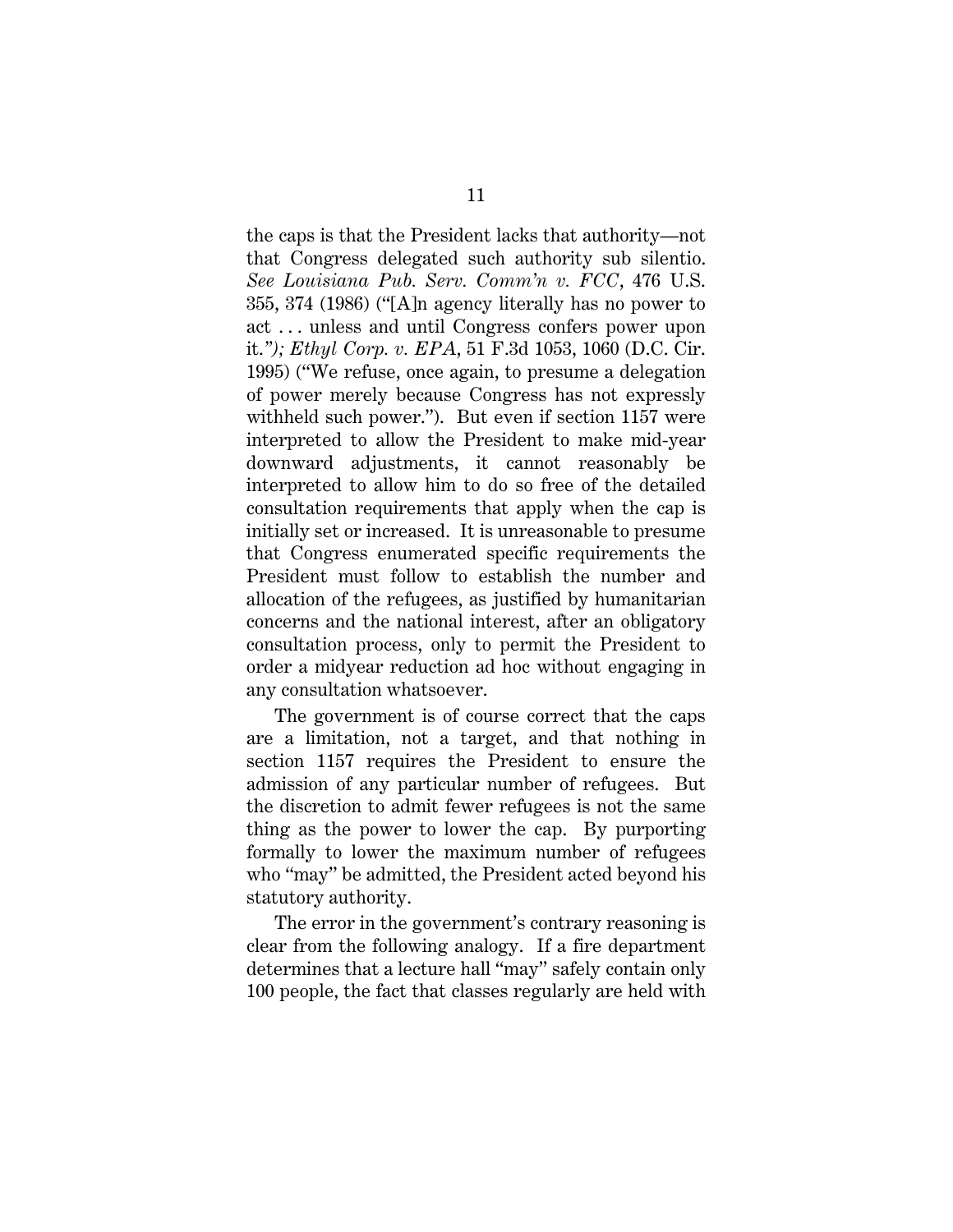only 30 people does not change this maximum lawful capacity. If, after further inspection, the fire department lowers the maximum capacity to 50, it has altered how many people "may" be in the room at a time. In exactly the same way, when the President effects a reduction in the cap, he has *changed* the number of refugees who "may be admitted." And it is highly unlikely that Congress intended to authorize the President to unilaterally alter the number of refugees admitted, without consultation, when consultation is both explicitly required in the statute and was central to Congress's mission in enacting the INA. The consultation requirement was, after all, at the heart of the reforms of the 1980 Refugee Act. Before its enactment, the Attorney General had wide discretion unilaterally to set the number of refugees admitted to the U.S. through "parole" provisions. The 1980 Act was passed because of an increase in the number of refugee crises occurring worldwide and a corresponding need for more than an ad hoc system, *see* H.R. Rep. No. 96-608, at 6 (1979) (citing Statement of J. Kenneth Fesick, Director, U.S. Gen. Accounting Office before the Subcomm. on Asian and Pacific Affairs on *Indochine Refugee Assistance Programs* (Apr. 24, 1979), http://www.gao.gov/assets/100/99033.pdf), and a more robust coordinate role for Congress. The 1980 Act formalized the role of Congress in the refugee allocation process, ensuring a more rigorous system that allowed Congress and executive agencies jointly to plan and budget in advance.

During consideration of the 1980 Act, "the [d]ebate centered on congressional control over refugee admissions numbers and strengthening of the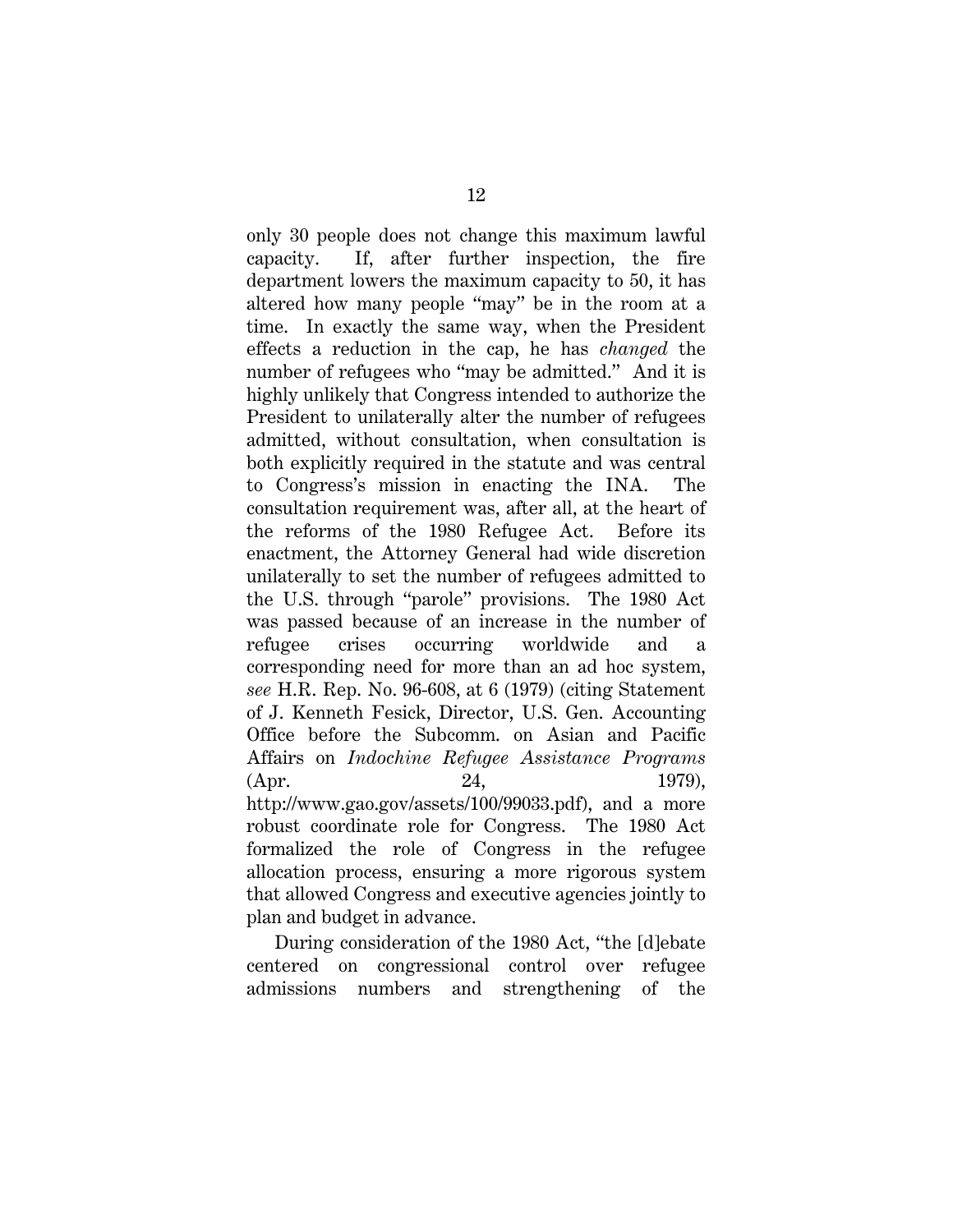consultation process." Anker & Posner, 19 San Diego L. Rev. at 56. The House Report stated "the Committee cannot over-emphasize the importance it attaches to consultation." H.R. Rep. No. 96-608 at 14. Extensive discussions on the floor and in hearings further underscored the significance that Congress attached to consultation. For instance, Representative Lundgren stated that in the past, "many of us in the Congress have felt that consultation has not been the cornerstone" and asked the Attorney General "what real signal do we have in the Congress that if we pass this legislation there would, in fact, be good faith, real efforts to consult with us before some major decision would be made by the President in the area of refugees[?]  $\ldots$  Would you have an objection to  $\ldots$ mak[ing] [the Act] very specific what we are talking about in terms of consultation with the Congress?" *Hearings on H.R. 2816*, 96th Cong. at 30 (statement of Rep. Dan Lundgren, testimony of Hon. Bell). And in the House Subcommittee hearings leading up to the 1980 Act, Chairwoman Holtzman stated that "[a]ny new legislation should clearly define what part Congress will play in refugee decisionmaking, and that role should not be a pro forma one." *Id.* at 2.

Having made such detailed provision for consultation in the initial establishment of and any interim increases in the level of the cap, the statute cannot reasonably be interpreted to allow the President to lower the cap unilaterally with no consultation at all. *See First Nat'l Bank of Atlanta v. Bartow Cty. Bd. of Tax Assessors,* 470 U.S. 583, 595-96 (1985) (refusing to infer that Congress *sub silentio*  adopted a provision inconsistent with the rest of the statutory scheme). And until now, no President has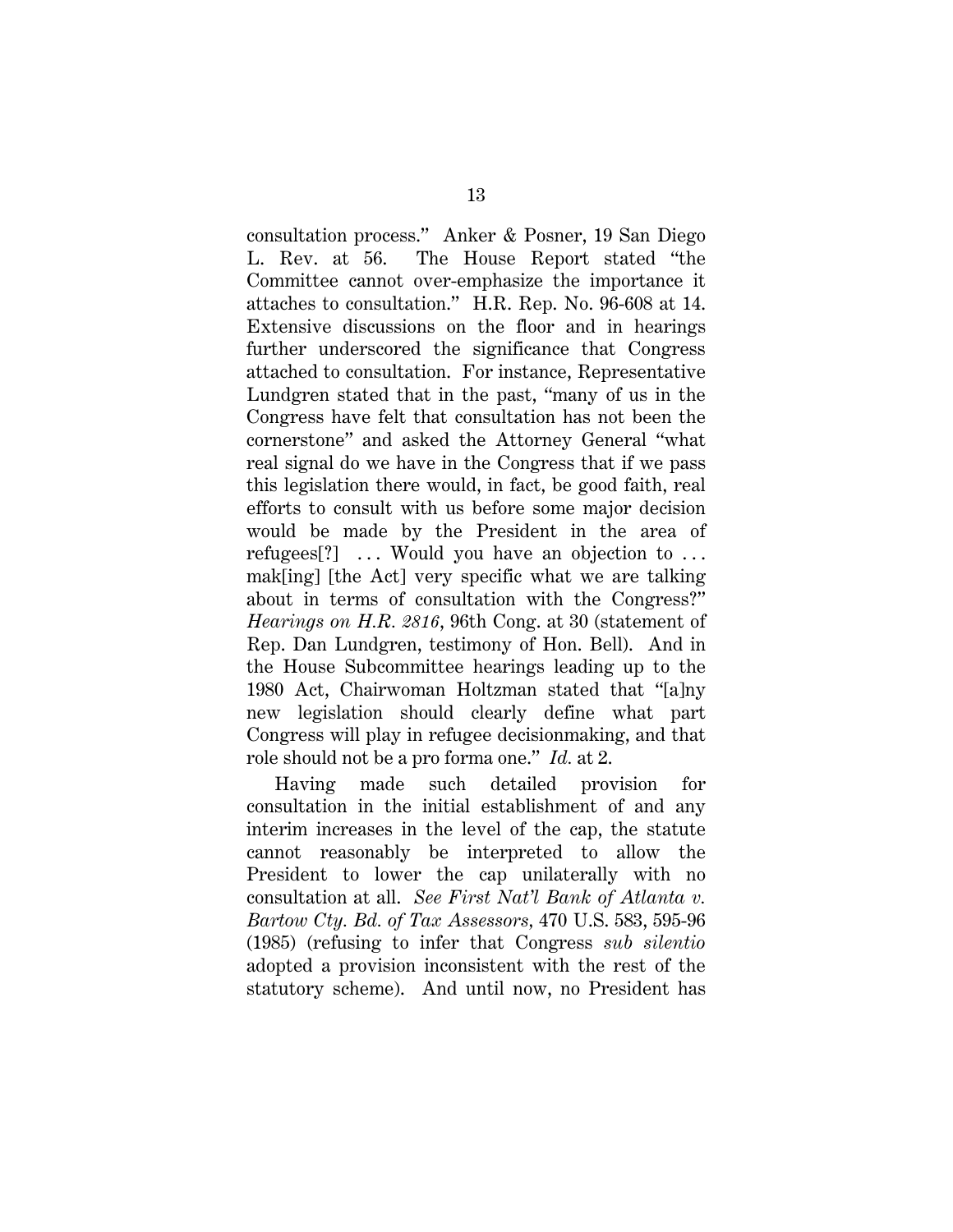<span id="page-28-0"></span>ever attempted to lower the cap mid-year, especially without consulting Congress.<sup>[3](#page-28-1)</sup>

#### B. The President's Ad Hoc And Post Hoc Action Undermined The Underlying Goals Of Section 1157

Congress's emphasis on consultation was more than simply a desire to ensure a robust role for itself. Congress recognized the need for an orderly and informed refugee process. Before passage of the 1980 Act, contemporaneous commentators observed that "[t]he absence of a coherent refugee policy, as demonstrated by the use of sporadic, *ad hoc* parole actions, created needless uncertainties for voluntary agencies and for United States officials participating in resettlement. In addition, it confused other nations, causing them to become less motivated to share in refugee relief." Anker & Posner, 19 San Diego L. Rev. at 33. During the debate over the Act, members of the executive branch expressed similar concerns, explaining that the "sudden termination of previously agreed upon programs would be 'disruptive of a harmonious' relationship between the two branches and place the United States in 'an awkward international position of being unable to honor a commitment to participate in a refugee resettlement of a multilateral character.'" *Id.* at 39 (quoting

<span id="page-28-1"></span><sup>3</sup> *See* Legal Information Institute, *8 U.S. Code § 1157 - Annual admission of refugees and admission of emergency situation refugees*, https://www.law.cornell.edu/uscode/text/8/1157 (follow "Notes" tab) (a listing of each "Presidential Determination Concerning Admission and Adjustment of Status of Refugees").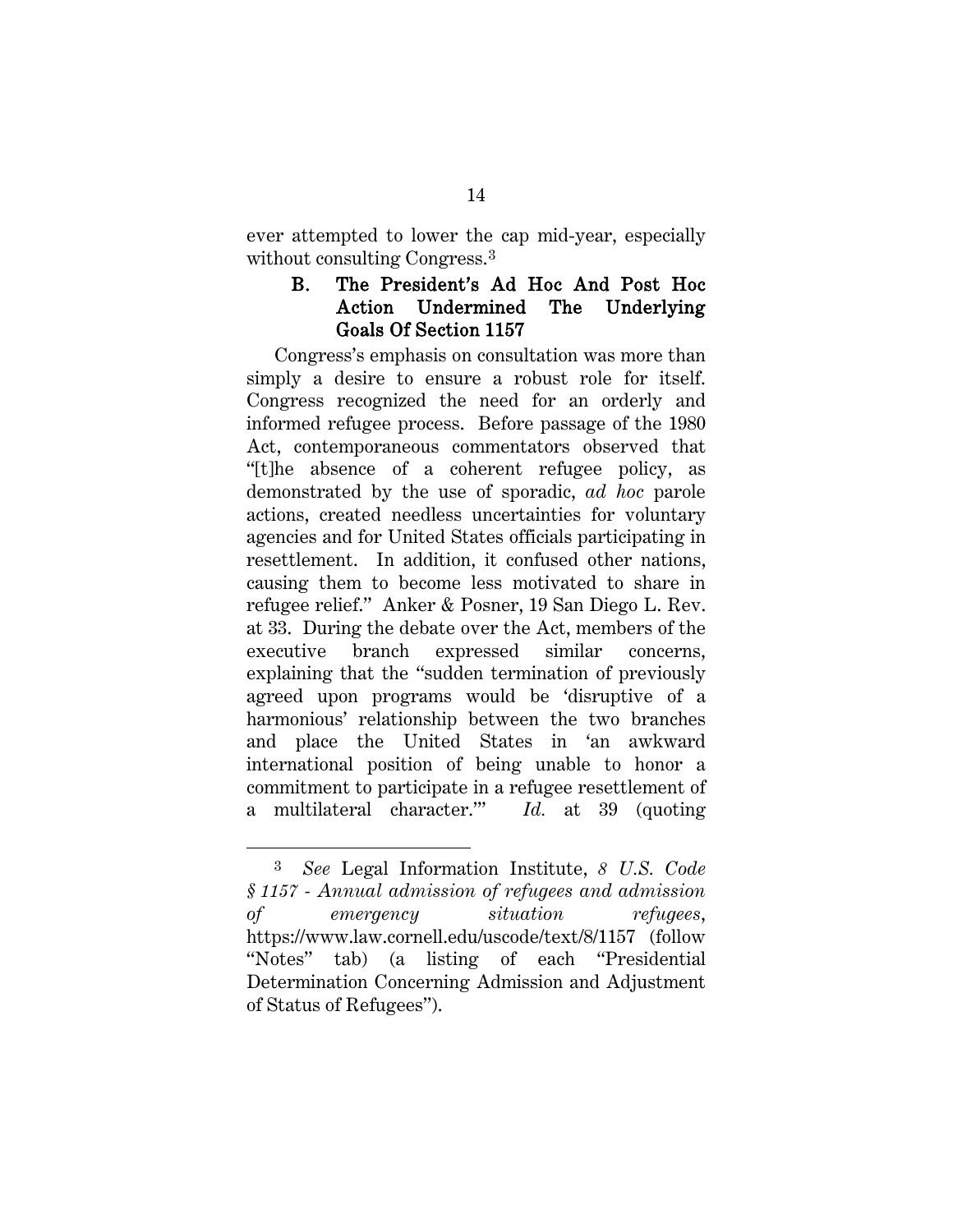*Admission of Refugees into the United States: Hearings on H.R. 3056 Before the Subcomm. on Immigration, Citizenship and Int'l Law of the H. Comm. on the Judiciary*, 95th Cong. 79 (1977)).

Congress understood that refugee agencies like *amici* are key to the efficient functioning of a refugee resettlement system. Under federal law, the government relies on these agencies to implement the refugee resettlement process. The statute directing the Office of Refugee Resettlement (within the federal Department of Health and Human Services) to manage the resettlement process specifies that "[i]t is the intent of Congress that in providing refugee assistance ... local voluntary agency activities should be conducted in close cooperation and advance consultation with State and local governments." U.S.C.  $$ 1522(a)(1)(B)$ . To that end, the statute requires federal agencies to "consult regularly (not less often than quarterly) with State and local governments *and private nonprofit voluntary agencies* concerning the sponsorship process and the intended distribution of refugees." *Id.* § 1522(a)(2)(A) (emphasis added).

When Congress passed the 1980 Act, the federal Coordinator for Refugee Affairs recognized that the government's "relationship with the private volunteer agencies"—which work overseas "with the international organizations that manage the refugee camps" and "in this country ... [to] provide an important link between the federal government and the private sector in providing placement and other resettlement services"—is "[a] crucial element in both our international and domestic assistance programs." *Hearings on H.R. 2816*, 96th Cong. at 39 (statement of Dick Clark, Ambassador at Large and U.S.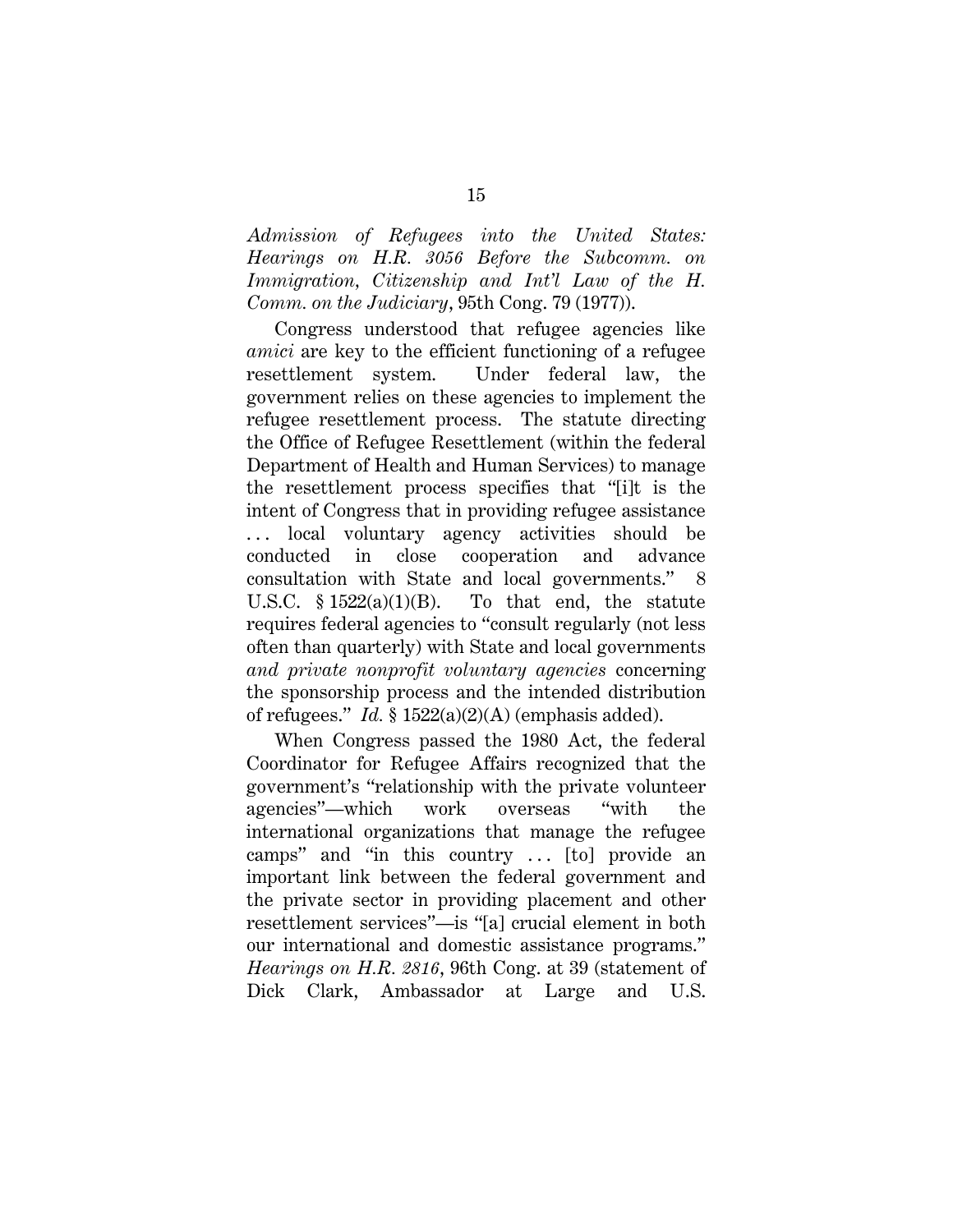Coordinator for Refugee Affairs). It was anticipated that the consultation required by the 1980 Act would "facilitate long-term planning of budget and admission levels and permit smoother functioning of assistance programs." *Id.* Consultation and stable long-term planning is vital, because an abrupt change in refugee numbers disrupts the ability of these private refugee resettlement agencies to maintain infrastructure, hire staff, and contract with local authorities and partners. And these effects in turn impact the operations and capacity of the entire refugee resettlement system.

Congress's provision for coherent and inclusive long-term planning was entirely disregarded here. Issued ad hoc and post hoc, the EOs created precisely the kind of "sudden termination" that Congress and the Executive sought to prevent through the 1980 Act. The President's abrupt unilateral actions have strained the Nation's established multi-national commitments, and devastated agencies' long-term planning efforts precisely the consequences that Congress sought to avoid.

<span id="page-30-0"></span>II. THE PRESIDENT'S REDUCTION OF THE REFUGEE CAP AND TEMPORARY BAN ON ALL REFUGEE ADMISSIONS EXCEED THE AUTHORITY CONGRESS DELEGATED TO THE PRESIDENT UNDER 8 U.S.C. § 1182(f)

When President Lyndon Johnson signed the INA at the Statue of Liberty in 1965, he stated that the law established a simple and fair test that "those who can contribute most to this country—to its growth, to its strength, to its spirit—will be the first that are admitted to this land," undoing the "harsh injustice of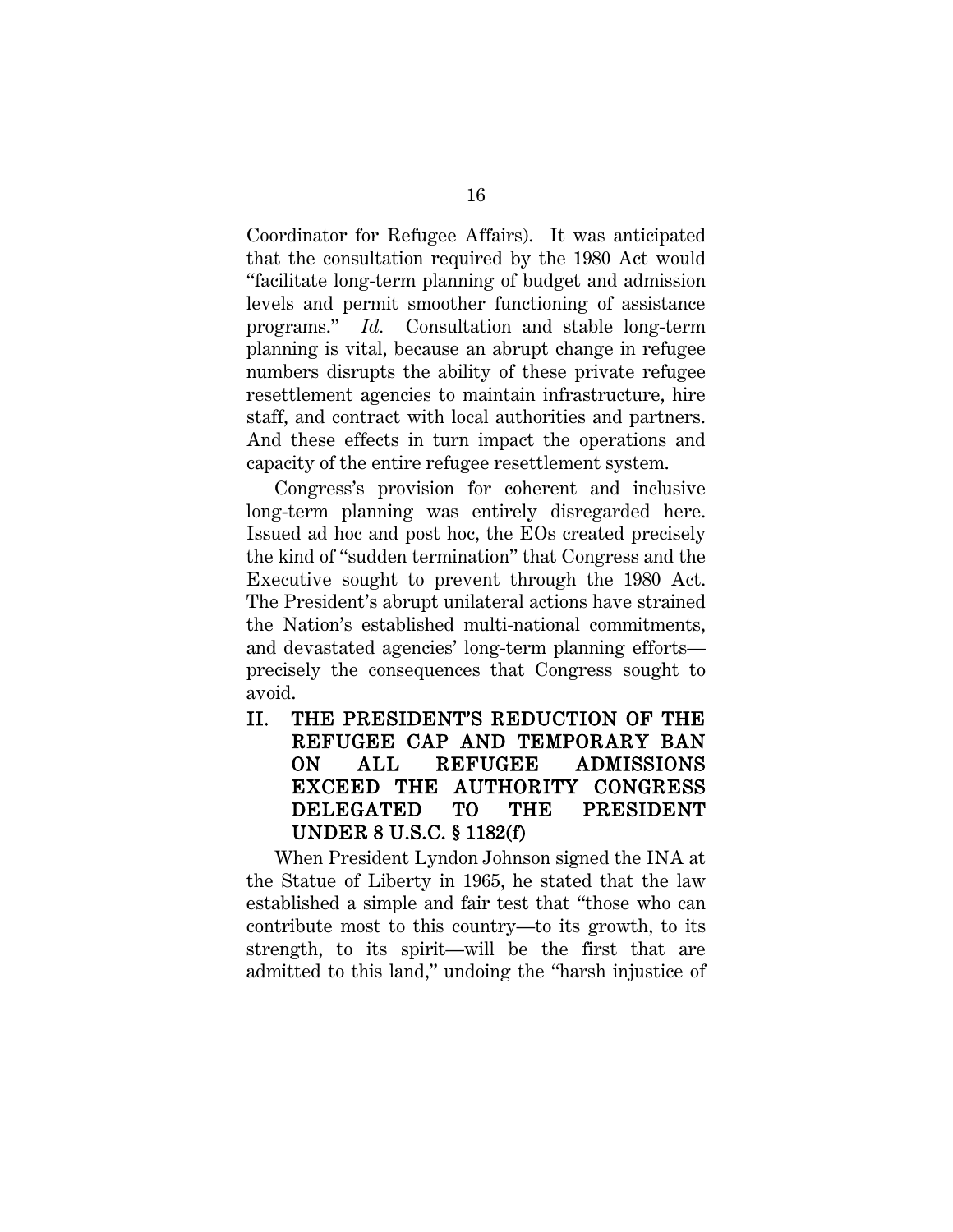the national origins quota system."[4](#page-31-0) In that spirit, the INA contains detailed provisions and structures for the admittance of aliens into the United States. But at the same time, because pre-set policies do not always provide needed flexibility, Congress retained the President's unilateral authority to suspend entry "of all aliens or any class of aliens as immigrants or nonimmigrants" in special circumstances not otherwise provided for in the INA. 8 U.S.C. § 1182(f). This authorization, however, does not grant the President carte blanche to override the rest of the INA. Before the President may invoke his statutory authority to suspend entry of a class of aliens under section 1182(f), he must first "find[]" that entry of that class would be "detrimental to the interests of the United States." *Id.*

President Trump invoked section 1182(f) as his authority to reduce the cap on refugees from 110,000 to 50,000. He did not cite any law as his authority for suspending the entire USRAP, but the government has since claimed that section 1182(f) authorized that action as well. Gov't Br. 39. But neither action is authorized by this statute. The Order does not make anything that could qualify as a "finding" that refugees as a class are detrimental to the United States. Nor could the President plausibly have made such a finding, since the historical record establishes that, given the existing rigorous screening process, refugees as a class do not remotely threaten the public interest.

<span id="page-31-0"></span><sup>4</sup> LBJ Presidential Library, LBJ on Immigration, *President Lyndon B. Johnson's Remarks at the Signing of the Immigration Bill Liberty Island, New York* (Oct. 3, 1965), http://www.lbjlibrary.org/lyndon-baines-johnson/timeline/lbj-onimmigration.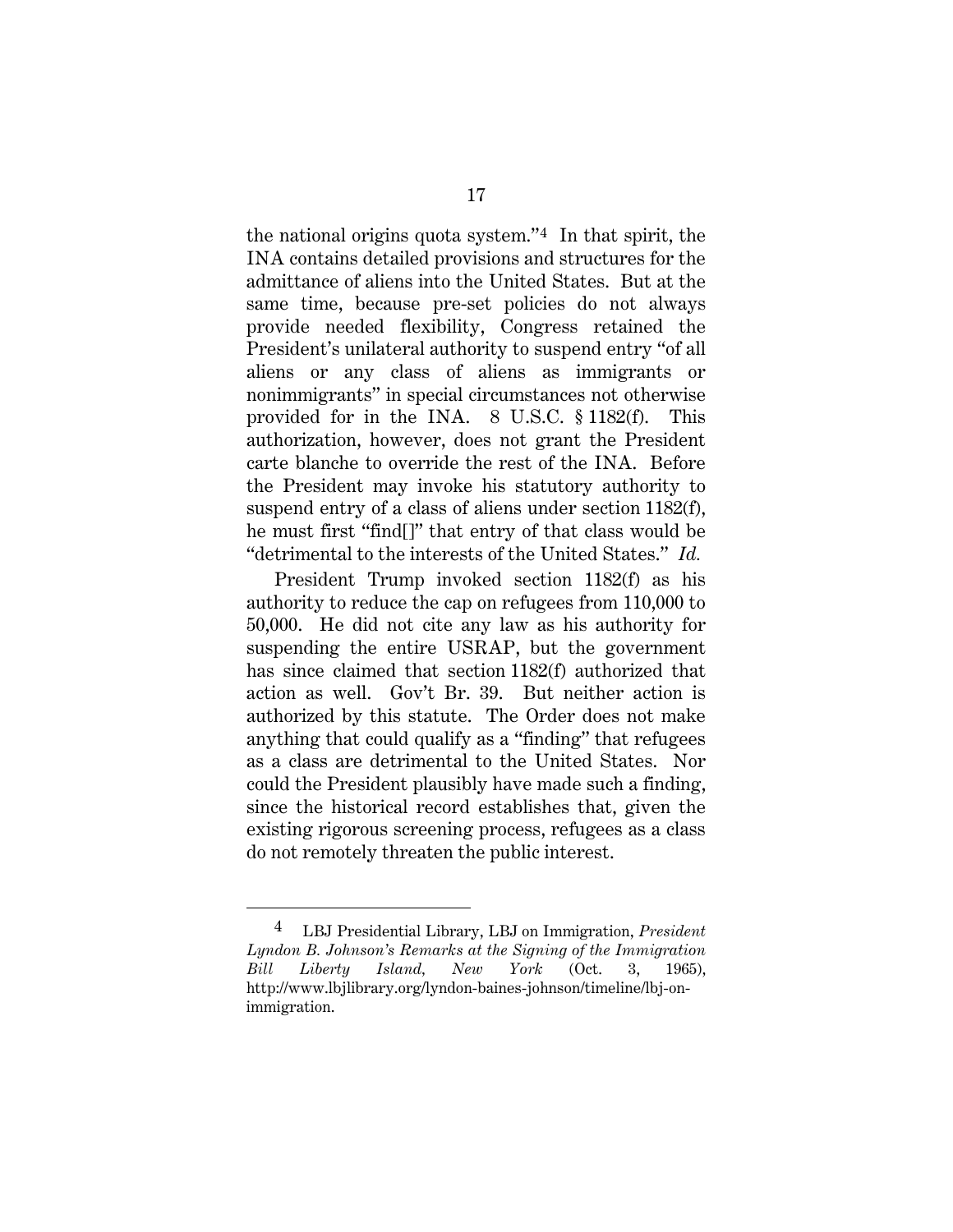To be sure, EO2 "proclaim[s]" that "the entry of more than 50,000 refugees in fiscal year 2017 would be detrimental to the interests of the United States." EO2  $\S$  6(b). It also recites that (i) "[t]errorist groups have sought to infiltrate several nations through refugee programs," *id.* § 1(b)(iii); (ii) three "individuals" who first entered the country as refugees" have been "convicted of terrorism-related crimes," *id.* § 1(h); and (iii) "more than 300 persons who entered the United States as refugees are currently the subjects of counterterrorism investigations by the Federal Bureau of Investigation," *id.*

But the "finding" that section 1182(f) requires must be more than a rote declaration and recitation. The term "finding" has a well-understood and established meaning in the law, invoking a reasoned determination. *Beech Aircraft Corp. v. Rainey*, 488 U.S. 153, 164 (1988) ("A common definition of 'finding of fact' is, for example, '[a] conclusion by way of reasonable inference from the evidence.'" (alteration in original) (citation omitted)); *see also Delegation of Power by Congress*, 48 Harv. L. Rev. 798, 805 (1935) ("The mere recital of [the statute's phrases would seem inadequate 'findings.'"); FINDING OF FACT, *Black's Law Dictionary* (10th ed. 2014) ("A determination . . . of a fact supported by the evidence .... Often shortened to finding."). Reducing it, as the government would, to a formalistic recitation, regardless of even facial plausibility, would make the requirement of a finding meaningless, and Congress is not presumed to create empty requirements. *United States v. Menasche*, 348 U.S. 528, 538-39 (1955) ("It is our duty 'to give effect, if possible, to every clause and word of a statute' . . . ."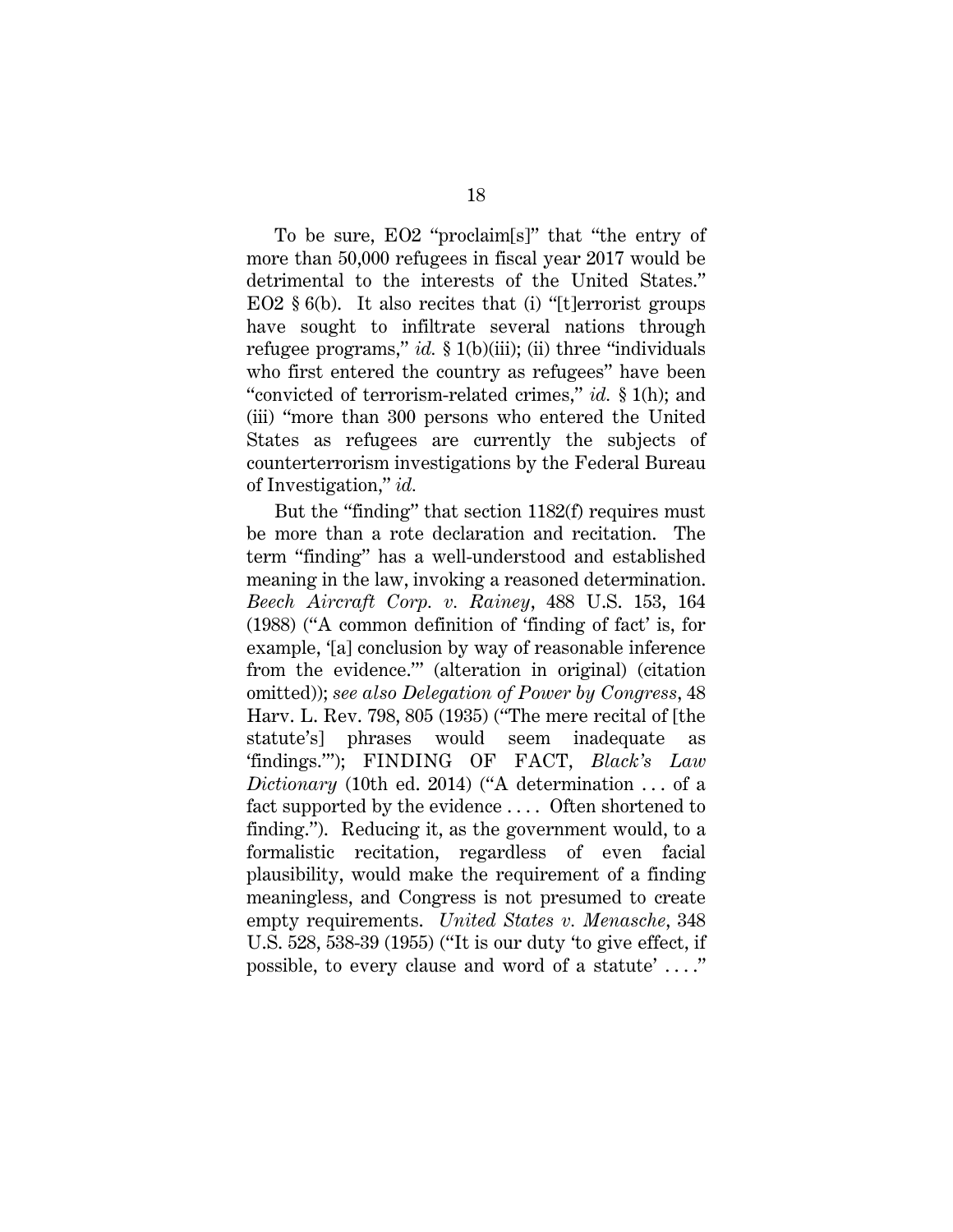(citation omitted)); *Duncan v. Walker*, 533 U.S. 167, 174 (2001) (same).

For the "finding" requirement that Congress imposed on the President to accord with its established meaning, the President must do more than simply declare he has made one. While the government wishes to claim that the President's burden to justify a section 1182(f) exclusion is minimal, there is a point at which an exclusion is so illogical or fundamentally unsupported by reason that a mere proclamation cannot sustain it. And on the face of EO2, there is nothing justifying a ban on *all* refugees.

The text of EO2 is insufficient to satisfy even that most minimal requirement. None of the supporting facts recited in EO2 suggests that refugees present heightened risks. The Order states that "[t]errorist groups have sought to infiltrate several nations through refugee programs," but does not claim that any such infiltration attempts were successful, much less that they would have posed any danger to the United States in light of our country's rigorous vetting procedures. The Order also identifies three refugees who have been convicted of terrorism-related crimes in this country (out of more than three million admitted here). Banning all refugees for that reason would be akin to banning all men because all three convictions in question were of men. Finally, EO2 observes that 300 refugees in the U.S. have been subjects of FBI counterterrorism investigations.[5](#page-33-0) But those 300 refugees represent less than a tenth of a percent of all

<span id="page-33-0"></span><sup>5</sup> EO2 § 1(h).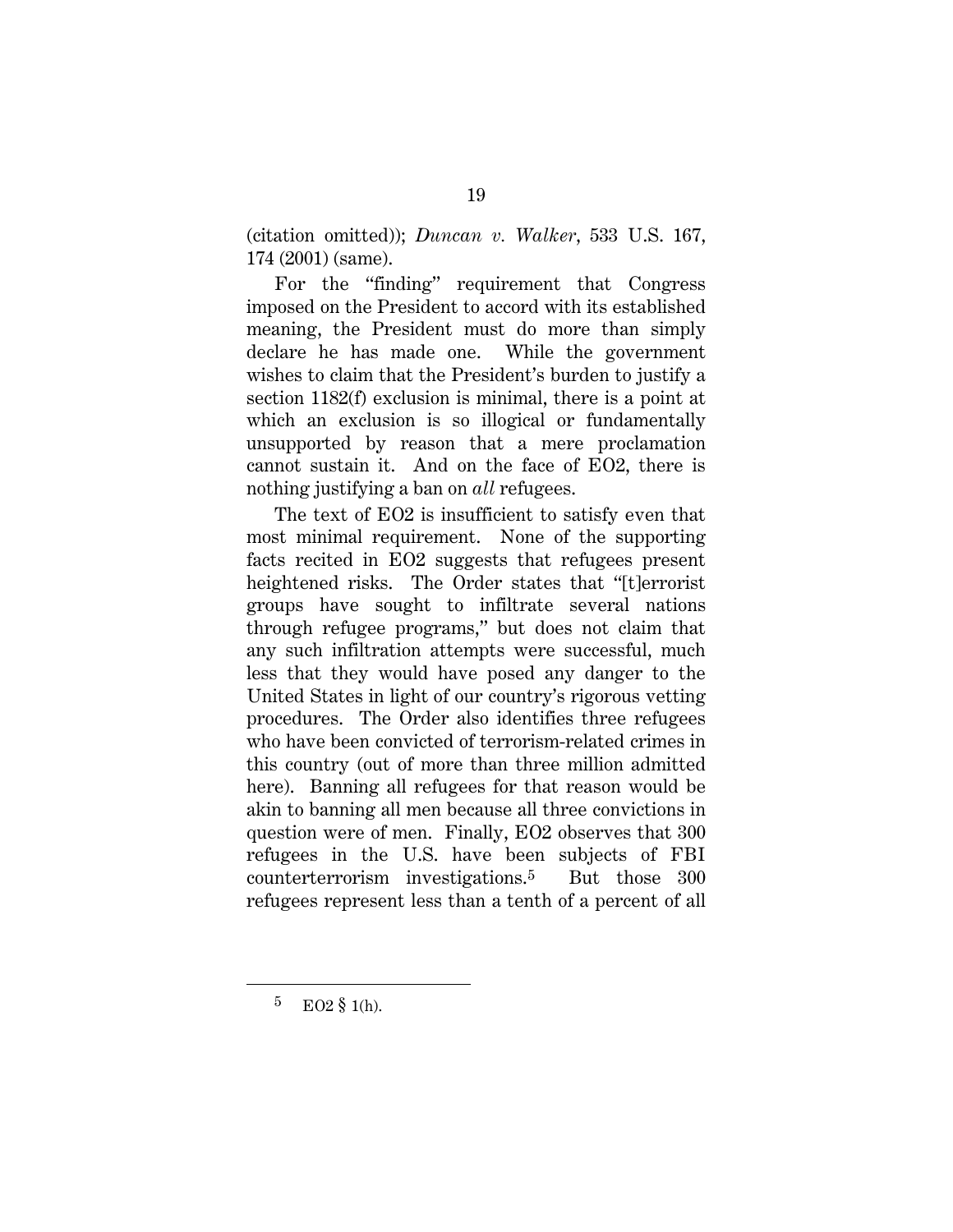refugees admitted since 1975,[6](#page-34-0) and 99.95% of FBI investigations end without a terrorism conviction for attempts to perpetuate a terrorist attack against the United States.[7](#page-34-1) 

The President's failure to muster any actual support for EO2's anti-refugee provisions is unsurprising, because there is nothing innately dangerous about refugees as a class. Unlike nationals of a particular country or individuals with particular characteristics or associations, "refugees" covers a broad and unrelated range of people who lack any unifying quality that might cause them, as a class, to threaten the U.S. public interest. "[R]efugee[s]" are defined by statute as people who have a well-founded fear of persecution on account of race, religion, nationality, membership in a particular social group, or political opinion that makes them unable or unwilling to avail themselves of the protection of their home country. 8 U.S.C.  $\S 1101(a)(42)$ . As such, refugees are linked solely by their status as vulnerable and displaced individuals. Their common profile is hardship and displacement, not dangerousness. In fact, UNICEF estimated that nearly half of *all* refugees worldwide are children.[8](#page-34-2) And they include a massive number of people (including children) that have no articulable link to terrorism, even as per the reasoning of EO2. Treating refugees as a class for section 1182 purposes is not defensible.

<span id="page-34-0"></span><sup>6</sup> David Bier, CATO Institute, *Deconstructing Trump's Security Defense of His Immigration Ban* (Mar. 9, 2017), http://bit.ly/2xgHdZu.

<sup>7</sup> *Id.*

<span id="page-34-2"></span><span id="page-34-1"></span><sup>8</sup> *Nearly Half of All Refugees are Children, Says Unicef*, The Guardian, (Sept. 14, 2016), http://bit.ly/2cmFfek.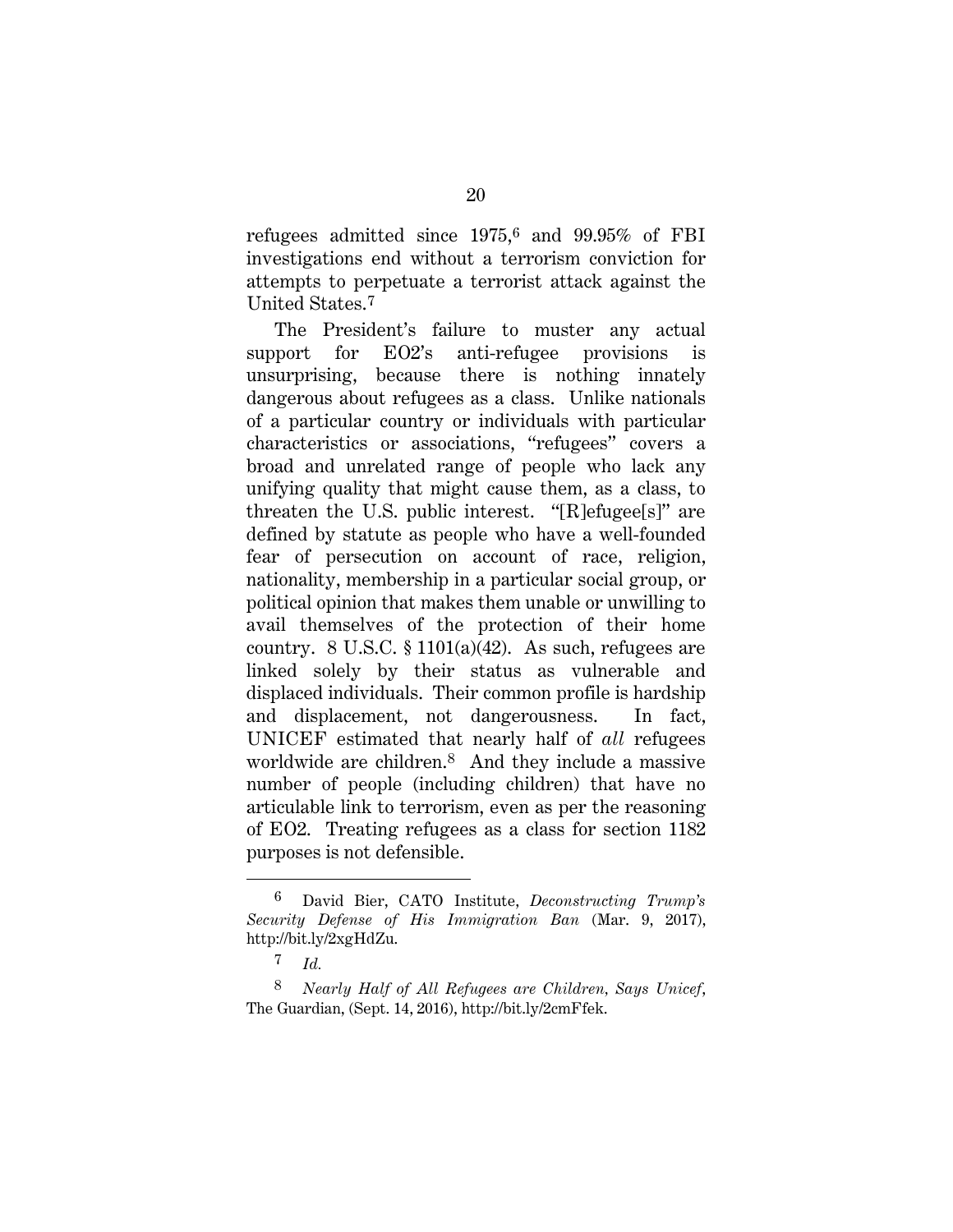The Order's presumption of dangerousness is especially indefensible with respect to the Order's refugee cap reduction. The Order would allow the entry of refugees numbers 1 through 50,000, but bar entry of refugees numbers 50,001 through 110,000. But a refugee's place in the resettlement queue is an arbitrary and nonsensical basis for exclusion. Section 1182(f) provides the President no authority to remake immigration policy by whim.

The absence of evidence supporting the purported need to ban refugees is unsurprising for another reason: this country already applies an extremely thorough vetting process for refugees. To embark on the often years-long refugee resettlement process, an applicant first must register and interview with the United Nations (UN), which determines whether to grant refugee status.[9](#page-35-0) To make that determination, the UN assesses whether the person is among the most vulnerable refugees and therefore eligible for resettlement in a country like the United States[.10](#page-35-1)  Once an applicant is deemed a "refugee," she is referred to a specific country for resettlement. After a refugee is referred to the United States for resettlement, she must interview with a State

<span id="page-35-0"></span><sup>9</sup> United States Citizenship and Immigration Services (USCIS), Dep't of Homeland Security, *Refugee Processing and Security Screening* (last updated Dec. 3, 2015), http://bit.ly/1YodRyW; Haeyoun Park & Larry Buchanan, *Refugees Entering the U.S. Already Face a Rigorous Vetting Process*, N.Y. Times, Jan. 29, 2017, http://nyti.ms/2o7WN2o.

<span id="page-35-1"></span><sup>10</sup> Park & Buchanan, *supra* note 9; Amy Pope, *Infographic: The Screening Process for Refugee Entry into the United States*, Obama White House Archives (Nov. 20, 2015), http://bit.ly/2kqqbmh.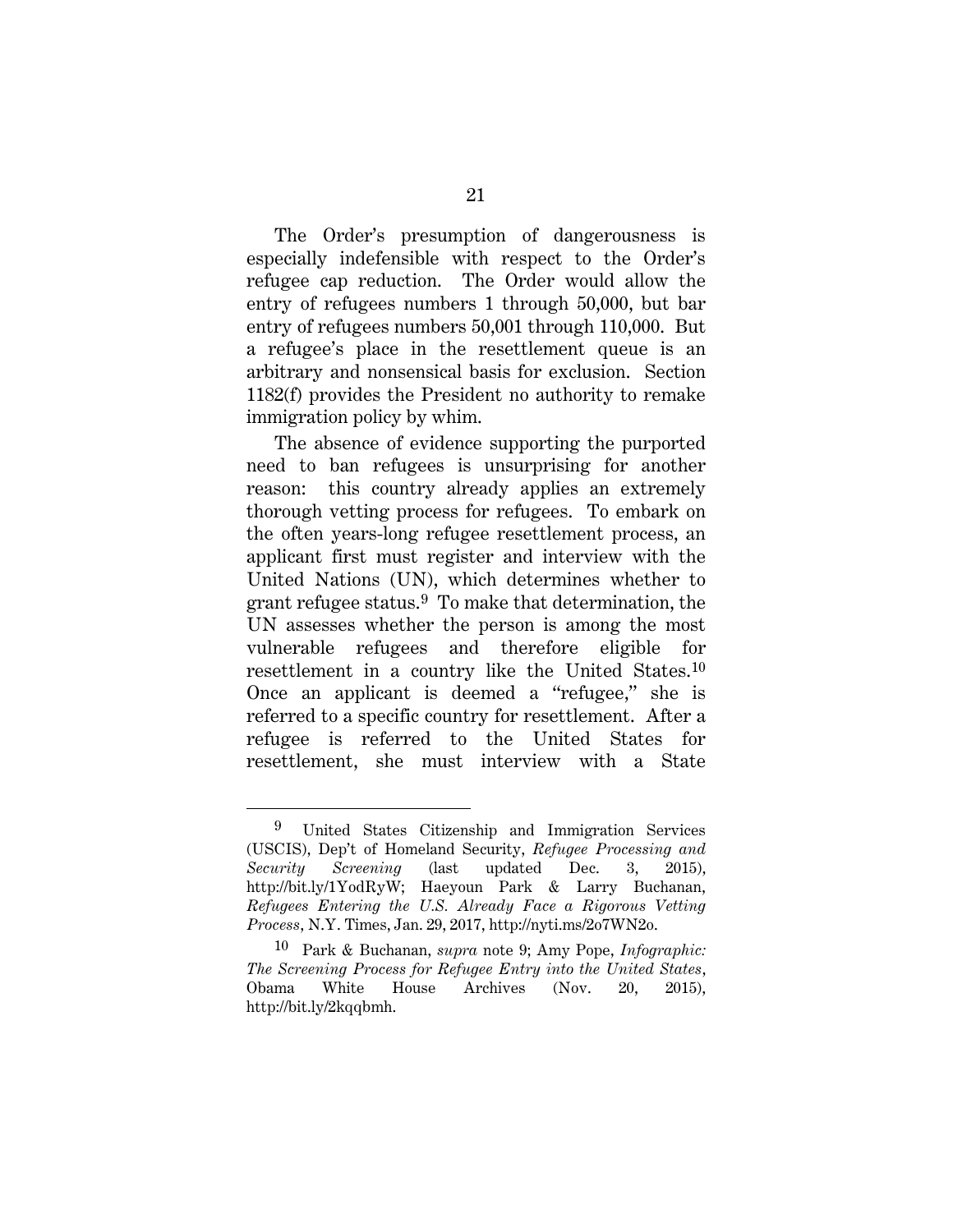Department partner organization.<sup>[11](#page-36-0)</sup> The refugee then undergoes two background checks, along with three fingerprint screenings.[12](#page-36-1) These background checks include consultation with the State Department, the Federal Bureau of Investigation, the Drug Enforcement Agency, the National Counterterrorism Center, the Department of Defense, and Interpol[.13](#page-36-2)  Syrian refugees in particular must undergo two additional steps at this point: review by a refugee specialist from the United States Citizenship and Immigration Services and review by the Department of Homeland Security.[14](#page-36-3) Only after all of these extensive checks and screenings are complete does the refugee attend an in-person interview with a Homeland Security officer.<sup>15</sup> After evaluating the applicant's credibility and reviewing the case file, the officer determines whether to admit the applicant as a refugee.[16](#page-36-5) The refugee must then undergo a screening for contagious disease and a cultural orientation class.[17](#page-36-6)  Finally, because the amount of time between the initial screening and actual departure is often significant, there is another security check before the refugee can

<span id="page-36-1"></span><span id="page-36-0"></span><sup>11</sup> Park & Buchanan, *supra* note 9; U.S. Comm. for Refugees and Immigrants (USCRI), *Security screening of refugees admitted to the United States*, http://refugees.org/wpcontent/uploads/2015/12/USCRI-Security-Screening-Process-5.16.16.pdf (last visited Sept. 14, 2017).

<sup>12</sup> Park & Buchanan, *supra* note 9.

<span id="page-36-2"></span><sup>13</sup> USCIS, *supra* note 9.

<span id="page-36-3"></span><sup>14</sup> Park & Buchanan, *supra* note 9; USCRI*, supra* note 11.

<span id="page-36-4"></span><sup>15</sup> Park & Buchanan, *supra* note 9.

<span id="page-36-5"></span><sup>16</sup> *Id.*; USCIS, *supra* note 9; USCRI, *supra* note 11.

<span id="page-36-6"></span><sup>17</sup> USCRI, *supra* note 11; USCIS, *supra* note 9.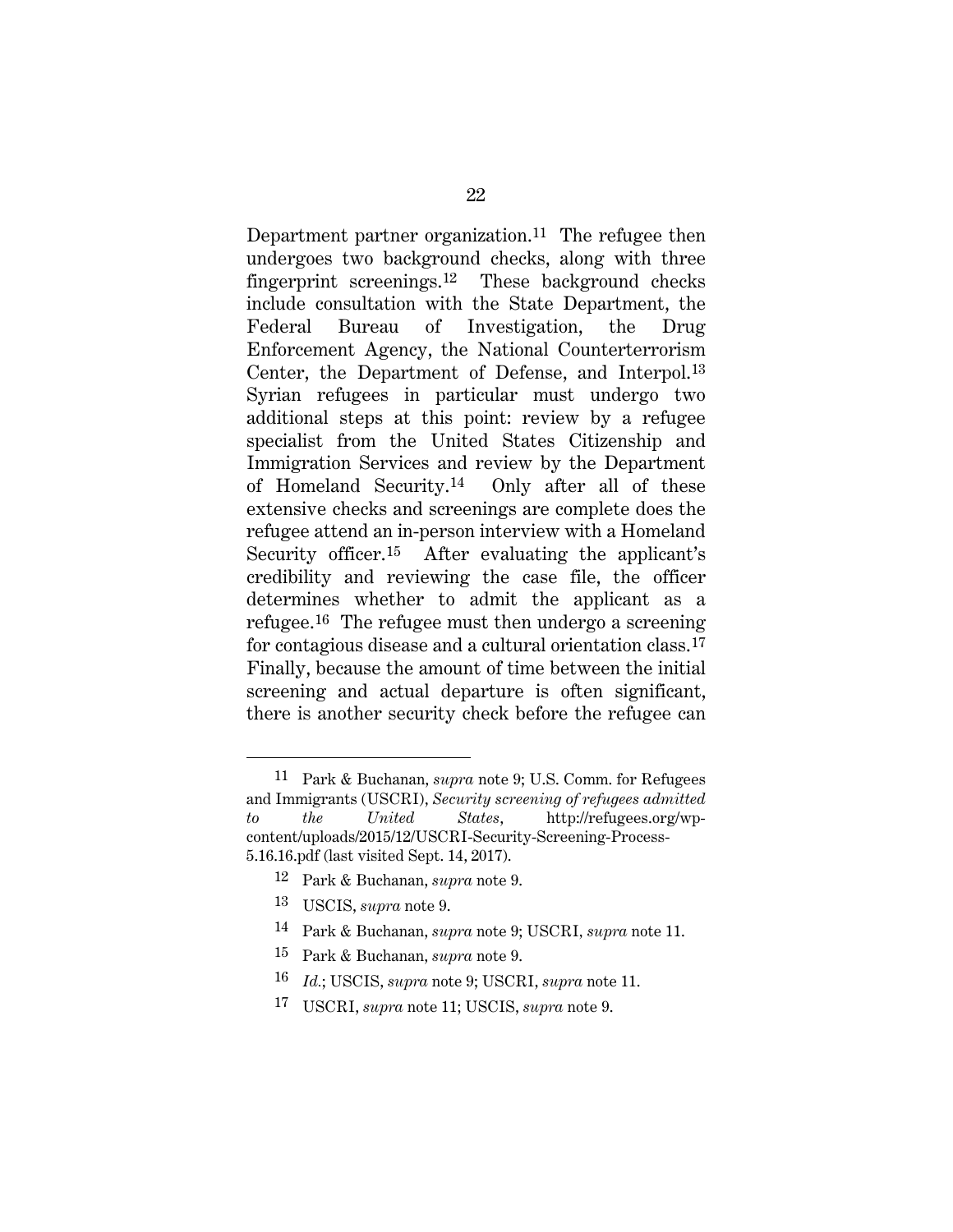actually travel to the United States and begin the next chapter of her life.[18](#page-37-0) This process is far more extensive than for any other type of admission to the United States.

In fact, because of this rigidly choreographed process, the Order's refugee ban is not simply a matter of a 120-day delay. Many of the checks conducted during the refugee admission process expire after a set amount of time. For instance, some medical tests expire within three months, while other checks and screenings are valid for a little over a year.[19](#page-37-1) The combination of these different windows of validity often leaves a refugee less than a two-month period during which all of her checks are simultaneously valid.[20](#page-37-2) Once a check expires, during the time it takes to repeat that check, another check may expire, creating a domino effect. This becomes even more complicated when a family attempts to travel together,

 $\overline{a}$ 

<span id="page-37-2"></span>20 Erol Kekic, *Homeland Security Chief John Kelly Says Waiting 120 Days Won't Hurt Refugees. He's Wrong*, Time (Feb. 10, 2017), http://ti.me/2lTAYT8.

<sup>18</sup> Park & Buchanan, *supra* note 9.

<span id="page-37-1"></span><span id="page-37-0"></span><sup>19</sup> *Medical Examination: Frequently Asked Questions (FAQs)*, Ctr. for Disease Control and Prevention (last updated Feb. 22, 2017), http://bit.ly/2ocISHp; *US Refugee Admissions Program: An overview of built-in security safeguards for refugee resettlement*, Int'l Rescue Comm., http://bit.ly/2oeddFt (last visited Sept. 14, 2017); Elise Foley & Willa Frej, *Court Ruling May Force Trump To Admit The Number Of Refugees Obama Wanted*, Huffington Post, Mar. 20, 2017, http://huff.to/2mUyCGi; *see also* Natasha Hall, *Refugees are already vigorously vetted. I know because I vetted them*., Wash. Post, Feb. 1, 2017, http://wapo.st/2oEGRHZ; Ann M. Simmons, *We don't know exactly what 'extreme vetting' will look like, but screening for refugees is already pretty tough*, L.A. Times, Jan. 29, 2017, http://lat.ms/2jKJvsP.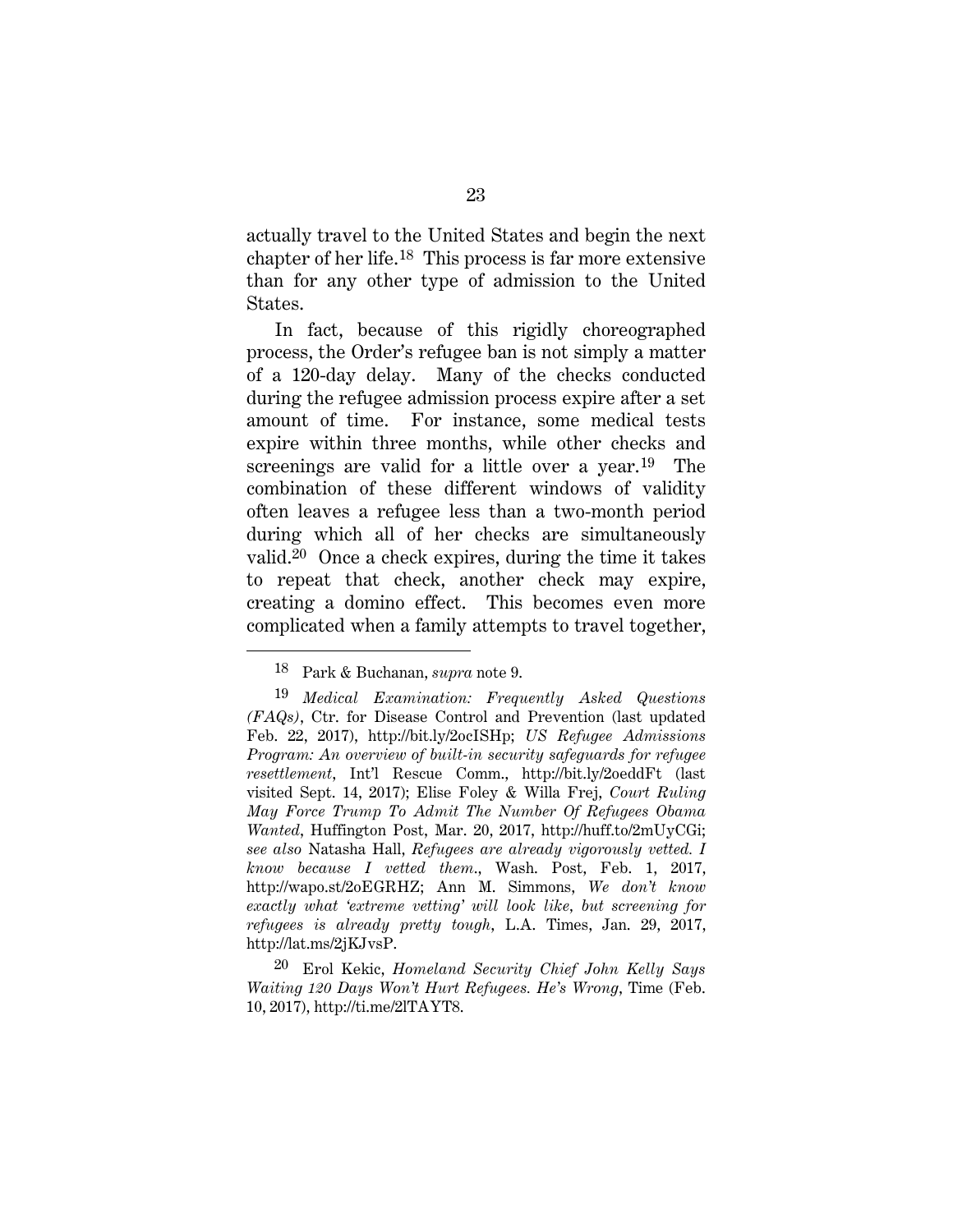because all of their windows need to line up at the same time.[21](#page-38-0) If the window for travel expires before the refugee has made it to the United States, the refugee must generally start the process all over again from the beginning.[22](#page-38-1) This could take up to another two years. And this delay would likely be compounded by the backlog created by the Order's dramatic decrease in total refugee admissions. The added years of waiting are more than just an inconvenience. Refugees, by definition, are the most vulnerable people on earth, fleeing persecution, lacking the most basic necessities, and at constant risk of violence. In many cases, an additional delay has life-or-death consequences.

Due in part to the extremely thorough vetting, experience demonstrates that, in fact, refugees are far *less likely* than other foreign nationals, or even United States citizens, to commit deadly terrorist attacks in the United States.[23](#page-38-2) Between 1975 and 2015, the United States admitted 3.3 million refugees and only three (all from Cuba, all prior to 1980) engaged in deadly acts of terrorism in the United States.[24](#page-38-3) In that time period, the annual risk of death to a United States resident by a refugee terrorist in the country was 1 in 3.64 billion.[25](#page-38-4) (To put this in perspective, the chance of

<sup>21</sup> *Id.*

<span id="page-38-1"></span><span id="page-38-0"></span><sup>22</sup> Sarah Wildman, *9 Questions about the global refugee crisis you were too embarrassed to ask*, Vox (updated June 20, 2017), http://bit.ly/2p8N5k0; Michael Brindley, *After Trump's Executive Order, Refugees Who Were N.H. Bound Now On Hold*, N.H. Pub. Radio (Jan. 31, 2017), http://bit.ly/2pwf6hT.

<sup>23</sup> Bier, *supra* note 6.

<span id="page-38-4"></span><span id="page-38-3"></span><span id="page-38-2"></span><sup>24</sup> Alex Nowrasteh, *Terrorism and Immigration: A Risk Analysis*, Policy Analysis 13 (Sept. 13, 2016), http://bit.ly/2kem9fJ.

<sup>25</sup> Bier, *supra* note 6.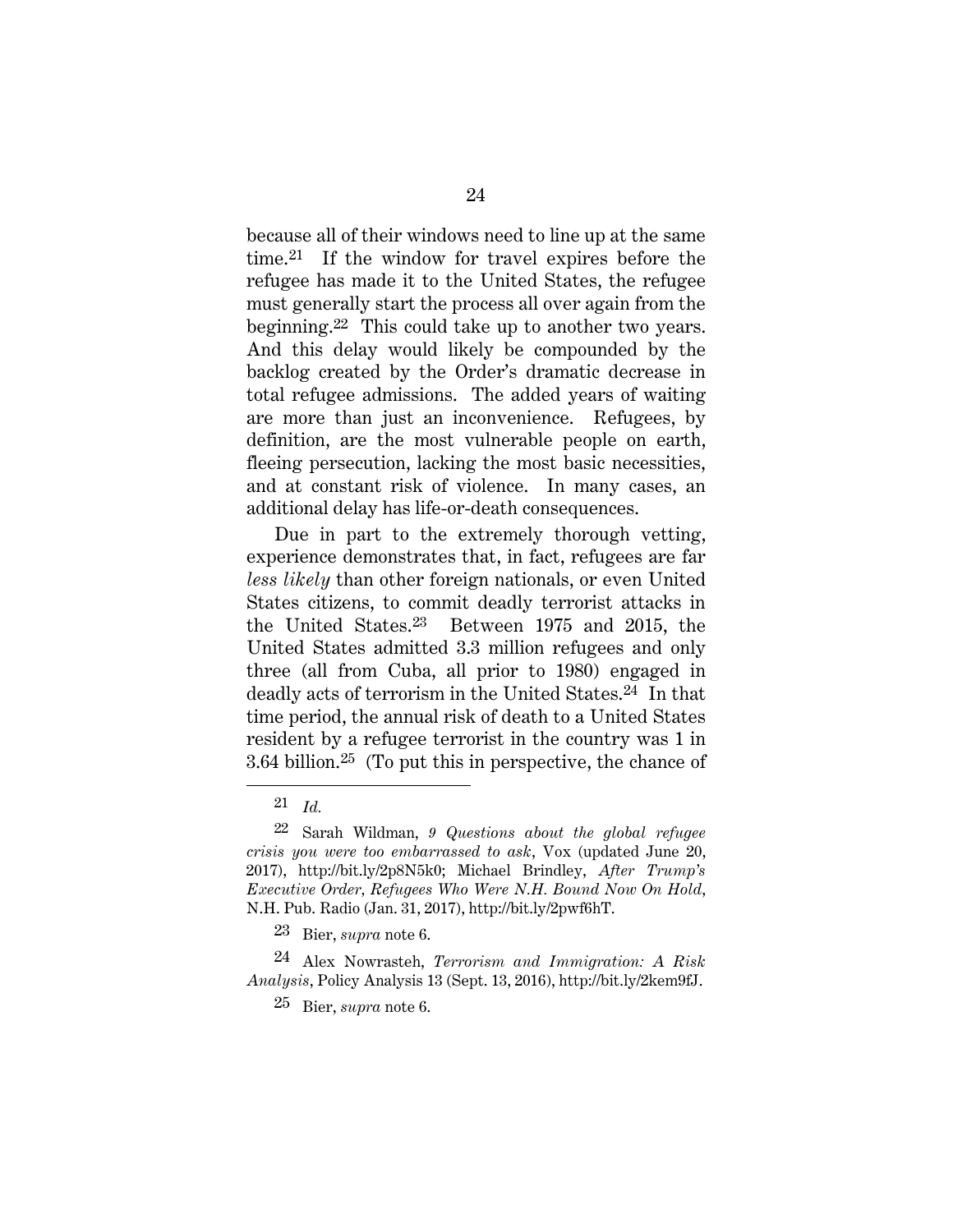being killed in a regular homicide was 1 in 14,000.[26\)](#page-39-0) Tourist visa holders are 1,000 times more likely than refugees to kill someone in the United States in a domestic terrorist attack.[27](#page-39-1) Indeed, an analysis of refugee resettlement data has revealed that after refugees move into an American city, crime usually goes down, sometimes by drastic amounts.[28](#page-39-2)

As the Cato Institute's recent report found, only 20 refugees planned, attempted, or carried out any terrorist attack in the United States from 1975 to 2015.[29](#page-39-3) Of these attacks, only three were fatal and all three occurred before 1980 and the institution of modern vetting procedures.[30](#page-39-4) More recently, of the 784,000 refugees resettled in the United States since September 11, 2001, just three were even arrested for planning terrorist activities, only one of those was planned to take place in the United States, and the plan was described as "barely credible."[31](#page-39-5) The data fit the reality of refugee admission: refugees resettled in the United States are vulnerable people who, as a class, pose no threat to the public interest. The Order contains no legitimate "finding" otherwise.

30 *Id*. at 13.

<span id="page-39-0"></span><sup>26</sup> *Id.*; *see also* Alex Nowrasteh, *Americans' Fear of Foreign Terrorists Is Overinflated*, Time.com (Sept. 13, 2016), http://ti.me/2jKIQVK.

<sup>27</sup> Nowrasteh, *supra* note 24, at 5.

<span id="page-39-3"></span><span id="page-39-2"></span><span id="page-39-1"></span><sup>28</sup> Tanvi Misra, *Are Refugees Dangerous?*, Citylab (Feb. 14, 2017), http://bit.ly/2sSlg1f.

<sup>29</sup> Nowrasteh, *supra* note 24, at 2, 8, 13.

<span id="page-39-5"></span><span id="page-39-4"></span><sup>31</sup> Lauren Gambino, *Trump and Syrian refugees in the US: separating the facts from fiction*, The Guardian (Sept. 2, 2016), http://bit.ly/2fQF0wP.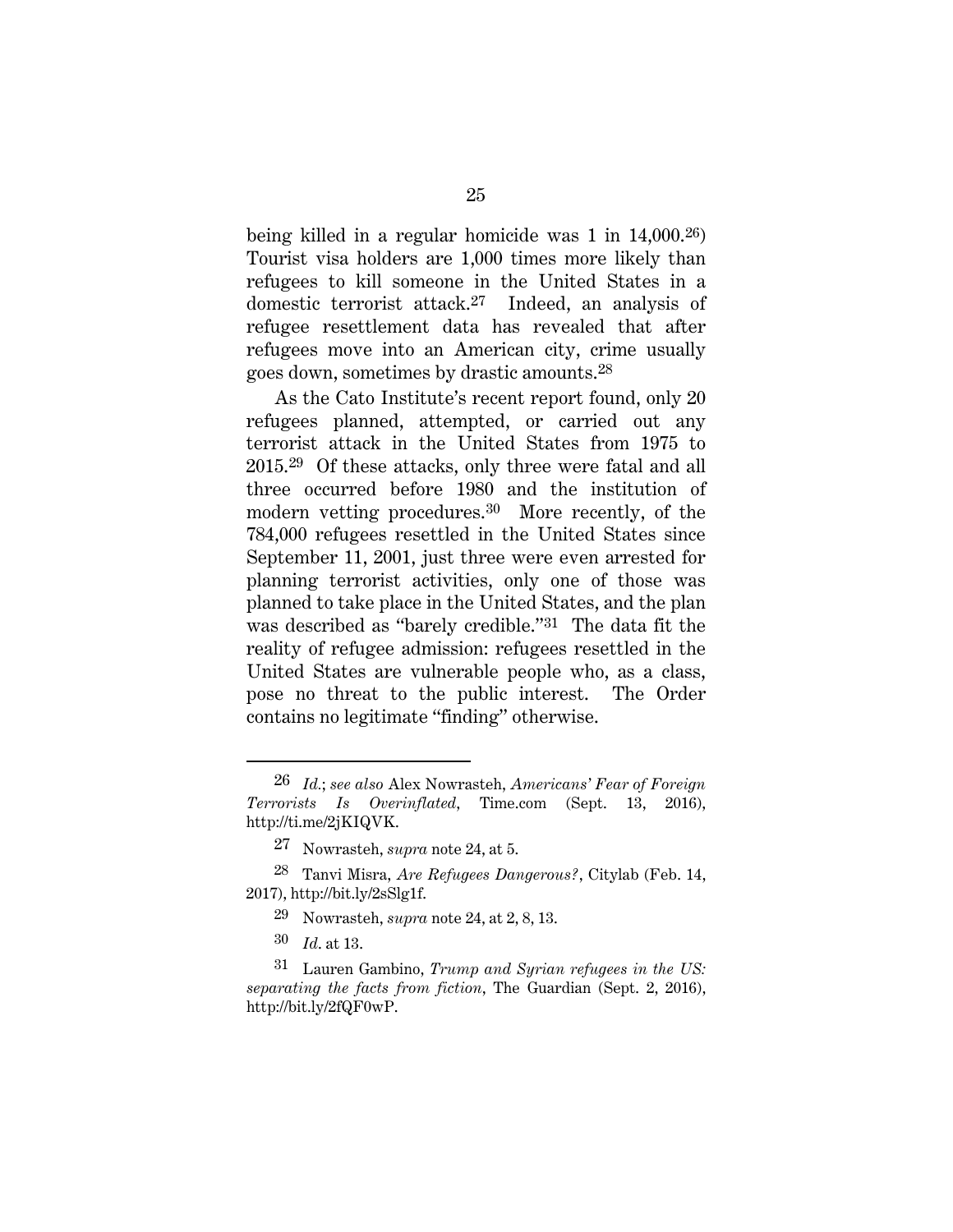#### <span id="page-40-0"></span>III. EO2, INCLUDING THE ANTI-REFUGEE PROVISIONS OF SECTION 6, IS A THINLY VEILED ATTEMPT TO EXCLUDE MUSLIMS ON RELIGIOUS GROUNDS IN VIOLATION OF THE ESTABLISHMENT CLAUSE

As a candidate, President Trump famously promised to enact "a total and complete shutdown of Muslims entering the United States."[32](#page-40-1) That would have been blatantly unconstitutional. So this explicit Muslim ban morphed, campaign adviser Rudolph Giuliani explained, into the idea of using nationality as a proxy for religion.[33](#page-40-2) Shortly after he was sworn into office, President Trump put that idea into action via EO1 and EO2. In light of Donald Trump's numerous statements as a candidate, President-elect, and later as President evidencing anti-Muslim animus, the Muslimspecific rationales for excluding refugees, and the disproportionate impact that the refugee ban and lowered cap have on Muslims, a reasonable observer would conclude that EO2, including the refugee-specific provisions of section 6, was driven by impermissible animus.

<span id="page-40-1"></span><sup>32</sup> Fred Barbash, *Muslim ban language suddenly disappears from Trump campaign website after Spicer questioned*, Wash. Post, May 9, 2017, http://wapo.st/2w1WTR9; *Trump's Deleted "Preventing Muslim Immigration" Statement*, The Memory Hole (Dec. 7, 2015), http://bit.ly/2wVdcML.

<span id="page-40-2"></span><sup>33</sup> Amy B. Wang, *Trump asked for a 'Muslim ban," Giuliani says – and ordered a commission to do it 'legally'*, Wash. Post, Jan. 29, 2017, http://wapo.st/2gYT0lq.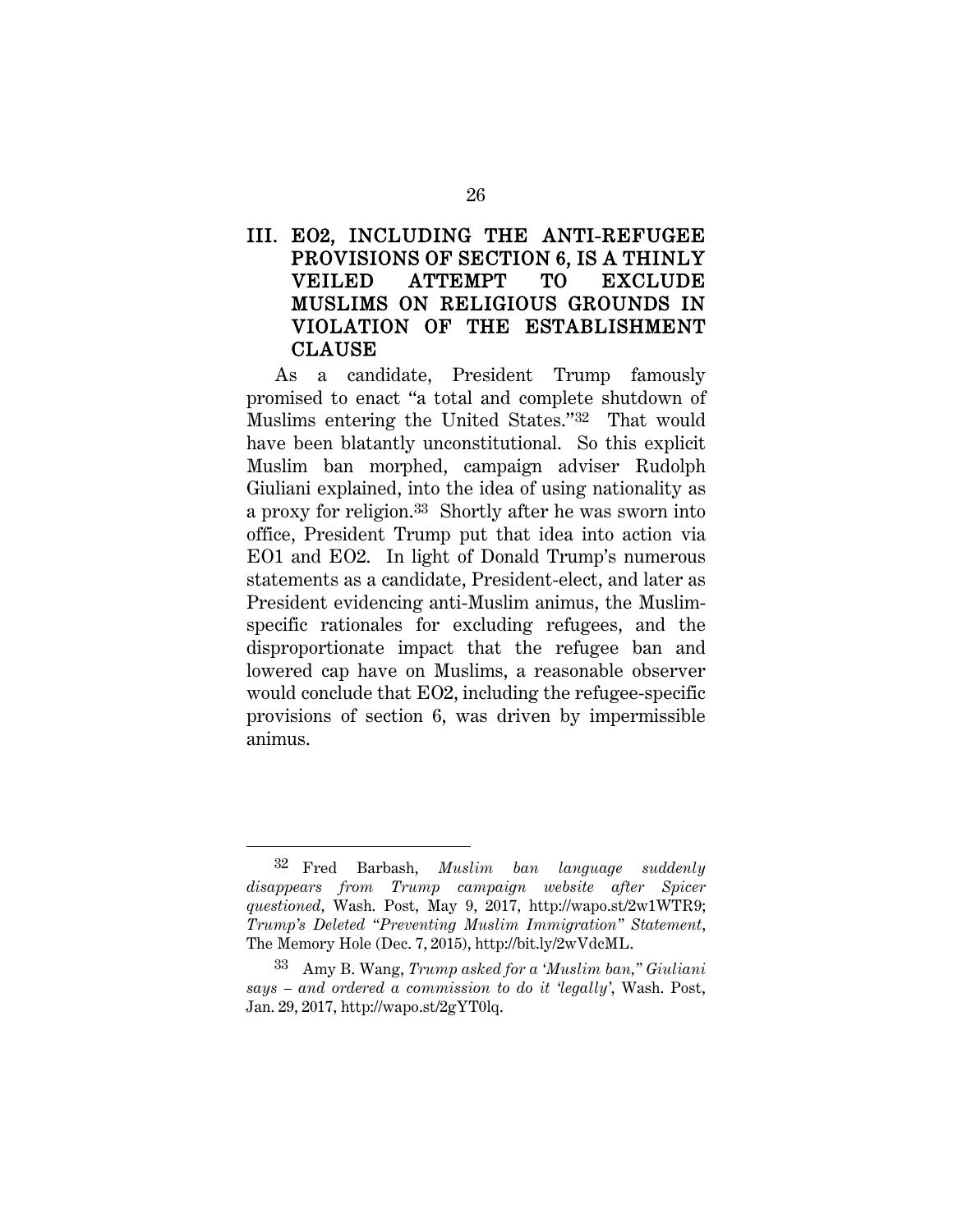#### <span id="page-41-0"></span>A. President Trump's Statements Evince Clear Anti-Muslim Animus

President Trump's statements as a recent candidate, the President-elect, and now President bear on the assessment of whether his Executive Order was motivated by anti-Muslim animus. It is well established that the government cannot "denigrate . . . religious minorities," "signal disfavor" toward a faith, or "suggest that [one's] stature in the community [is] in any way diminished" because of one's religion. *Town of Greece v. Galloway*, 134 S. Ct. 1811, 1823, 1826 (2014). In evaluating whether a government action crossed that line, a court acts as a reasonable, "objective observer." *McCreary Cty. v. Am. Civil Liberties Union of Ky*., 545 U.S. 844, 862 (2005). As Respondents explain, this analysis is relevant both to assessing whether the Order's rationale is "bona fide" under *Kerry v. Din*, 135 S. Ct. 2128 (2015), and *Kleindienst v. Mandel,* 408 U.S. 753 (1972), and to assessing whether it violates the First Amendment under *Town of Greece*. No. 16-1436 Resps. (IRAP) Br. 32-50; No. 16-1540 Resps. (Hawaii) Br. 48-52.

While a court considering unconstitutional animus must avoid "judicial psychoanalysis of a drafter's heart of hearts," that does not mean it must turn a blind eye to statements explicitly evidencing bias. *McCreary*, 545 U.S. at 862. To the contrary, a court must consider "readily discoverable fact[s]," *id.*, including the action's "historical context" and "the specific sequence of events leading to [its] passage," *Edwards v. Aguillard*, 482 U.S. 578, 595 (1987). This includes examination of statements of purpose by the lawmaker. *See, e.g.*, *id.* at 587-88, 591-94 (discussing the statements of the legislative sponsor to conclude that the law had an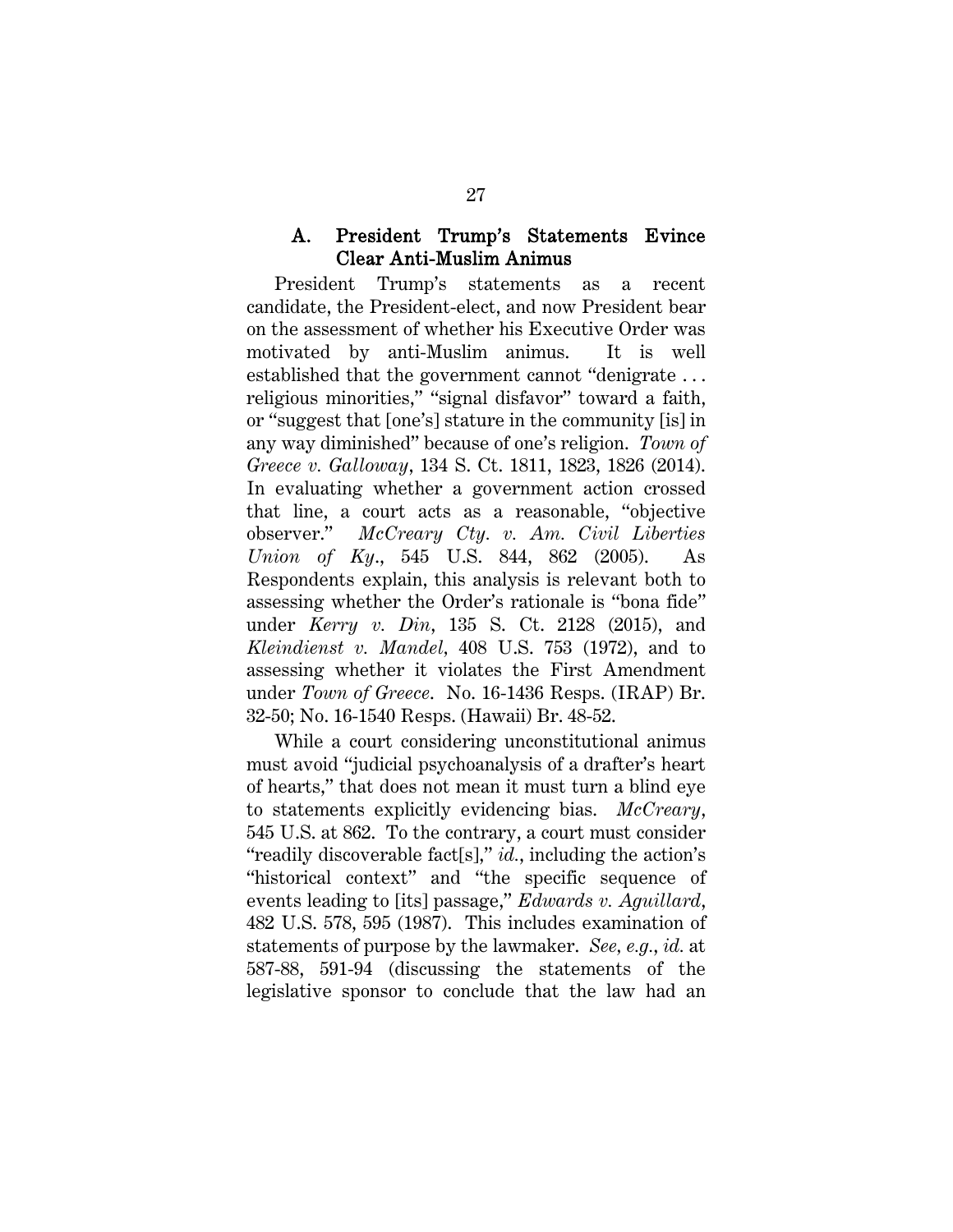illicit purpose and therefore violated the Establishment Clause).

No psychoanalysis is needed to recognize that the Executive Order was targeted *specifically* at Muslims—that is what President Trump said on many occasions.

- On December 7, 2015, then-candidate Trump issued an official statement "calling for a total and complete shutdown of Muslims entering the United States until our country's representatives can figure out what is going on."[34](#page-42-0)
- Candidate Trump's then-campaign manager Corey Lewandowski told CNN that the ban would apply not just to Muslim foreigners looking to immigrate to the U.S., but also to Muslims looking to visit the U.S. as tourists.[35](#page-42-1)
- The next day, then-candidate Trump explained how this would work. "[T]hey would say, are you Muslim?" Contributor Willie Geist then volunteered "And if they said yes, they would not be allowed in the country," to which Trump responded "That's correct."[36](#page-42-2)

<span id="page-42-0"></span><sup>34</sup> Fred Barbash, *Muslim ban language suddenly disappears from Trump campaign website after Spicer questioned*, Wash. Post, May 9, 2017, http://wapo.st/2w1WTR9; *Trump's Deleted "Preventing Muslim Immigration" Statement*, The Memory Hole (Dec. 7, 2015), http://bit.ly/2wVdcML.

<span id="page-42-1"></span><sup>35</sup> Jeremy Diamond, *Donald Trump: Ban all Muslim travel to U.S.*, CNN (Dec. 8, 2015), http://cnn.it/1QbhhSR.

<span id="page-42-2"></span><sup>36</sup> Nick Gass, *Trump not bothered by comparisons to Hitler*, Politico (Dec. 8, 2015 7:51 AM), http://politi.co/1XYTrc8.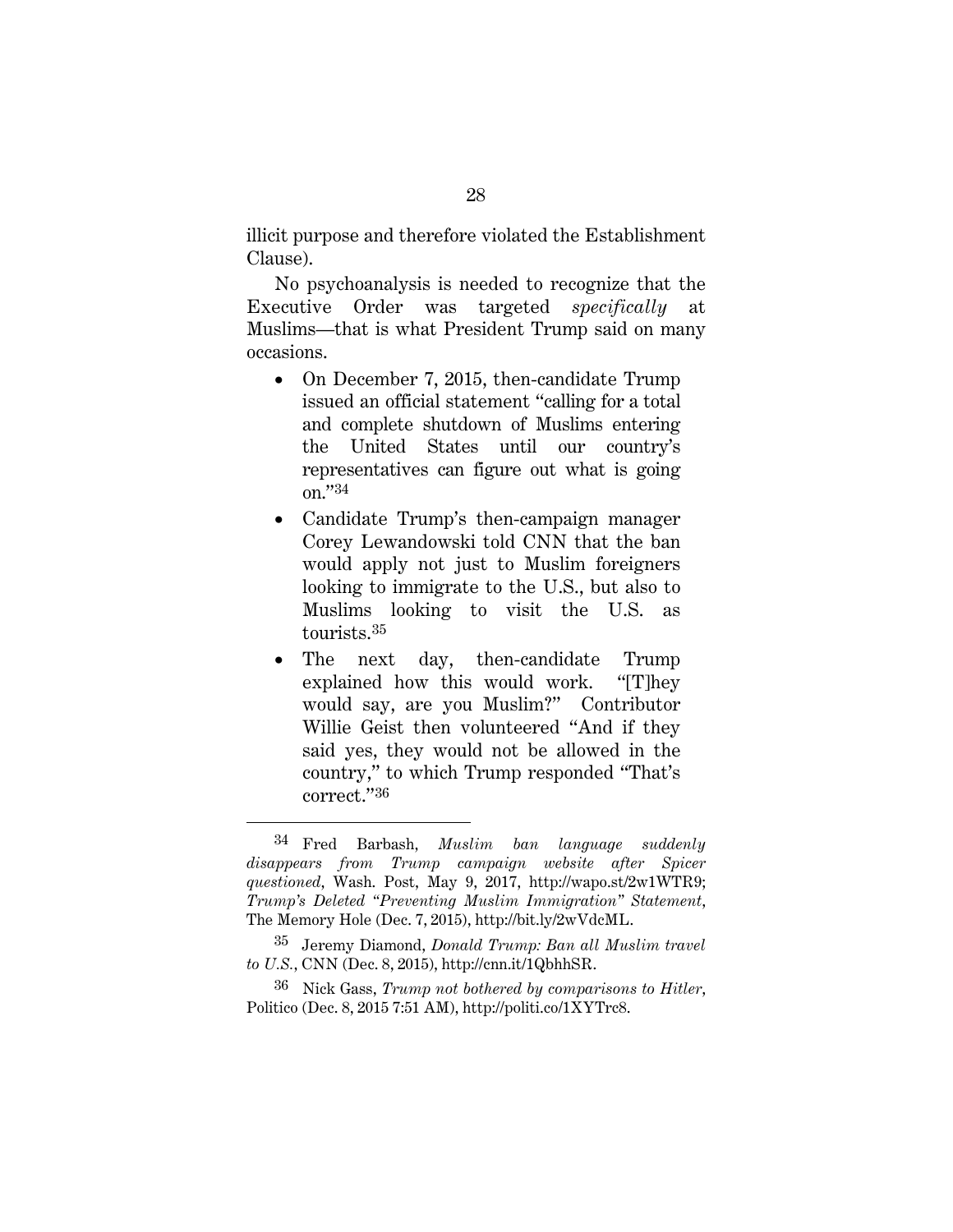- Shortly thereafter, on January 18, 2016, thencandidate Trump vowed: "We're going to protect Christianity"; "I don't have to be politically correct, we're going to protect it."[37](#page-43-0)
- On March 9, 2016, then-candidate Trump said "I think Islam hates us,"[38](#page-43-1) and two weeks later on March 22, 2016, he declared "we're having problems with the Muslims, and we're having problems with Muslims coming into the country."[39](#page-43-2)
- On March 22, 2016, he tweeted "Incompetent" Hillary, despite the horrible attack in Brussels today, wants borders to be weak and open-and let the Muslims flow in. No way!"[40](#page-43-3)
- On May 4, 2016, when a reporter asked thencandidate Trump "Do you stand for example by the idea of a ban against foreign Muslims coming here?" he responded "I do. We have to be vigilant."[41](#page-43-4)

<span id="page-43-0"></span><sup>37</sup> Alex Swoyer, *Donald Trump Quotes the Bible at Liberty University, Tells Youth 'Never Give Up'*, Breitbart (Jan. 18, 2016), http://bit.ly/2xVv2yw.

<span id="page-43-1"></span><sup>38</sup> Theodore Schleifer, *Donald Trump: 'I think Islam hates us'*, CNN (Mar. 10, 2016), http://cnn.it/1RBk6Z4.

<span id="page-43-2"></span><sup>39</sup> Matthew Wisner, *Donald Trump Calls for End of Visa Waiver Program*, Fox Business (Mar. 22, 2016), [http://fxn.ws/1pHa1n8.](http://www.foxbusiness.com/politics/2016/03/22/donald-trump-calls-for-end-visa-waiver-program.html)

<span id="page-43-3"></span><sup>40</sup> Donald J. Trump (@realDonaldTrump), Twitter (Mar. 22, 2016, 7:59 PM), http://bit.ly/2wl9EBt.

<span id="page-43-4"></span><sup>41</sup> *Presumptive GOP Nominee Trump Goes One-on-One With Lester Holt* at 2:07, NBC News (May 4, 2016), http://nbcnews.to/1SZtIAq.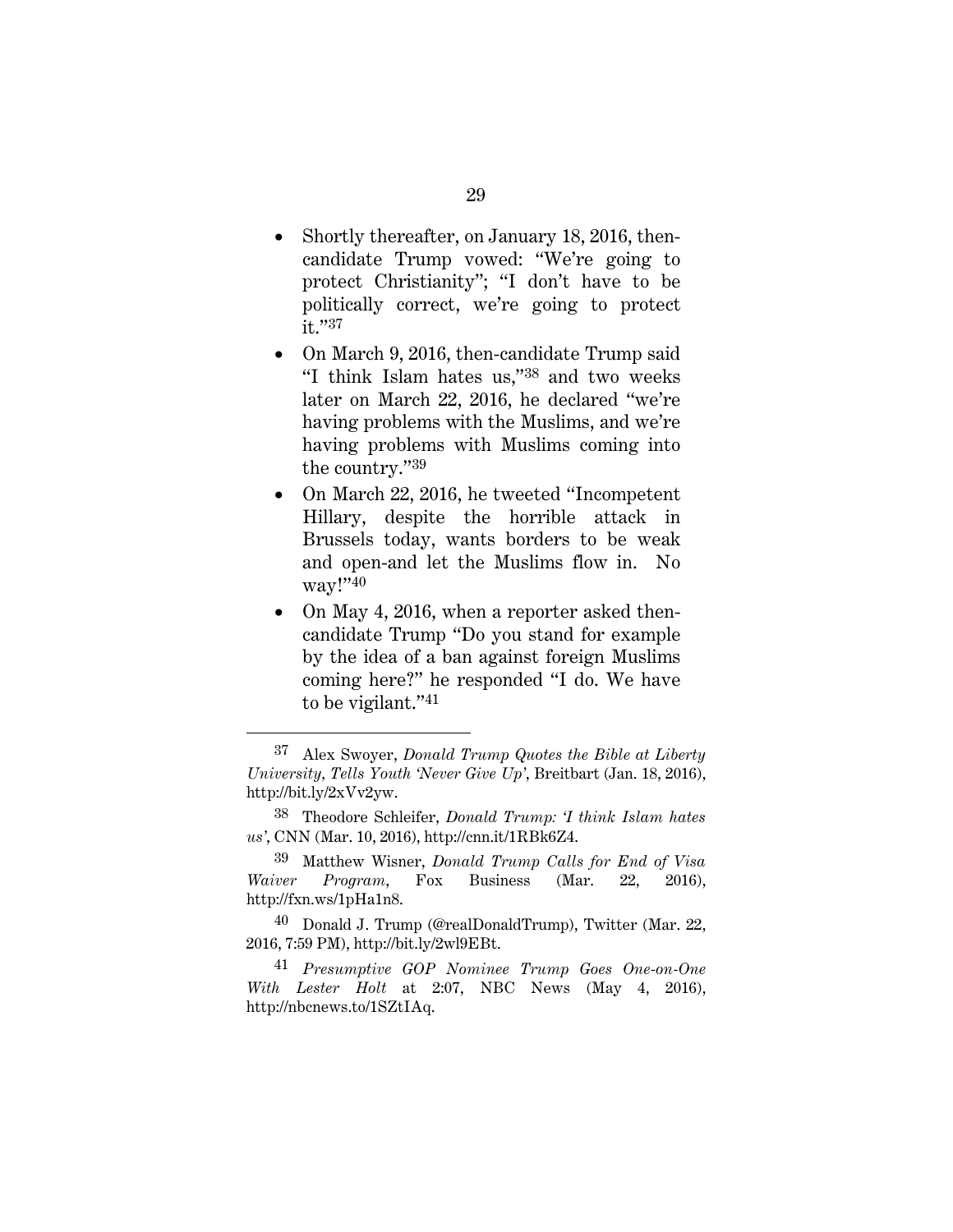- As a candidate, sometimes Donald Trump would make only veiled references to Islam, clear only from the context and his prior statements. For instance, he stated that "Hillary Clinton also wants to push to bring in 620,000 refugees in her first term—a number of whom come from countries where women and gays are horribly brutalized— which will weaken our tolerant way of life."<sup>[42](#page-44-0)</sup>
- When asked soon after the election, on December 21, 2016, whether he had rethought or reevaluated his "plans to create a Muslim register and ban Muslim immigration to the United States?" then-President-elect Trump responded "You know my plans."[43](#page-44-1)
- Now-President Trump continues to showcase the same anti-Muslim animus. In response to the recent Barcelona terror attack, President Trump tweeted: "Study what General Pershing of the United States did to terrorists when caught. There was no more

<span id="page-44-0"></span><sup>42</sup> Donald J. Trump for President, Inc., *Donald J. Trump Calls for American Independence, Lays Out Need for Immigration Security* (Aug. 24, 2016), http://bit.ly/2wqaLzG.

<span id="page-44-1"></span><sup>43</sup> *Donald Trump: "...You Know my Plans…"* at 0:12, Daily Mail.com (Dec. 22, 2016), https://www.youtube.com/ watch?v=ip4vsPInyRY; Madeline Conway, *Trump stokes fears he'll pursue Muslim ban*, Politico (Dec. 22, 2016 8:09 AM), http://politi.co/2hgmkXM; Katie Reilly, *Donald Trump on Proposed Muslim Ban: 'You Know My Plans'*, Time.com (Dec. 21, 2016), http://ti.me/2hWs4FG.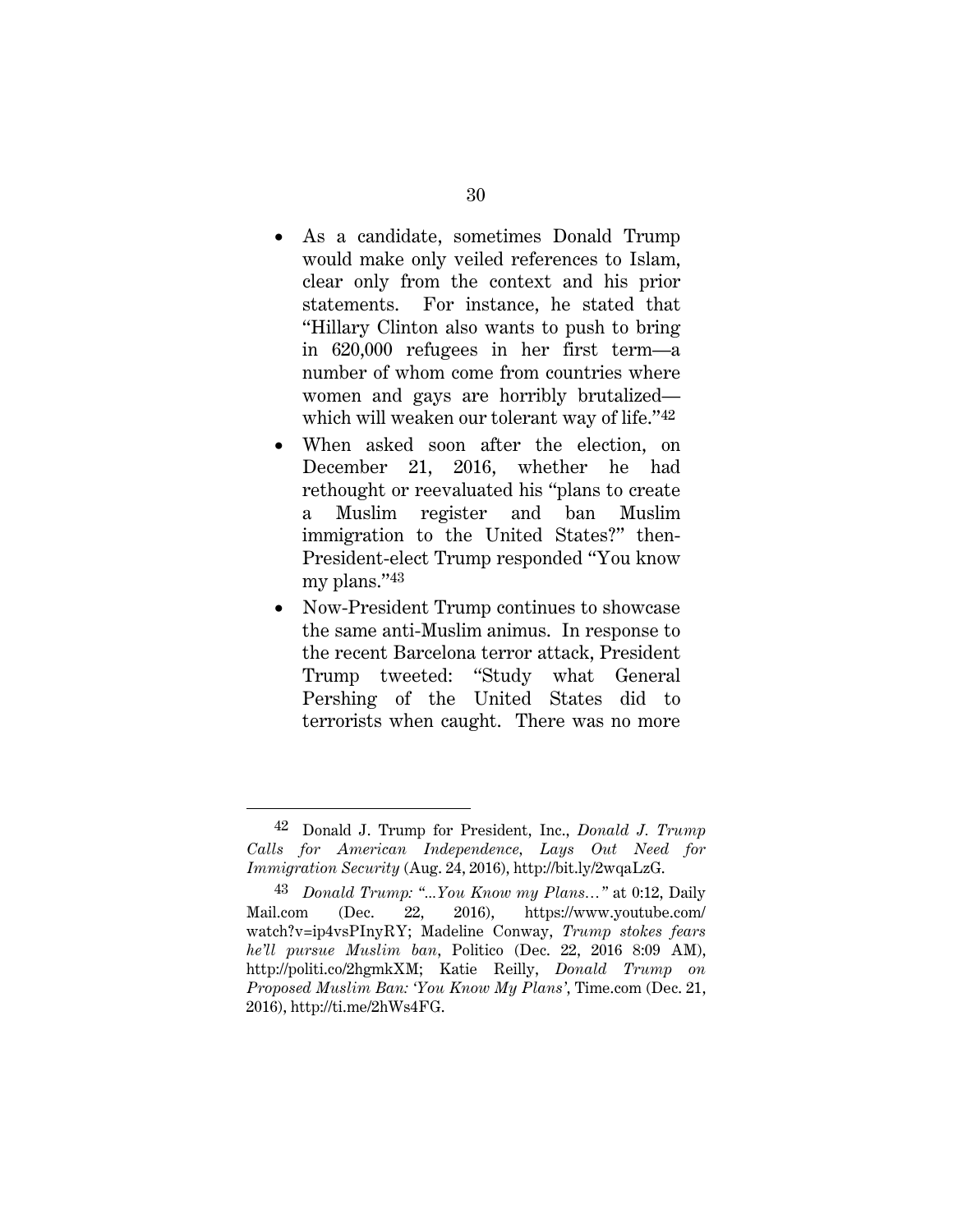Radical Islamic Terror for 35 years!"[44](#page-45-0) This is a reference to an apocryphal story that General Pershing killed Muslim terrorists with bullets dipped into the blood of pigs and buried their bodies with the bodies of pigs.[45](#page-45-1)

As Rudolph Giuliani explained, in an attempt to avoid the obvious constitutional problems with an explicit anti-Muslim ban, nationality was introduced as a proxy for religion. But before and after assuming office President Trump made clear this was just window-dressing.

- On July 26, 2016, he explained that while he was *not* "changing [his] position" on what Vice-Presidential candidate Pence had termed his "[c]all[] to ban Muslims from entering the U.S.," he would "call it territories" instead.[46](#page-45-2)
- Upon signing EO1, after reading the title aloud (which is "Protecting the Nation from Foreign Terrorist Entry into the United States"), President Trump said "We all know what that means."[47](#page-45-3)

<span id="page-45-0"></span><sup>44</sup> Donald J. Trump (@realDonaldTrump), Twitter (Aug. 17, 2017, 11:45 AM), http://bit.ly/2fO75Fi.

<span id="page-45-1"></span><sup>45</sup> Dan Bowens, *Trump tweets fake Gen. Pershing story after Spain attack*, FOX 5 (Aug. 17, 2017), http://bit.ly/2jjr8wH; *General Pershing on How to Stop Islamic Terrorists*, Snopes (last updated Aug. 17, 2017), http://www.snopes.com/rumors/pershing.asp.

<span id="page-45-2"></span><sup>46</sup> Lesley Stahl, *The Republican Ticket: Trump and Pence*, 60 Minutes (July 17, 2016), http://cbsn.ws/29NrLqj.

<span id="page-45-3"></span><sup>47</sup> *Trump Signs Executive Orders at Pentagon* at 0:36, ABC News (Jan. 27, 2017), https://goo.gl/7Jzird.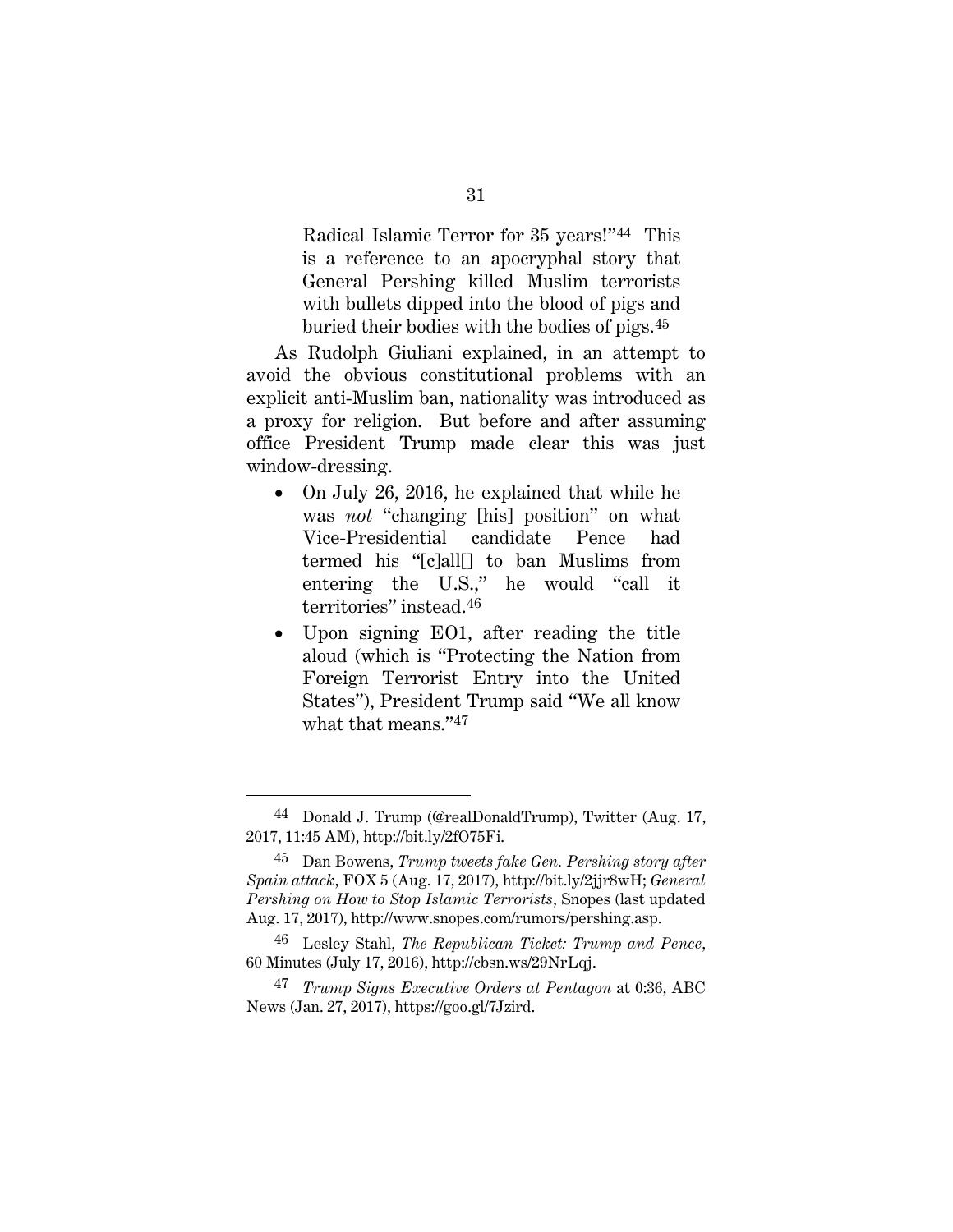- In an interview with the Christian Broadcasting Network shortly thereafter, President Trump stated that EO1's religious minority protection provision was designed to give Christians priority when applying for refugee status. "If you were a Muslim you could come in [to the United States], but if you were a Christian, it was almost impossible," he said. "[T]hey were chopping off the heads of everybody but more so the Christians. And I thought it was very, very unfair. So we are going to help them."[48](#page-46-0)
- EO1 employed multiple thinly veiled references to stereotypes regarding Islam, mentioning "honor killings," "violent ideologies," "persecution of those who practice religions different from their own," and "foreign nationals" being "radicalized." EO1 §§ 1, 10(a)(ii), 10(a)(iii).
- The son of the National Security Advisor, himself a past member of President Trump's staff, repeatedly called the first Executive Order a "#MuslimBan."[49](#page-46-1)

<span id="page-46-0"></span><sup>48</sup> David Brody, *Brody File Exclusive: President Trump Says Persecuted Christians Will Be Given Priority As Refugees*, CBN News (Jan. 27, 2017), http://bit.ly/2kCqG8M. President Trump made similar claims regarding Christian and Muslim refugees at least as far back as July 11, 2015. *See also* Louis Jacobson, *Donald Trump says if you're from Syria and a Christian, you can't come to the U.S. as a refugee*, PolitiFact (July 20, 2015), http://bit.ly/1CLkBPj (quoting, and determining as false, Trump making the same claims in a speech on July 11, 2015).

<span id="page-46-1"></span><sup>49</sup> Mathew Nussbaum, *Flynn's son says 'Muslim ban' is 'necessary'*, Politico (Jan. 29, 2017), http://politi.co/2k6e2jr.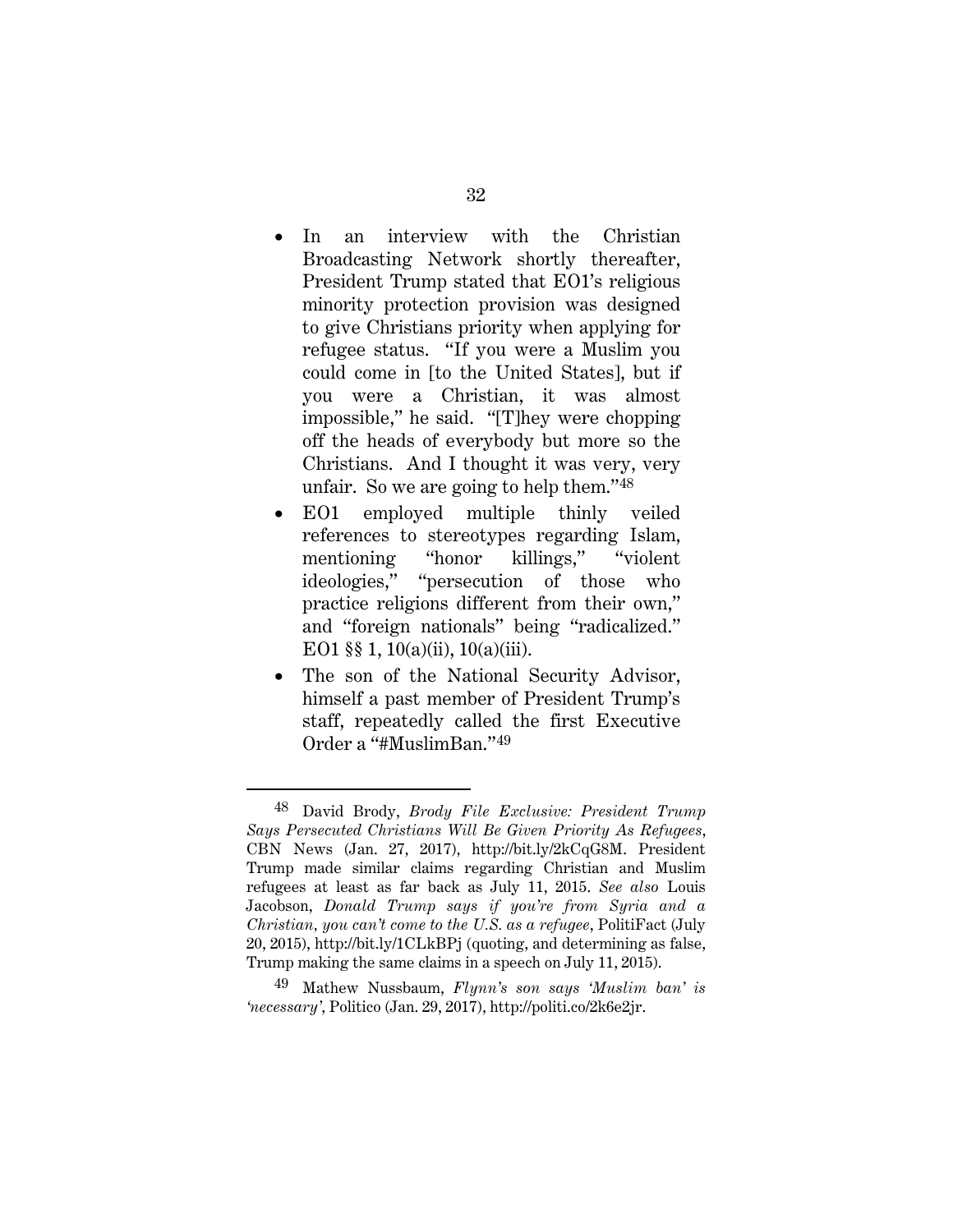The second Executive Order eliminated some of the more glaring indications of its anti-Muslim purpose, but it is infected by the same discriminatory intent. Again, President Trump's own statements confirm this. He described EO2 as simply "a watered-down version of the first one"[50](#page-47-0) and a senior White House policy adviser told Fox News that "fundamentally, you're still going to have the same basic policy outcome" as the original.[51](#page-47-1) And in April, President Trump vowed that, when it came to refugees, "I'm going to be helping Christians big league."[52](#page-47-2)

In assessing the intent of EO2, it is not impermissible judicial psychoanalysis to take the President at his word and consider his repeated and consistent statements linking the successive executive orders to express anti-Muslim bias. In *McCreary,* this Court considered a third attempt by local government to create a courthouse display including the Ten Commandments after two prior displays had been struck down as unconstitutional. This Court held that its review was not limited to the "latest news about the last in a series of governmental actions" because "the world is not made brand new every morning," "reasonable observers have reasonable memories," and to impose such a limitation would render a court "an absented-minded objective observer, not one presumed

<span id="page-47-0"></span><sup>50</sup> Jacob Pramuk, *Trump may have just dealt a blow to his own executive order*, CNBC (updated Mar. 16, 2017), http://cnb.cx/2p4LPOi.

<span id="page-47-1"></span><sup>51</sup> Kevin Lui, *Comments by Stephen Miller and Rudy Giuliani Cited in Judge's Decision to Block Trump's Travel Plan*, Time (Mar. 15, 2017), http://ti.me/2wSX0hh.

<span id="page-47-2"></span><sup>52</sup> Scott Johnson, *At the White House with Trump*, Power Line (Apr. 25, 2017), goo.gl/ZeXqhY.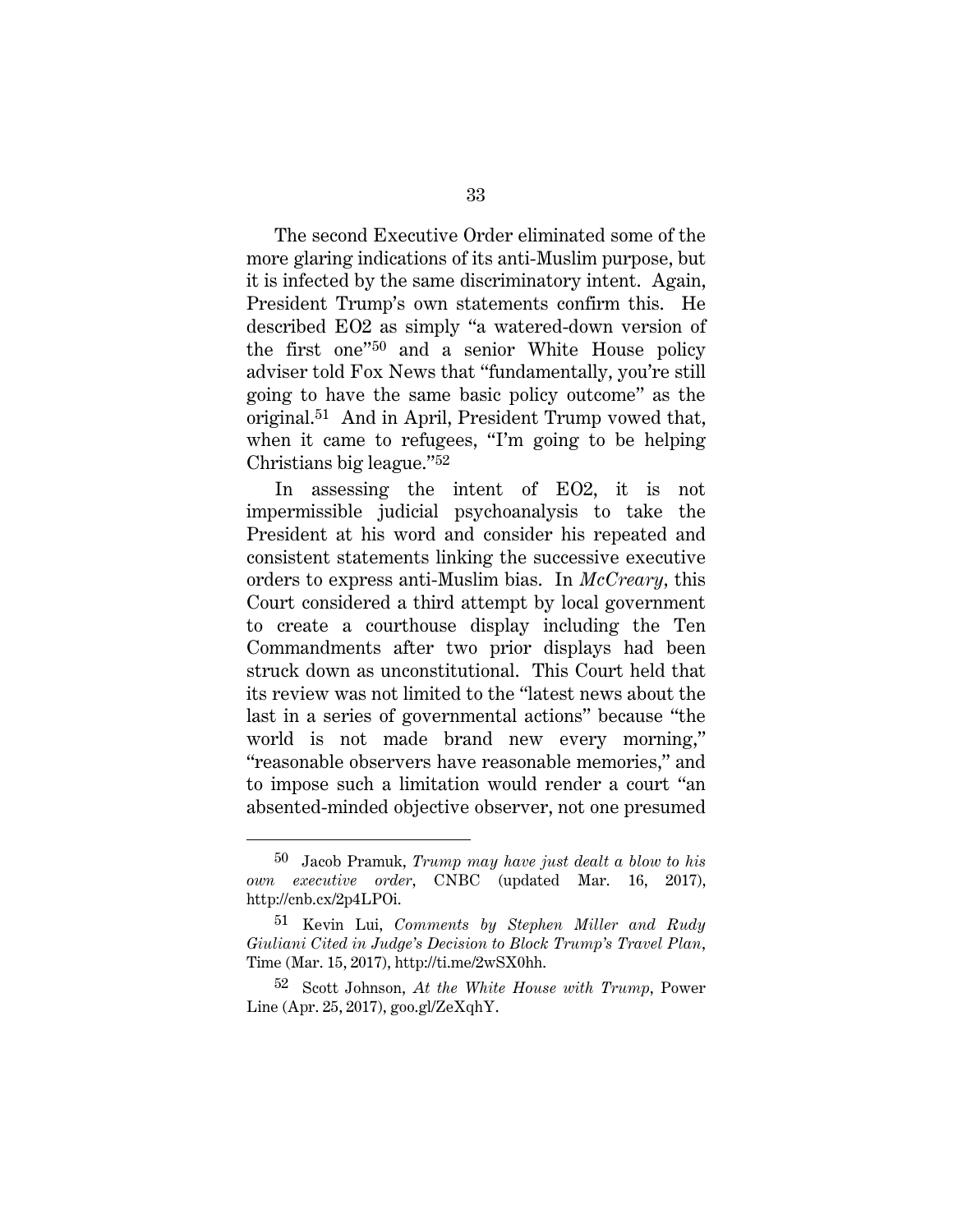familiar with the history of the government's actions and competent to learn what history has to show." *McCreary,* 545 U.S. at 866. As in *McCreary*, "[n]o reasonable observer could swallow the claim that" President Trump has "cast off the objective so unmistakable" in his public statements and in the original Executive Order. *Id.* Indeed, the President has not even tried to cast off EO1's objective, repeatedly equating the two Orders.

#### <span id="page-48-0"></span>B. The Bias Animating EO2 Extends To Section 6

The refugee provisions of EO2 are specifically motivated by the same anti-Muslim bias as the country ban. That is clear from the face of the Order: its only articulated basis for halting USRAP or lowering the refugee cap is the purported danger of terrorism from refugees from Muslim countries. EO2 § 1(h). Given President Trump's repeated statements linking or equating Islam and terrorism, and the facial implausibility of the stated national security concerns with respect to refugees, a reasonable observer would conclude that the refugee provisions of EO2 were animated by the same religious discrimination animating the travel ban.

A reasonable observer would also appreciate that, in practice, section 6 has a disproportionate impact on Muslims. *See Reno v. Bossier Parish Sch. Bd*., 520 U.S. 471, 487 (1997) ("[I]mpact of an official action is often probative of why the action was taken in the first place since people usually intend the natural consequences of their actions."). Even though Muslims comprise just 23% of the global population, they represented 46% of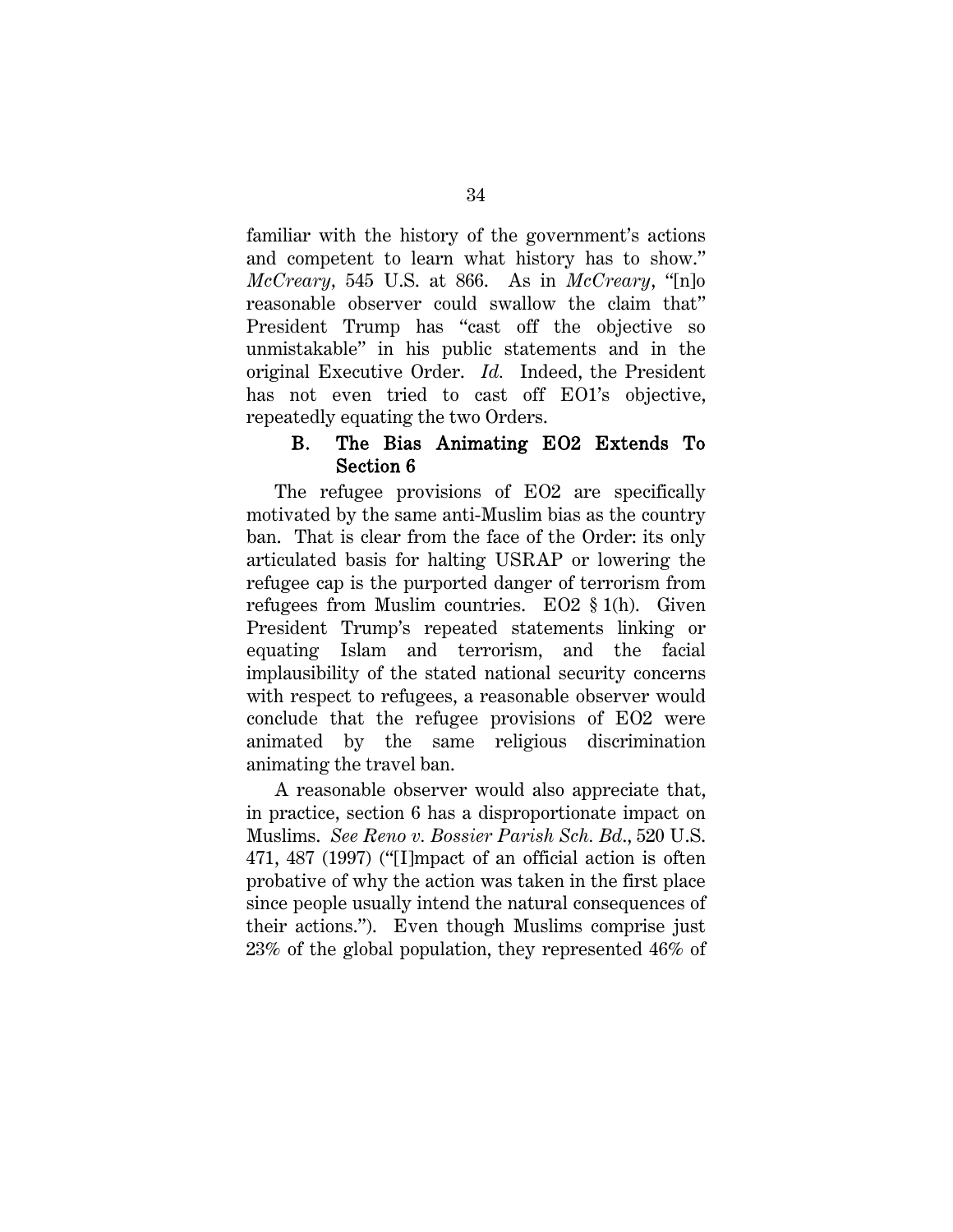refugees admitted to the United States in 2016[.53](#page-49-0)  Indeed, 65% of the world's refugee population came from 49 Muslim-majority countries in 2015,[54](#page-49-1) and just three of those countries—Syria, Afghanistan, and Somalia—account for 54% of all refugees worldwide[.55](#page-49-2)  The fact that Muslims are disproportionately represented in the global refugee population and in USRAP makes shutting off refugee admissions an especially efficient way to keep Muslims from entering the United States.

\* \* \*

The First Amendment bars the government from giving, or appearing to give, a stamp of approval or disapproval to any religion. A reasonable observer would conclude that EO2 section 6 violates this fundamental principle.

<span id="page-49-0"></span><sup>53</sup> Philip Connor, Pew Research Center, *U.S. Admits Record Number of Muslim Refugees in 2016* (Oct. 5, 2016), http://pewrsr.ch/2cSmd2t; *see also* Pew Research Center, *Religious Composition by Country, 2010-2050* (Apr. 2, 2015), http://pewrsr.ch/2nMIS0G.

<span id="page-49-2"></span><span id="page-49-1"></span><sup>54</sup> *See* Pew Research Center, *Religious Composition by Country, 2010-2050* (Apr. 2, 2015), http://pewrsr.ch/2nMIS0G (providing religious demographics by country); UNHCR, *Global Trends: Forced Displacement in 2015* at 62-65 (2016), http://bit.ly/2wVw5AU (providing number of refugees by country under UNHCR mandate).

<sup>55</sup> UNHCR, *supra* note 54, at 3.